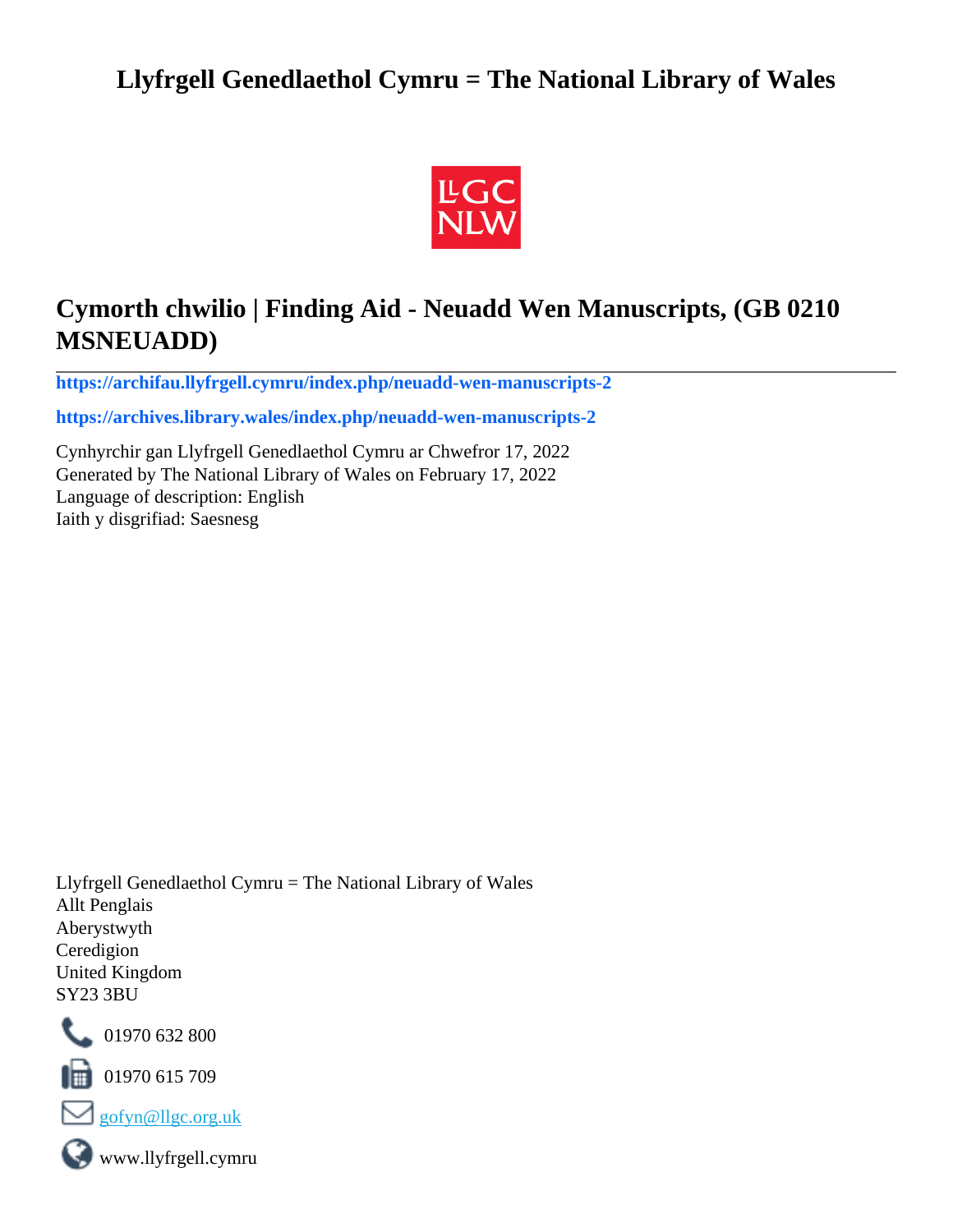# **Tabl cynnwys | Table of contents**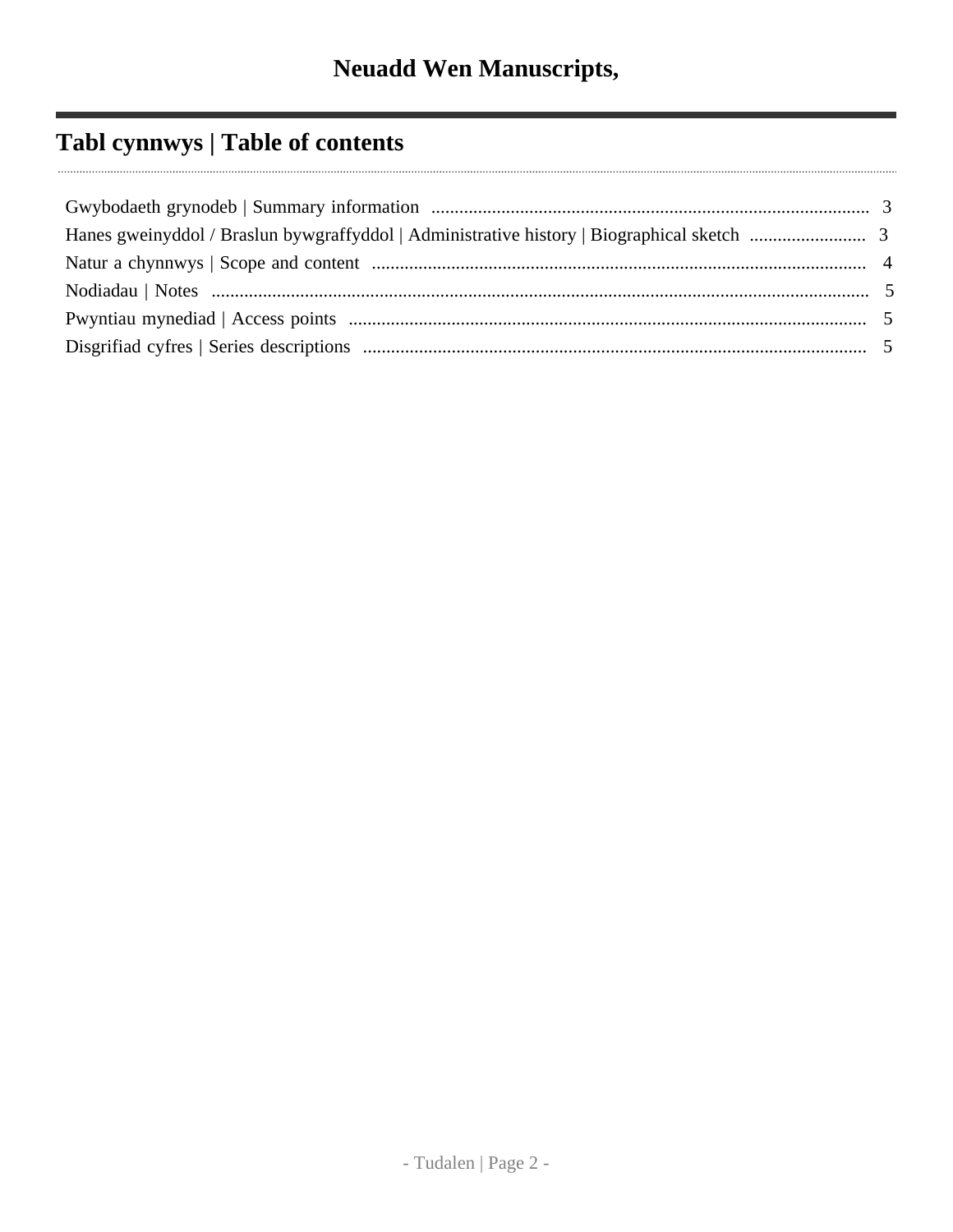## <span id="page-2-0"></span>**Crynodeb o wybodaeth | Summary of information**

| <b>Lleoliad   Repository:</b>                                                       | Llyfrgell Genedlaethol Cymru = The National Library of Wales              |
|-------------------------------------------------------------------------------------|---------------------------------------------------------------------------|
| <b>Teitl   Title:</b>                                                               | Neuadd Wen Manuscripts,                                                   |
| Cod cyfeirnod  <br><b>Reference code:</b>                                           | GB 0210 MSNEUADD                                                          |
| Virtua system control<br>number [alternative]:                                      | vtls004395694                                                             |
| <b>GEAC</b> system control<br>number [alternative]:                                 | (WIAbNL)0000395694                                                        |
| <b>Dyddiad</b>   Date:                                                              | $[15 \text{ cent.}]\text{-}[1920x1930]$ (dyddiad creu   date of creation) |
| Disgrifiad ffisegol  <br><b>Physical description:</b>                               | 115 volumes.                                                              |
| <b>Iaith   Language:</b>                                                            | <b>Ancient Greek</b>                                                      |
| <b>Iaith   Language:</b>                                                            | English                                                                   |
| <b>Iaith   Language:</b>                                                            | Latin                                                                     |
| <b>Iaith   Language:</b>                                                            | Welsh                                                                     |
| Dyddiadau creu,<br>golygu a dileu   Dates<br>of creation, revision<br>and deletion: | September 2005 and April 2011.                                            |
| Nodyn   Note<br>[generalNote]:                                                      | Formerly Neuadd Wen MSS 1-115.                                            |
| <b>Nodyn   Note</b><br>[generalNote]:                                               | Preferred citation: NLW MSS 8330-8444.                                    |

# <span id="page-2-1"></span>**Hanes gweinyddol / Braslun bywgraffyddol | Administrative history | Biographical sketch**

#### **Nodyn | Note**

Owen Morgan Edwards was a prominent man of letters, author, editor, tutor in history at Oxford University, 1889-1907, and the first Chief Inspector of Schools under the new Welsh Education Department.

O. M. Edwards was born at Coed-y-pry, Llanuwchllyn, Merioneth, on 26 December 1858, the eldest son of Owen and Elizabeth Edwards. With the original intention of entering the nonconformist ministry, he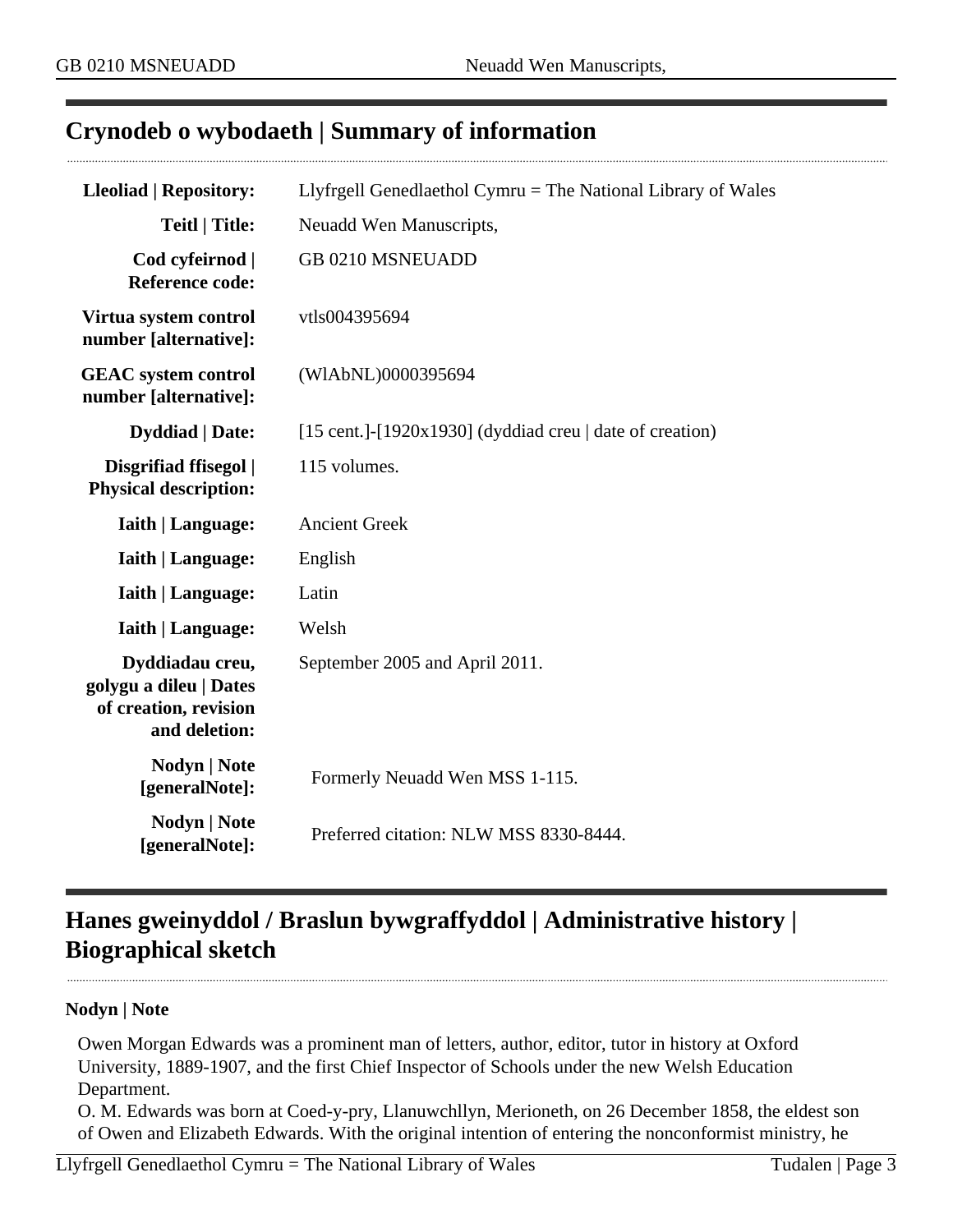attended Bala College, and subsequently spent the period 1880-1883 at the young University College of Wales, Aberystwyth, where he studied English, history and philosophy. He spent the academic year 1883-1884 at Glasgow studying philosophy, and the years 1884-1887 at Balliol College, Oxford, where he enjoyed a notably distinguished career, winning three major university prizes, and graduating with first class honours in history in 1887. During this formative period of his life he came heavily under the influence of the aestheticism of Ruskin and William Morris, and of the Dafydd ap Gwilym Society which much enhanced his indigenous love of his native Wales. It was primarily within this Society that Edwards formed an enduring bond of friendship with prominent Welshmen such as Edward Anwyl, J. Puleston Jones, John Morris-Jones and D. Lleufer Thomas

O. M. Edwards spent the year 1888-1889 on the continent, and in the latter year was appointed Fellow of Lincoln College, Oxford, and tutor in history there and at other colleges. He remained in this position until 1907 and was notable for his dedication to his lecture preparation and tutorial work. His academic publications were few until 1901 when his popular volume entitled Wales - a book on the history of Wales - was published. From 1890 onwards he also became engaged in editing a number of Welsh periodicals that compelled him to spend an inordinate amount of his time in drafting numerous articles and proof correcting. These periodicals included Cymru Fydd (begun in 1890), Cymru (1891), Cymru'r Plant (1892), Wales (1894), Y Llenor (1895) and Heddyw (1897). He also published a number of slim volumes such as Cartrefi Cymru (1896), and set in train a scheme to re-publish considerable numbers of the Welsh classics, primarily in the series Cyfres y Fil. This service was critical in ensuring the survival of a distinctive Welsh culture by providing the Welsh people with a knowledge of their past history and literature, and nurturing a school of young Welsh writers. His contribution in this sphere may be compared with that of Thomas Gee. In 1906 he also established 'Urdd y Delyn', a children's society which was a precursor of 'Urdd Gobaith Cymru' set up by his son Ifan ab Owen Edwards in 1922. In 1907 Edwards was appointed the first Chief Inspector of Schools under the aegis of the recently established Welsh Education Department. Here, he reformed the Welsh education system by encouraging the teaching of Welsh and improving the atmosphere of Welsh schools. But he did come into conflict with the Central Welsh Board set up in 1896 over his conviction that the new intermediate schools established in the 1890s were severe anglicising influences in Wales.

Following the premature death of Thomas Edward Ellis MP in April 1899, Edwards served for one session as the Liberal MP for his native Merionethshire, but he disliked the reality of political life and decided not to stand for re-election in the general election of 1900. His intense nationalism was primarily cultural rather than political. He was knighted in January 1916 and received the degree of D.Litt honoris causa from the University of Wales in 1918. He died, still in post, at his home Neuadd Wen (an adaptation of Whitehall, the headquarters of the Board of Education in London) Llanuwchllyn, in 1920. His wife, Ellen Davies of Prys Mawr, Llanuwchllyn, had predeceased him the previous year. There were three children of the marriage, but the elder son died in infancy.

# <span id="page-3-0"></span>**Natur a chynnwys | Scope and content**

Manuscripts from the library of Sir Owen Morgan Edwards (1858-1920), mostly belonging to the nineteenth century, and consisting of original copy of published material in the form of essays, short stories, original and translated poetry, collections of proverbs, etc.; also included in the collection are account books, sermons, diary entries, miscellaneous papers on various literary topics, and autograph letters of well-known Welsh figures.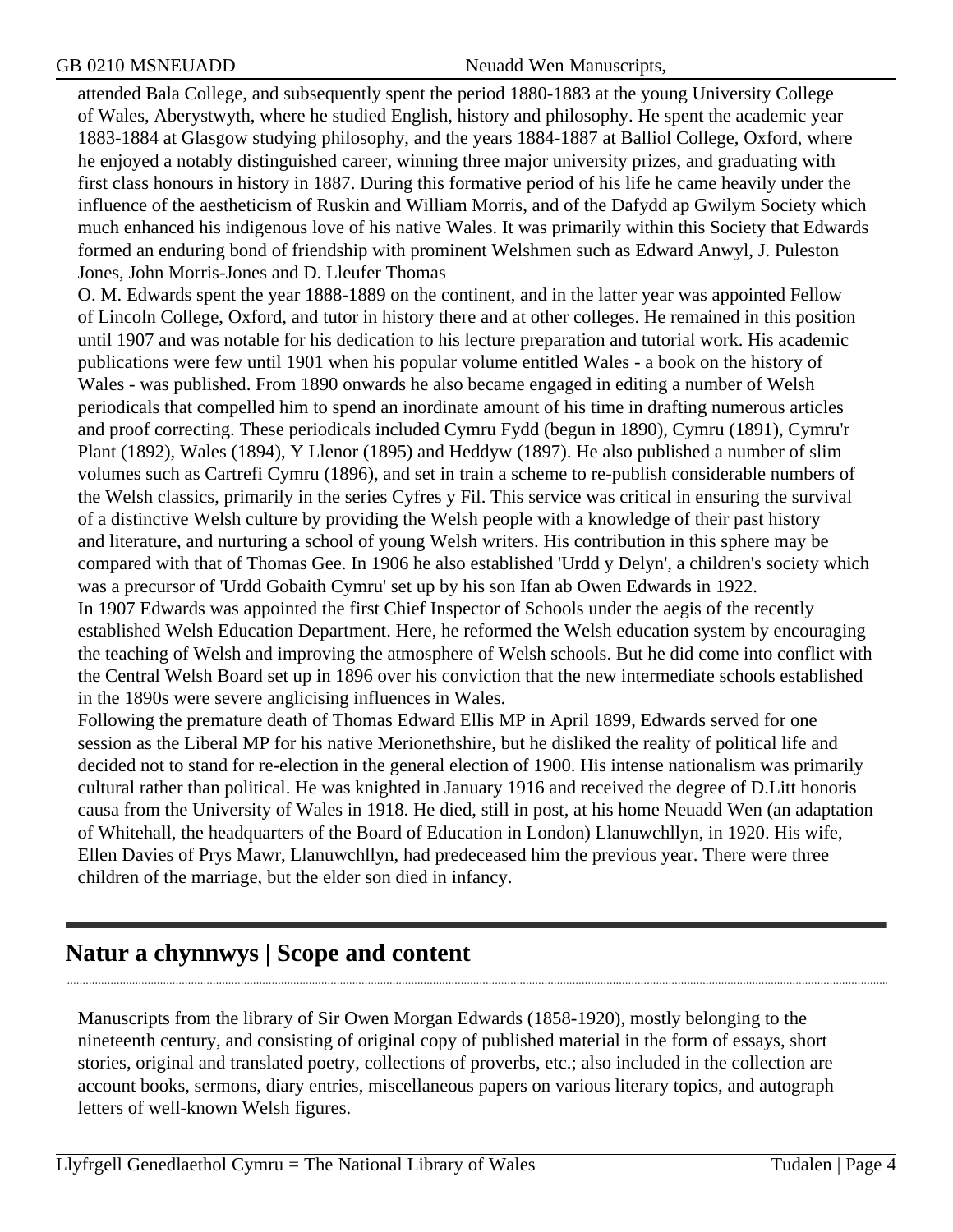## <span id="page-4-0"></span>**Nodiadau | Notes**

#### **Nodiadau teitl | Title notes**

#### **Ffynhonnell | Immediate source of acquisition**

Sir Ifan ab Owen Edwards and Mrs Haf Hughes Parry (later Lady Hughes Parry), children of Sir O. M. Edwards; Presentation; 1930

### **Trefniant | Arrangement**

Arranged according to NLW MSS reference numbers: NLW MSS 8330-8444.

### **Cyfyngiadau ar fynediad | Restrictions on access**

Readers consulting modern papers in the National Library of Wales are required to abide by the conditions set out in information provided when applying for their Readers' Tickets, whereby the reader shall become responsible for compliance with the Data Protection Act 1998 in relation to any processing by them of personal data obtained from modern records held at the Library.

### **Amodau rheoli defnydd | Conditions governing use**

Usual copyright laws apply.

#### **Rhestrau cymorth | Finding aids**

Handlist of Manuscripts in the National Library of Wales, Volume III (Aberystwyth, 1961), pp. 36-49.

#### **Nodiadau eraill | Other notes**

• **Dynodwr sefydliad | Institution identifier**: Llyfrgell Genedlaethol Cymru = The National Library of Wales

## <span id="page-4-1"></span>**Pwyntiau mynediad | Access points**

• Edwards, Owen M. (Owen Morgan), 1858-1920 -- Archives (pwnc) | (subject)

## <span id="page-4-2"></span>**Disgrifiad cyfres | Series descriptions**

| Cod cyfeirnod  | Title<br>Teitl i | Dates<br>Dyddiadau | Disgrifiad ffisegol   Physical |
|----------------|------------------|--------------------|--------------------------------|
| Reference code |                  |                    | description                    |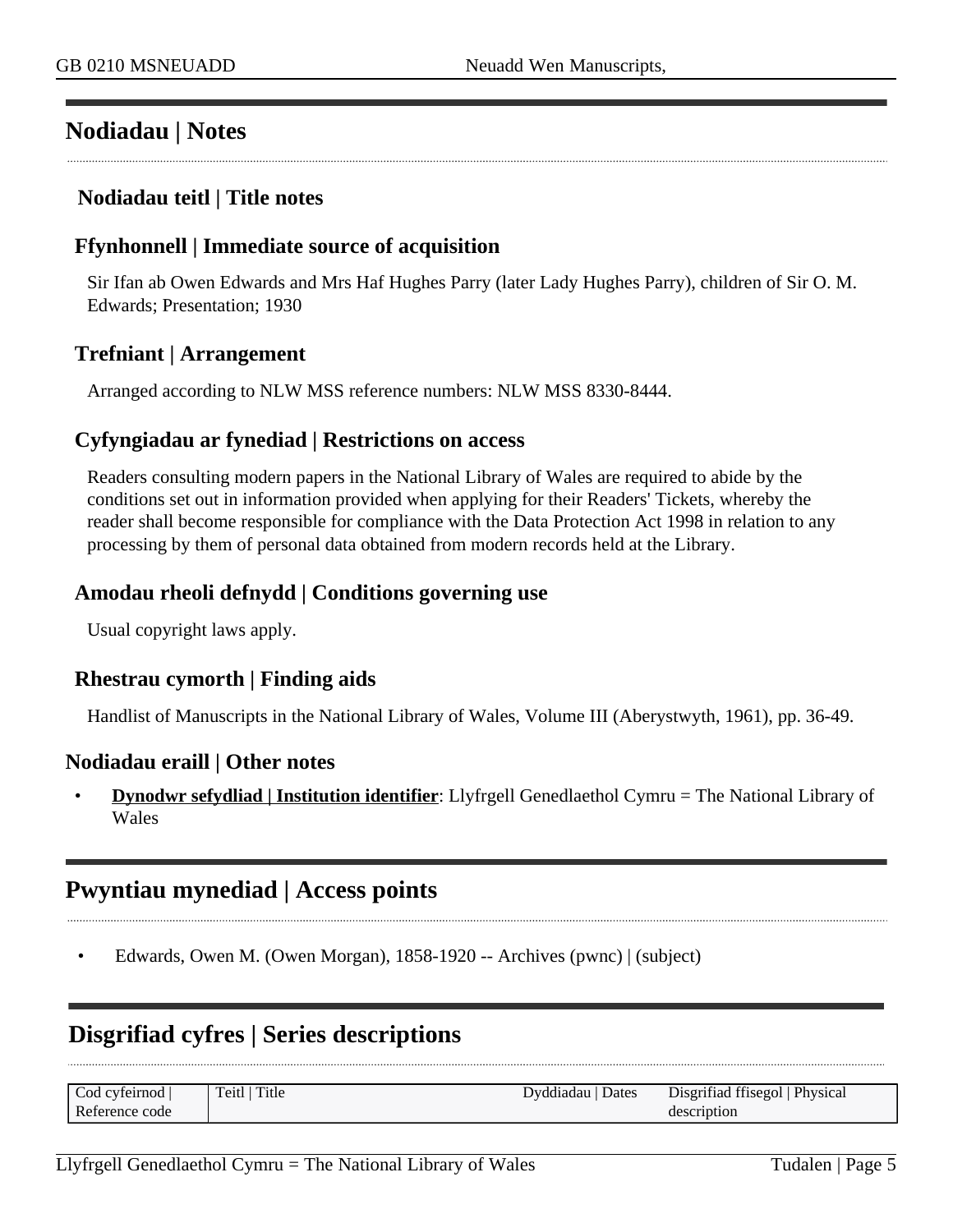| GB 0210 MSNEUADD                                                                             | Neuadd Wen Manuscripts,                                                                                                                                                                                                                                                                                                                                                                                                                                                                                                                                                                                                                                                                                                                                                                                                                                                                                                                                                                                                                                                                  |
|----------------------------------------------------------------------------------------------|------------------------------------------------------------------------------------------------------------------------------------------------------------------------------------------------------------------------------------------------------------------------------------------------------------------------------------------------------------------------------------------------------------------------------------------------------------------------------------------------------------------------------------------------------------------------------------------------------------------------------------------------------------------------------------------------------------------------------------------------------------------------------------------------------------------------------------------------------------------------------------------------------------------------------------------------------------------------------------------------------------------------------------------------------------------------------------------|
| <b>NLW MS 8330B</b><br><b>[RESTRICTED</b><br>ACCESS].<br>vtls004395859<br>(WIAbNL)0000395859 | File - 'Talm o hen-gerdd i Foelyrch',<br>[c. $1635$ ].                                                                                                                                                                                                                                                                                                                                                                                                                                                                                                                                                                                                                                                                                                                                                                                                                                                                                                                                                                                                                                   |
|                                                                                              | Natur a chynnwys / Scope and content:                                                                                                                                                                                                                                                                                                                                                                                                                                                                                                                                                                                                                                                                                                                                                                                                                                                                                                                                                                                                                                                    |
|                                                                                              | A composite volume of collections of Welsh poetry and prose made about 1635. The title is derived from<br>the third section which contains a number of poems to members of the Wynn family of Moelyrch in<br>Llansilin. Amongst the poets represented are Hywel Cilan, Tudur Aled, Rhys Cain, Gruffudd Hiraethog,<br>Sion Cain, Guto'r Glyn, Edmwnd Prys, Lewis Glyn Cothi, Iolo Goch, Cynddelw Brydydd Mawr,<br>Iorwerth Fynglwyd, Taliesin, Dafydd ap Gwilym, Dafydd Nanmor and Wiliam Cynwal. Miscellaneous<br>material in the volume includes a copy of an award relating to Moelyrch, 1540; a fragment of a letter<br>by Charles I; the pedigrees of Oliver Cromwell, Holland and Morris, and Kyffin of Bodfach; a roll<br>of the Caerwys Eisteddfod, 1567; an extract from 'Breuddwyd Rhonabwy'; a list of the sheriffs of<br>Denbighshire from 1541 to 1635, with additions to 1658; a copy of documents relating to the treaty of<br>alliance concluded between Charles VI of France and Owain Glynd#r; extracts from the epigrams of John<br>Owen; and extracts from scripture. |
|                                                                                              | Amodau rheoli defnydd   Conditions governing use:                                                                                                                                                                                                                                                                                                                                                                                                                                                                                                                                                                                                                                                                                                                                                                                                                                                                                                                                                                                                                                        |
|                                                                                              | Usual copyright laws apply.                                                                                                                                                                                                                                                                                                                                                                                                                                                                                                                                                                                                                                                                                                                                                                                                                                                                                                                                                                                                                                                              |
|                                                                                              | Nodyn   Note [generalNote]:                                                                                                                                                                                                                                                                                                                                                                                                                                                                                                                                                                                                                                                                                                                                                                                                                                                                                                                                                                                                                                                              |
|                                                                                              | Formerly Neuadd Wen MS 1.                                                                                                                                                                                                                                                                                                                                                                                                                                                                                                                                                                                                                                                                                                                                                                                                                                                                                                                                                                                                                                                                |
|                                                                                              | Nodyn   Note [generalNote]:                                                                                                                                                                                                                                                                                                                                                                                                                                                                                                                                                                                                                                                                                                                                                                                                                                                                                                                                                                                                                                                              |
|                                                                                              | Title based on contents.                                                                                                                                                                                                                                                                                                                                                                                                                                                                                                                                                                                                                                                                                                                                                                                                                                                                                                                                                                                                                                                                 |
|                                                                                              | Nodyn   Note [generalNote]:                                                                                                                                                                                                                                                                                                                                                                                                                                                                                                                                                                                                                                                                                                                                                                                                                                                                                                                                                                                                                                                              |
|                                                                                              | Preferred citation: NLW MS 8330B [RESTRICTED ACCESS].                                                                                                                                                                                                                                                                                                                                                                                                                                                                                                                                                                                                                                                                                                                                                                                                                                                                                                                                                                                                                                    |
|                                                                                              | Lleoliad ffisegol   Physical location:                                                                                                                                                                                                                                                                                                                                                                                                                                                                                                                                                                                                                                                                                                                                                                                                                                                                                                                                                                                                                                                   |
|                                                                                              | ARCH/MSS (GB0210)<br>Lleoliad ffisegol   Physical location:                                                                                                                                                                                                                                                                                                                                                                                                                                                                                                                                                                                                                                                                                                                                                                                                                                                                                                                                                                                                                              |
|                                                                                              | DE/SOUTH SA/OPEN SHELVES                                                                                                                                                                                                                                                                                                                                                                                                                                                                                                                                                                                                                                                                                                                                                                                                                                                                                                                                                                                                                                                                 |
| <b>NLW MS 8331E.</b>                                                                         | File - 'Prif Ddifyrrwch y Cymro',<br>$[1763x1796]$ /                                                                                                                                                                                                                                                                                                                                                                                                                                                                                                                                                                                                                                                                                                                                                                                                                                                                                                                                                                                                                                     |
| vtls004395865<br>(WIAbNL)0000395865                                                          |                                                                                                                                                                                                                                                                                                                                                                                                                                                                                                                                                                                                                                                                                                                                                                                                                                                                                                                                                                                                                                                                                          |
|                                                                                              | Crëwr   Creator:                                                                                                                                                                                                                                                                                                                                                                                                                                                                                                                                                                                                                                                                                                                                                                                                                                                                                                                                                                                                                                                                         |
|                                                                                              | John Williams.                                                                                                                                                                                                                                                                                                                                                                                                                                                                                                                                                                                                                                                                                                                                                                                                                                                                                                                                                                                                                                                                           |
|                                                                                              | Natur a chynnwys / Scope and content:                                                                                                                                                                                                                                                                                                                                                                                                                                                                                                                                                                                                                                                                                                                                                                                                                                                                                                                                                                                                                                                    |
|                                                                                              | A holograph collection of 'cywyddau' and 'englynion' and other verse by John Williams entitled 'Prif<br>Ddifyrwch y Cymro: Llyfr Cywyddau Duwiol a diddanol o waith John Williams, MDCCLXIII'; with a<br>further collection beginning imperfectly, with the fifth item written in 1764; and loose sheets containing<br>'Hymn i'w chanu yn amser cynhaiaf', 'Ystyriaeth ar oes dyn, ar y pedwar mesur ar hugain' (ten only<br>included), and 'Carol Plygain ar y Fedle-Fawr, 1796'.                                                                                                                                                                                                                                                                                                                                                                                                                                                                                                                                                                                                       |
|                                                                                              | Nodyn   Note [generalNote]:                                                                                                                                                                                                                                                                                                                                                                                                                                                                                                                                                                                                                                                                                                                                                                                                                                                                                                                                                                                                                                                              |
|                                                                                              | Formerly Neuadd Wen MS 2.                                                                                                                                                                                                                                                                                                                                                                                                                                                                                                                                                                                                                                                                                                                                                                                                                                                                                                                                                                                                                                                                |
|                                                                                              | Nodyn   Note [generalNote]:                                                                                                                                                                                                                                                                                                                                                                                                                                                                                                                                                                                                                                                                                                                                                                                                                                                                                                                                                                                                                                                              |
|                                                                                              | Original title.                                                                                                                                                                                                                                                                                                                                                                                                                                                                                                                                                                                                                                                                                                                                                                                                                                                                                                                                                                                                                                                                          |
|                                                                                              | Nodyn   Note [generalNote]:                                                                                                                                                                                                                                                                                                                                                                                                                                                                                                                                                                                                                                                                                                                                                                                                                                                                                                                                                                                                                                                              |

Preferred citation: NLW MS 8331E. *Lleoliad ffisegol | Physical location*: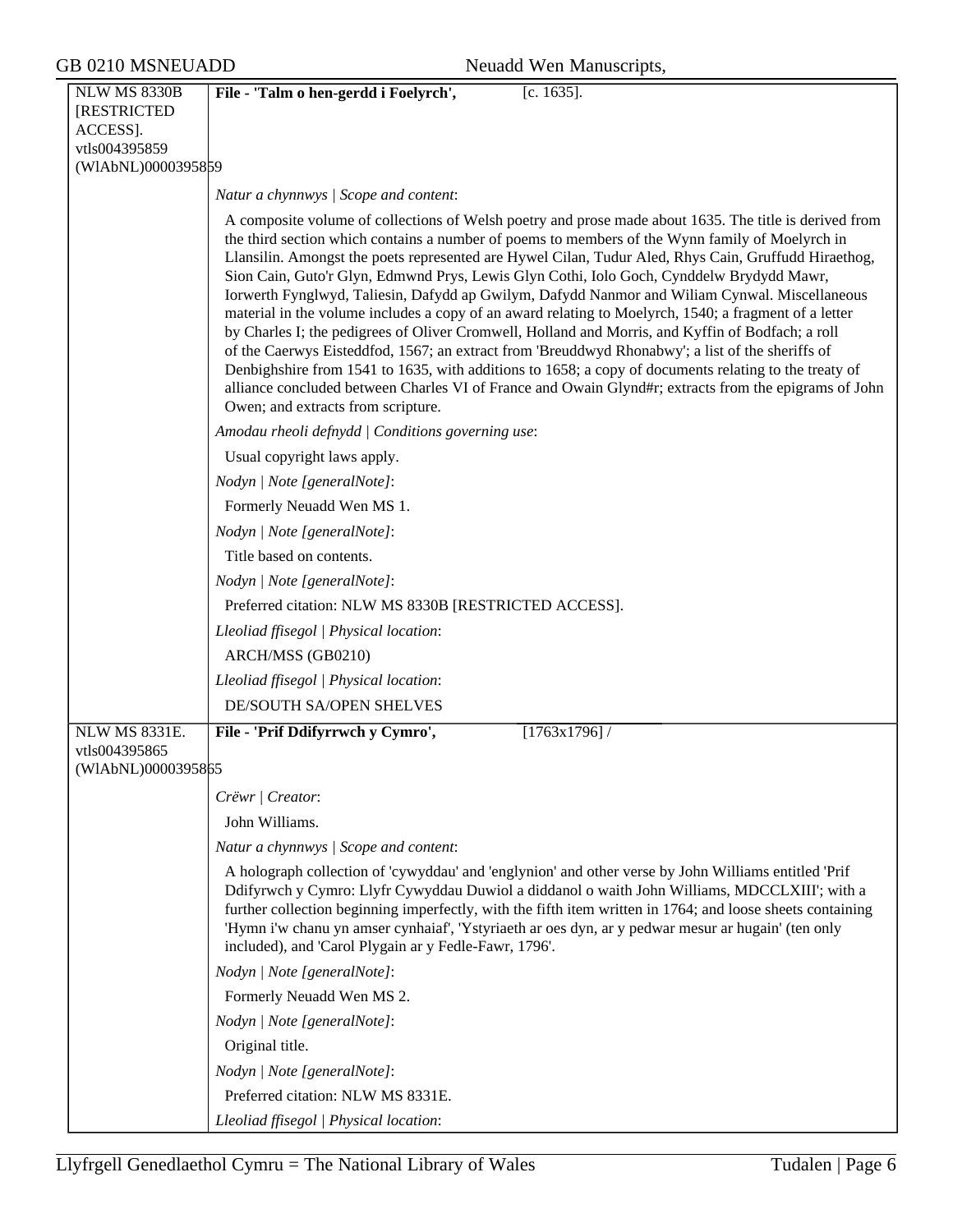|                                     | ARCH/MSS (GB0210)                                                                                                                                                                                                                                                                                                                                                                                                                                                                                                                                                                                                                                                                                                                                                                                                                                                                                                                                                                                                                                                                                                                                                                                                                                                                                                                                                                                                                                            |
|-------------------------------------|--------------------------------------------------------------------------------------------------------------------------------------------------------------------------------------------------------------------------------------------------------------------------------------------------------------------------------------------------------------------------------------------------------------------------------------------------------------------------------------------------------------------------------------------------------------------------------------------------------------------------------------------------------------------------------------------------------------------------------------------------------------------------------------------------------------------------------------------------------------------------------------------------------------------------------------------------------------------------------------------------------------------------------------------------------------------------------------------------------------------------------------------------------------------------------------------------------------------------------------------------------------------------------------------------------------------------------------------------------------------------------------------------------------------------------------------------------------|
| <b>NLW MS 8332E.</b>                | File - Mawddwy manuscripts,<br>$[1762x1774]$ .                                                                                                                                                                                                                                                                                                                                                                                                                                                                                                                                                                                                                                                                                                                                                                                                                                                                                                                                                                                                                                                                                                                                                                                                                                                                                                                                                                                                               |
| vtls004395985<br>(WIAbNL)0000395985 |                                                                                                                                                                                                                                                                                                                                                                                                                                                                                                                                                                                                                                                                                                                                                                                                                                                                                                                                                                                                                                                                                                                                                                                                                                                                                                                                                                                                                                                              |
|                                     |                                                                                                                                                                                                                                                                                                                                                                                                                                                                                                                                                                                                                                                                                                                                                                                                                                                                                                                                                                                                                                                                                                                                                                                                                                                                                                                                                                                                                                                              |
|                                     | Natur a chynnwys / Scope and content:                                                                                                                                                                                                                                                                                                                                                                                                                                                                                                                                                                                                                                                                                                                                                                                                                                                                                                                                                                                                                                                                                                                                                                                                                                                                                                                                                                                                                        |
|                                     | A group of papers, entitled 'Mawddwy MSS', which Sir O. M. Edwards acquired from William Davies,<br>Pant, Llanymawddwy (d. 1906). They consist of sheets of poems by Rhys Jones o'r Blaenau ('Cywydd<br>marwnad Jane Poole', 1762, and 'cywydd i  William Lloyd o Riwaedog  i erchi gwnn', 1764;<br>'englynion i'r Bont Newydd'-a bridge built over the river Wnion in 1765; 'cywydd marwnad William<br>Lloyd', 1774; 'cywydd marwnad y Parchedig Iefan Llwyd o'r Fron', 1776; 'cywydd priodas y capten<br>Gwynn, 1766; 'Awdwl Ddychan i Sion Grustal', 1764; 'englynion i ofyn ellynod i'r Parchedig Mr. Rhys<br>Anwyl tros Sion Prys o Bennant Mowddwy'; 'englynion i ofyn twcca dros Edward Richard y<br>Baili o Ddolgelley, 1770'; and 'englynion i ofyn ffon'); 'Carol Plygain ar Let Mary Live Long' by Thomas<br>Edwards, 1770 (2 copies); 'cerdd ar fesyr triban' by 'Dicc ar awen ffol'; 'cerdd y Bais' by Robert Llwyd<br>o'r Pale; 'Carol Plygain ar Wng Cyttirawg'; 'Ymddiddan rhwng Edward John ab Evan a'i gyfnither' (2<br>copies); 'cywyddau digri' by Dafydd Llwyd Bach; a poem by E. Evans, Llwynygrug, upon hearing in<br>America of the death of David Evans, Ty Du; and 'penhillion i ofyn pottel o Ingc' by Ro[?wlan]d Jones, a<br>copy of a letter from Rowland Jones in London to his father Sion ap Rhys at Pennant y Mawddwy, 1764,<br>and a letter, with a poem signed 'Roli Sion Prys', to Griffith Jones, Blaen Cynllwyd, 1766. |
|                                     | Nodyn   Note [generalNote]:                                                                                                                                                                                                                                                                                                                                                                                                                                                                                                                                                                                                                                                                                                                                                                                                                                                                                                                                                                                                                                                                                                                                                                                                                                                                                                                                                                                                                                  |
|                                     | Formerly Neuadd Wen MS 3.                                                                                                                                                                                                                                                                                                                                                                                                                                                                                                                                                                                                                                                                                                                                                                                                                                                                                                                                                                                                                                                                                                                                                                                                                                                                                                                                                                                                                                    |
|                                     | Nodyn   Note [generalNote]:                                                                                                                                                                                                                                                                                                                                                                                                                                                                                                                                                                                                                                                                                                                                                                                                                                                                                                                                                                                                                                                                                                                                                                                                                                                                                                                                                                                                                                  |
|                                     | Title based on contents.                                                                                                                                                                                                                                                                                                                                                                                                                                                                                                                                                                                                                                                                                                                                                                                                                                                                                                                                                                                                                                                                                                                                                                                                                                                                                                                                                                                                                                     |
|                                     | Nodyn   Note [generalNote]:                                                                                                                                                                                                                                                                                                                                                                                                                                                                                                                                                                                                                                                                                                                                                                                                                                                                                                                                                                                                                                                                                                                                                                                                                                                                                                                                                                                                                                  |
|                                     | Preferred citation: NLW MS 8332E.                                                                                                                                                                                                                                                                                                                                                                                                                                                                                                                                                                                                                                                                                                                                                                                                                                                                                                                                                                                                                                                                                                                                                                                                                                                                                                                                                                                                                            |
|                                     | Lleoliad ffisegol   Physical location:                                                                                                                                                                                                                                                                                                                                                                                                                                                                                                                                                                                                                                                                                                                                                                                                                                                                                                                                                                                                                                                                                                                                                                                                                                                                                                                                                                                                                       |
|                                     | ARCH/MSS (GB0210)                                                                                                                                                                                                                                                                                                                                                                                                                                                                                                                                                                                                                                                                                                                                                                                                                                                                                                                                                                                                                                                                                                                                                                                                                                                                                                                                                                                                                                            |
| <b>NLW MS 8333B.</b>                | File - Gwaith 'Gwilym Berwyn',<br>[1901x1920]                                                                                                                                                                                                                                                                                                                                                                                                                                                                                                                                                                                                                                                                                                                                                                                                                                                                                                                                                                                                                                                                                                                                                                                                                                                                                                                                                                                                                |
| vtls004396037<br>(WIAbNL)0000396087 |                                                                                                                                                                                                                                                                                                                                                                                                                                                                                                                                                                                                                                                                                                                                                                                                                                                                                                                                                                                                                                                                                                                                                                                                                                                                                                                                                                                                                                                              |
|                                     | Crëwr   Creator:                                                                                                                                                                                                                                                                                                                                                                                                                                                                                                                                                                                                                                                                                                                                                                                                                                                                                                                                                                                                                                                                                                                                                                                                                                                                                                                                                                                                                                             |
|                                     | Hannah Morris.                                                                                                                                                                                                                                                                                                                                                                                                                                                                                                                                                                                                                                                                                                                                                                                                                                                                                                                                                                                                                                                                                                                                                                                                                                                                                                                                                                                                                                               |
|                                     | Natur a chynnwys / Scope and content:                                                                                                                                                                                                                                                                                                                                                                                                                                                                                                                                                                                                                                                                                                                                                                                                                                                                                                                                                                                                                                                                                                                                                                                                                                                                                                                                                                                                                        |
|                                     | Two exercise books, one containing transcripts by Hannah Morris of three poems ('Yr Ardd', 1893,<br>'Yr Anturiaethwr', 1891, and 'Y Diluw', 1891) by her brother William Roberts ('Gwilym Berwyn'), and<br>a covering letter relating to the same, the other containing a lyric ('Meinir Meredydd') by 'Meinwen<br>Cennin', Blaenau Ffestiniog.                                                                                                                                                                                                                                                                                                                                                                                                                                                                                                                                                                                                                                                                                                                                                                                                                                                                                                                                                                                                                                                                                                              |
|                                     | Amodau rheoli defnydd   Conditions governing use:                                                                                                                                                                                                                                                                                                                                                                                                                                                                                                                                                                                                                                                                                                                                                                                                                                                                                                                                                                                                                                                                                                                                                                                                                                                                                                                                                                                                            |
|                                     | Usual copyright laws apply.                                                                                                                                                                                                                                                                                                                                                                                                                                                                                                                                                                                                                                                                                                                                                                                                                                                                                                                                                                                                                                                                                                                                                                                                                                                                                                                                                                                                                                  |
|                                     | Nodyn   Note [generalNote]:                                                                                                                                                                                                                                                                                                                                                                                                                                                                                                                                                                                                                                                                                                                                                                                                                                                                                                                                                                                                                                                                                                                                                                                                                                                                                                                                                                                                                                  |
|                                     | Formerly Neuadd Wen MS 4.                                                                                                                                                                                                                                                                                                                                                                                                                                                                                                                                                                                                                                                                                                                                                                                                                                                                                                                                                                                                                                                                                                                                                                                                                                                                                                                                                                                                                                    |
|                                     | Nodyn   Note [generalNote]:                                                                                                                                                                                                                                                                                                                                                                                                                                                                                                                                                                                                                                                                                                                                                                                                                                                                                                                                                                                                                                                                                                                                                                                                                                                                                                                                                                                                                                  |
|                                     | Title based on contents.                                                                                                                                                                                                                                                                                                                                                                                                                                                                                                                                                                                                                                                                                                                                                                                                                                                                                                                                                                                                                                                                                                                                                                                                                                                                                                                                                                                                                                     |
|                                     | Nodyn   Note [generalNote]:                                                                                                                                                                                                                                                                                                                                                                                                                                                                                                                                                                                                                                                                                                                                                                                                                                                                                                                                                                                                                                                                                                                                                                                                                                                                                                                                                                                                                                  |
|                                     | Preferred citation: NLW MS 8333B.                                                                                                                                                                                                                                                                                                                                                                                                                                                                                                                                                                                                                                                                                                                                                                                                                                                                                                                                                                                                                                                                                                                                                                                                                                                                                                                                                                                                                            |
|                                     | Lleoliad ffisegol   Physical location:                                                                                                                                                                                                                                                                                                                                                                                                                                                                                                                                                                                                                                                                                                                                                                                                                                                                                                                                                                                                                                                                                                                                                                                                                                                                                                                                                                                                                       |
|                                     | ARCH/MSS (GB0210)                                                                                                                                                                                                                                                                                                                                                                                                                                                                                                                                                                                                                                                                                                                                                                                                                                                                                                                                                                                                                                                                                                                                                                                                                                                                                                                                                                                                                                            |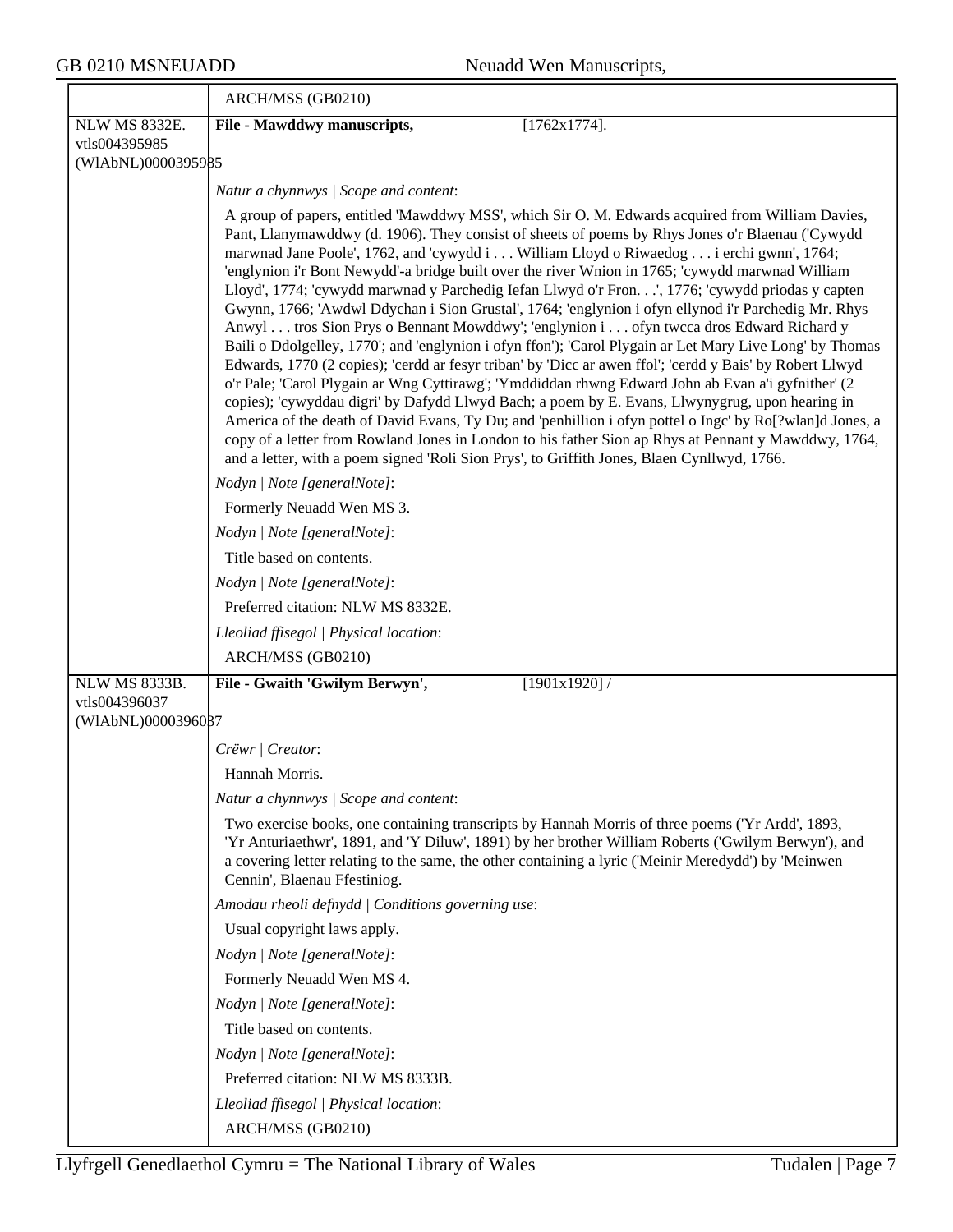| NLW MS 8334B.        | File - Gwaith 'Owain Machno',<br>[1881x1920]                                                                                                                                                                                                                                                                                      |
|----------------------|-----------------------------------------------------------------------------------------------------------------------------------------------------------------------------------------------------------------------------------------------------------------------------------------------------------------------------------|
| vtls004396044        |                                                                                                                                                                                                                                                                                                                                   |
| (WIAbNL)0000396044   |                                                                                                                                                                                                                                                                                                                                   |
|                      | Crëwr   Creator:                                                                                                                                                                                                                                                                                                                  |
|                      | Owain Machno.                                                                                                                                                                                                                                                                                                                     |
|                      | Natur a chynnwys / Scope and content:                                                                                                                                                                                                                                                                                             |
|                      | Two exercise books, one containing a poem on the year 1881 by Owen T. Davies ('Owain Machno'),<br>a covering letter and photograph of the author, and the other an 'awdl' on Owain Glyndwr by 'Blagur y<br>Gwyngyll', 1895.                                                                                                       |
|                      | Amodau rheoli defnydd   Conditions governing use:                                                                                                                                                                                                                                                                                 |
|                      | Usual copyright laws apply.                                                                                                                                                                                                                                                                                                       |
|                      | Nodyn   Note [generalNote]:                                                                                                                                                                                                                                                                                                       |
|                      | Formerly Neuadd Wen MS 5.                                                                                                                                                                                                                                                                                                         |
|                      | Nodyn   Note [generalNote]:                                                                                                                                                                                                                                                                                                       |
|                      | Title based on contents.                                                                                                                                                                                                                                                                                                          |
|                      | Nodyn   Note [generalNote]:                                                                                                                                                                                                                                                                                                       |
|                      | Preferred citation: NLW MS 8334B.                                                                                                                                                                                                                                                                                                 |
|                      | Lleoliad ffisegol   Physical location:                                                                                                                                                                                                                                                                                            |
|                      | ARCH/MSS (GB0210)                                                                                                                                                                                                                                                                                                                 |
| <b>NLW MS 8335A.</b> | File - Rhieingerdd,<br>1896 /                                                                                                                                                                                                                                                                                                     |
| vtls004396052        |                                                                                                                                                                                                                                                                                                                                   |
| (WIAbNL)0000396052   |                                                                                                                                                                                                                                                                                                                                   |
|                      | Crëwr   Creator:                                                                                                                                                                                                                                                                                                                  |
|                      | H. Brython Hughes.                                                                                                                                                                                                                                                                                                                |
|                      | Natur a chynnwys / Scope and content:                                                                                                                                                                                                                                                                                             |
|                      | Two versions of a pastoral song entitled 'Olwen Merch yr Amaethwr', by H. Brython Hughes, with a<br>covering letter, 18 June 1896.                                                                                                                                                                                                |
|                      | Nodyn   Note [generalNote]:                                                                                                                                                                                                                                                                                                       |
|                      | Formerly Neuadd Wen MS 6.                                                                                                                                                                                                                                                                                                         |
|                      | Nodyn   Note [generalNote]:                                                                                                                                                                                                                                                                                                       |
|                      | Title based on contents.                                                                                                                                                                                                                                                                                                          |
|                      | Nodyn   Note [generalNote]:                                                                                                                                                                                                                                                                                                       |
|                      | Preferred citation: NLW MS 8335A.                                                                                                                                                                                                                                                                                                 |
|                      | Lleoliad ffisegol   Physical location:                                                                                                                                                                                                                                                                                            |
|                      | ARCH/MSS (GB0210)                                                                                                                                                                                                                                                                                                                 |
| NLW MS 8336B.        | File - Barddoniaeth,<br>[19 cent., last 1/4].                                                                                                                                                                                                                                                                                     |
| vtls004396065        |                                                                                                                                                                                                                                                                                                                                   |
| (WIAbNL)0000396065   |                                                                                                                                                                                                                                                                                                                                   |
|                      | Natur a chynnwys / Scope and content:                                                                                                                                                                                                                                                                                             |
|                      | 'Arwrgerdd Owen Glyndwr', by D. Lewis ('Ap Ceredigion'); 'Pryddest: Esgyniad y Cymro', by Humphrey<br>Jones ('Bryfdir'), 1896; 'Nos Galangauaf' - a translation from Burns - by Henry Rowlands ('Henri<br>Myllin'); and a translation, 1897, by W. J. Gruffydd of part of 'Myfanwy Fychan' by John Ceiriog Hughes<br>('Ceiriog'). |
|                      | Nodyn   Note [generalNote]:                                                                                                                                                                                                                                                                                                       |
|                      | Formerly Neuadd Wen MS 7.                                                                                                                                                                                                                                                                                                         |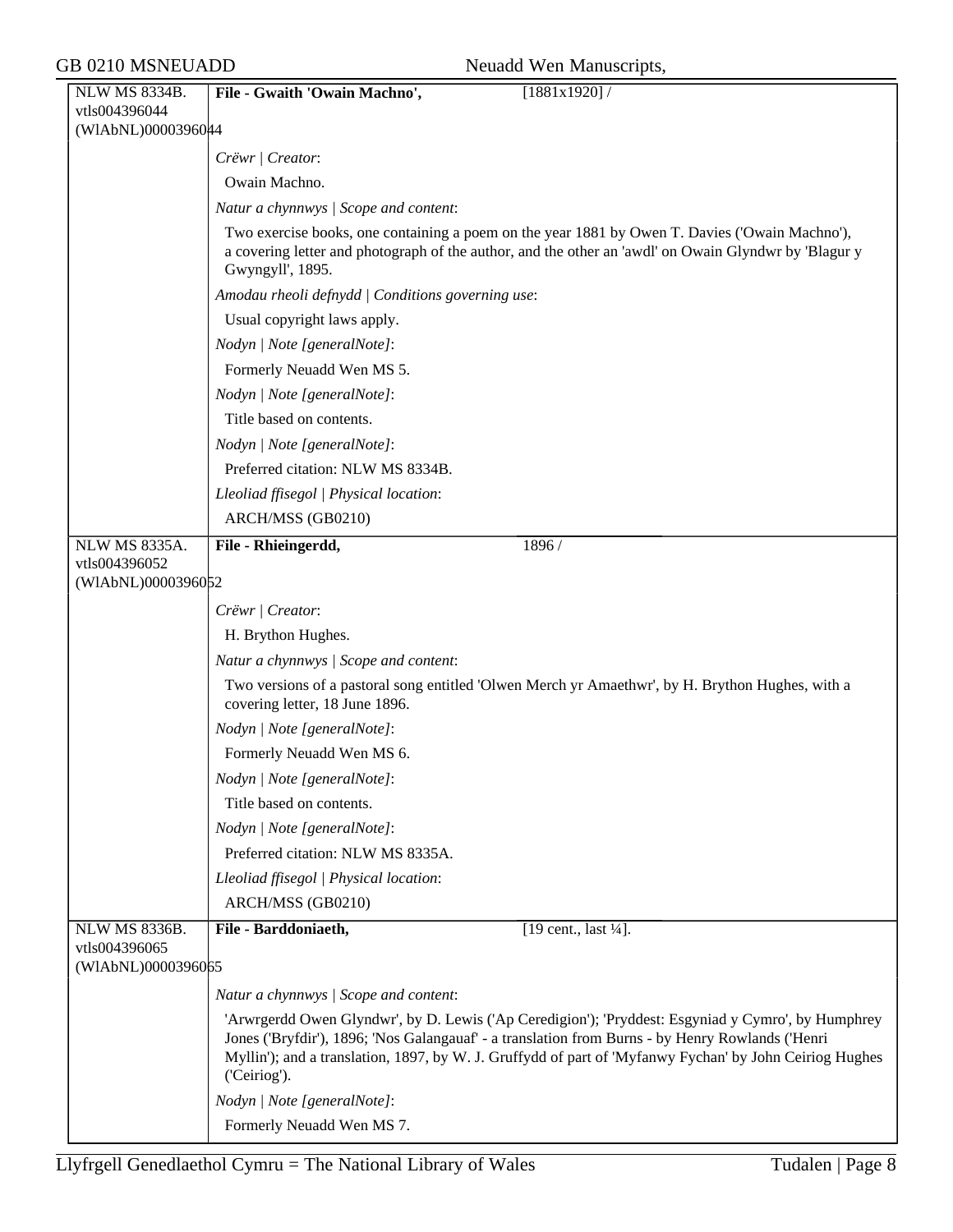|                      | Nodyn   Note [generalNote]:                                                                                                                                                                                                                                                                                                                                                                                                                                                                                                                                                                                                                                                                                                                                                                                                                                                                                                                                                                                                                                                                                                                                                                                                                                                                                                                                                                                                                                  |
|----------------------|--------------------------------------------------------------------------------------------------------------------------------------------------------------------------------------------------------------------------------------------------------------------------------------------------------------------------------------------------------------------------------------------------------------------------------------------------------------------------------------------------------------------------------------------------------------------------------------------------------------------------------------------------------------------------------------------------------------------------------------------------------------------------------------------------------------------------------------------------------------------------------------------------------------------------------------------------------------------------------------------------------------------------------------------------------------------------------------------------------------------------------------------------------------------------------------------------------------------------------------------------------------------------------------------------------------------------------------------------------------------------------------------------------------------------------------------------------------|
|                      | Title based on contents.                                                                                                                                                                                                                                                                                                                                                                                                                                                                                                                                                                                                                                                                                                                                                                                                                                                                                                                                                                                                                                                                                                                                                                                                                                                                                                                                                                                                                                     |
|                      | Nodyn   Note [generalNote]:                                                                                                                                                                                                                                                                                                                                                                                                                                                                                                                                                                                                                                                                                                                                                                                                                                                                                                                                                                                                                                                                                                                                                                                                                                                                                                                                                                                                                                  |
|                      | Preferred citation: NLW MS 8336B.                                                                                                                                                                                                                                                                                                                                                                                                                                                                                                                                                                                                                                                                                                                                                                                                                                                                                                                                                                                                                                                                                                                                                                                                                                                                                                                                                                                                                            |
|                      | Lleoliad ffisegol   Physical location:                                                                                                                                                                                                                                                                                                                                                                                                                                                                                                                                                                                                                                                                                                                                                                                                                                                                                                                                                                                                                                                                                                                                                                                                                                                                                                                                                                                                                       |
|                      | ARCH/MSS (GB0210)                                                                                                                                                                                                                                                                                                                                                                                                                                                                                                                                                                                                                                                                                                                                                                                                                                                                                                                                                                                                                                                                                                                                                                                                                                                                                                                                                                                                                                            |
| <b>NLW MS 8337C.</b> | File - Caneuon 'Buddug',<br>$[1901x1909]$ /                                                                                                                                                                                                                                                                                                                                                                                                                                                                                                                                                                                                                                                                                                                                                                                                                                                                                                                                                                                                                                                                                                                                                                                                                                                                                                                                                                                                                  |
| vtls004396069        |                                                                                                                                                                                                                                                                                                                                                                                                                                                                                                                                                                                                                                                                                                                                                                                                                                                                                                                                                                                                                                                                                                                                                                                                                                                                                                                                                                                                                                                              |
| (WIAbNL)0000396069   |                                                                                                                                                                                                                                                                                                                                                                                                                                                                                                                                                                                                                                                                                                                                                                                                                                                                                                                                                                                                                                                                                                                                                                                                                                                                                                                                                                                                                                                              |
|                      | Crëwr   Creator:                                                                                                                                                                                                                                                                                                                                                                                                                                                                                                                                                                                                                                                                                                                                                                                                                                                                                                                                                                                                                                                                                                                                                                                                                                                                                                                                                                                                                                             |
|                      | Buddug, 1842-1909                                                                                                                                                                                                                                                                                                                                                                                                                                                                                                                                                                                                                                                                                                                                                                                                                                                                                                                                                                                                                                                                                                                                                                                                                                                                                                                                                                                                                                            |
|                      | Natur a chynnwys / Scope and content:                                                                                                                                                                                                                                                                                                                                                                                                                                                                                                                                                                                                                                                                                                                                                                                                                                                                                                                                                                                                                                                                                                                                                                                                                                                                                                                                                                                                                        |
|                      | The original manuscript of Caneuon Buddug (Caernarfon, 1911) (the poems of Catherine Jane Prichard<br>$($ 'Buddug' $)).$                                                                                                                                                                                                                                                                                                                                                                                                                                                                                                                                                                                                                                                                                                                                                                                                                                                                                                                                                                                                                                                                                                                                                                                                                                                                                                                                     |
|                      | Nodyn   Note [generalNote]:                                                                                                                                                                                                                                                                                                                                                                                                                                                                                                                                                                                                                                                                                                                                                                                                                                                                                                                                                                                                                                                                                                                                                                                                                                                                                                                                                                                                                                  |
|                      | Formerly Neuadd Wen MS 8.                                                                                                                                                                                                                                                                                                                                                                                                                                                                                                                                                                                                                                                                                                                                                                                                                                                                                                                                                                                                                                                                                                                                                                                                                                                                                                                                                                                                                                    |
|                      | Nodyn   Note [generalNote]:                                                                                                                                                                                                                                                                                                                                                                                                                                                                                                                                                                                                                                                                                                                                                                                                                                                                                                                                                                                                                                                                                                                                                                                                                                                                                                                                                                                                                                  |
|                      | Original title.                                                                                                                                                                                                                                                                                                                                                                                                                                                                                                                                                                                                                                                                                                                                                                                                                                                                                                                                                                                                                                                                                                                                                                                                                                                                                                                                                                                                                                              |
|                      | Nodyn   Note [generalNote]:                                                                                                                                                                                                                                                                                                                                                                                                                                                                                                                                                                                                                                                                                                                                                                                                                                                                                                                                                                                                                                                                                                                                                                                                                                                                                                                                                                                                                                  |
|                      | Preferred citation: NLW MS 8337C.                                                                                                                                                                                                                                                                                                                                                                                                                                                                                                                                                                                                                                                                                                                                                                                                                                                                                                                                                                                                                                                                                                                                                                                                                                                                                                                                                                                                                            |
|                      | Lleoliad ffisegol   Physical location:                                                                                                                                                                                                                                                                                                                                                                                                                                                                                                                                                                                                                                                                                                                                                                                                                                                                                                                                                                                                                                                                                                                                                                                                                                                                                                                                                                                                                       |
|                      | ARCH/MSS (GB0210)                                                                                                                                                                                                                                                                                                                                                                                                                                                                                                                                                                                                                                                                                                                                                                                                                                                                                                                                                                                                                                                                                                                                                                                                                                                                                                                                                                                                                                            |
|                      |                                                                                                                                                                                                                                                                                                                                                                                                                                                                                                                                                                                                                                                                                                                                                                                                                                                                                                                                                                                                                                                                                                                                                                                                                                                                                                                                                                                                                                                              |
| <b>NLW MS 8338D.</b> | File - Barddoniaeth,<br>$[18-19 \text{ cents}]$ .                                                                                                                                                                                                                                                                                                                                                                                                                                                                                                                                                                                                                                                                                                                                                                                                                                                                                                                                                                                                                                                                                                                                                                                                                                                                                                                                                                                                            |
| vtls004396109        |                                                                                                                                                                                                                                                                                                                                                                                                                                                                                                                                                                                                                                                                                                                                                                                                                                                                                                                                                                                                                                                                                                                                                                                                                                                                                                                                                                                                                                                              |
| (WIAbNL)0000396109   |                                                                                                                                                                                                                                                                                                                                                                                                                                                                                                                                                                                                                                                                                                                                                                                                                                                                                                                                                                                                                                                                                                                                                                                                                                                                                                                                                                                                                                                              |
|                      | Natur a chynnwys / Scope and content:                                                                                                                                                                                                                                                                                                                                                                                                                                                                                                                                                                                                                                                                                                                                                                                                                                                                                                                                                                                                                                                                                                                                                                                                                                                                                                                                                                                                                        |
|                      | Miscellaneous poems, including a fragment of a poem by Hughe Hughes, Llwydiarth Esgob; a pencil<br>copy of 'Beth sy'n hardd ?', with a translation into English ('What is Beautiful?'), 'Bedd fy Chwaer',<br>'Dymuniad yr Eneth Glaf', and a letter by J. H. Hughes ('Ieuan o Leyn'), Ruabon, 1887; 'Carol ar Gonceat<br>Gwyr y Gogledd' by Edward Jones, Maesyplwm; 'Llinellau a gyfansoddwyd ar yr achlysur o briodi Mr.<br>Jno. Jones o Lanfyllin a Miss Jones o'r Fronheulawg, yn swydd Feirionydd, Rhagr. 28, 1827' by Hugh<br>Jones ('Erfyl'); an extract from Sir John Wynn's History of the Gwydir Family, including Rhys Goch<br>o'r Yri's poem to Robert ap Meredith; a 'cywydd Annerch Eisteddfod Penmorfa, 1795' and 'Cerdd i'w<br>chanu ar y mesur a elwir White Chalk dan yr enw Cwynfan yr Awen', by J. R., Ty Du; a poem by Samuel<br>Roberts ('S.R.'), to 'Sir Watkin Williams Wynn, Baronet, M.P., and his Lady, when passing-on a fine<br>evening-through the beautiful Vale of Llanbrynmair', with a covering letter by his father, John Roberts,<br>1827; 'Englynion a luniwyd wrth ddarllen Joseph, Llywodraethwr yr Aifft, gwaith Mr. D. Ionawr, Gorph<br>6d. 1809', and 'Englynion i Gastell Caernarfon' by David Thomas, and a copy of 'Canu penrhydd i Gastell<br>Caernarfon' by Huw Morys; a poem on 'The Day of Judgment', by 'Bleddyn ap Cynfyn'; and a copy of<br>'Can ddifyfyr lawen gan y Bardd Diawen a elwir Y Coch Owen'. |
|                      | Nodyn   Note [generalNote]:                                                                                                                                                                                                                                                                                                                                                                                                                                                                                                                                                                                                                                                                                                                                                                                                                                                                                                                                                                                                                                                                                                                                                                                                                                                                                                                                                                                                                                  |
|                      | Formerly Neuadd Wen MS 9.                                                                                                                                                                                                                                                                                                                                                                                                                                                                                                                                                                                                                                                                                                                                                                                                                                                                                                                                                                                                                                                                                                                                                                                                                                                                                                                                                                                                                                    |
|                      | Nodyn   Note [generalNote]:                                                                                                                                                                                                                                                                                                                                                                                                                                                                                                                                                                                                                                                                                                                                                                                                                                                                                                                                                                                                                                                                                                                                                                                                                                                                                                                                                                                                                                  |
|                      | Title based on contents.                                                                                                                                                                                                                                                                                                                                                                                                                                                                                                                                                                                                                                                                                                                                                                                                                                                                                                                                                                                                                                                                                                                                                                                                                                                                                                                                                                                                                                     |
|                      | Nodyn   Note [generalNote]:                                                                                                                                                                                                                                                                                                                                                                                                                                                                                                                                                                                                                                                                                                                                                                                                                                                                                                                                                                                                                                                                                                                                                                                                                                                                                                                                                                                                                                  |
|                      | Preferred citation: NLW MS 8338D.                                                                                                                                                                                                                                                                                                                                                                                                                                                                                                                                                                                                                                                                                                                                                                                                                                                                                                                                                                                                                                                                                                                                                                                                                                                                                                                                                                                                                            |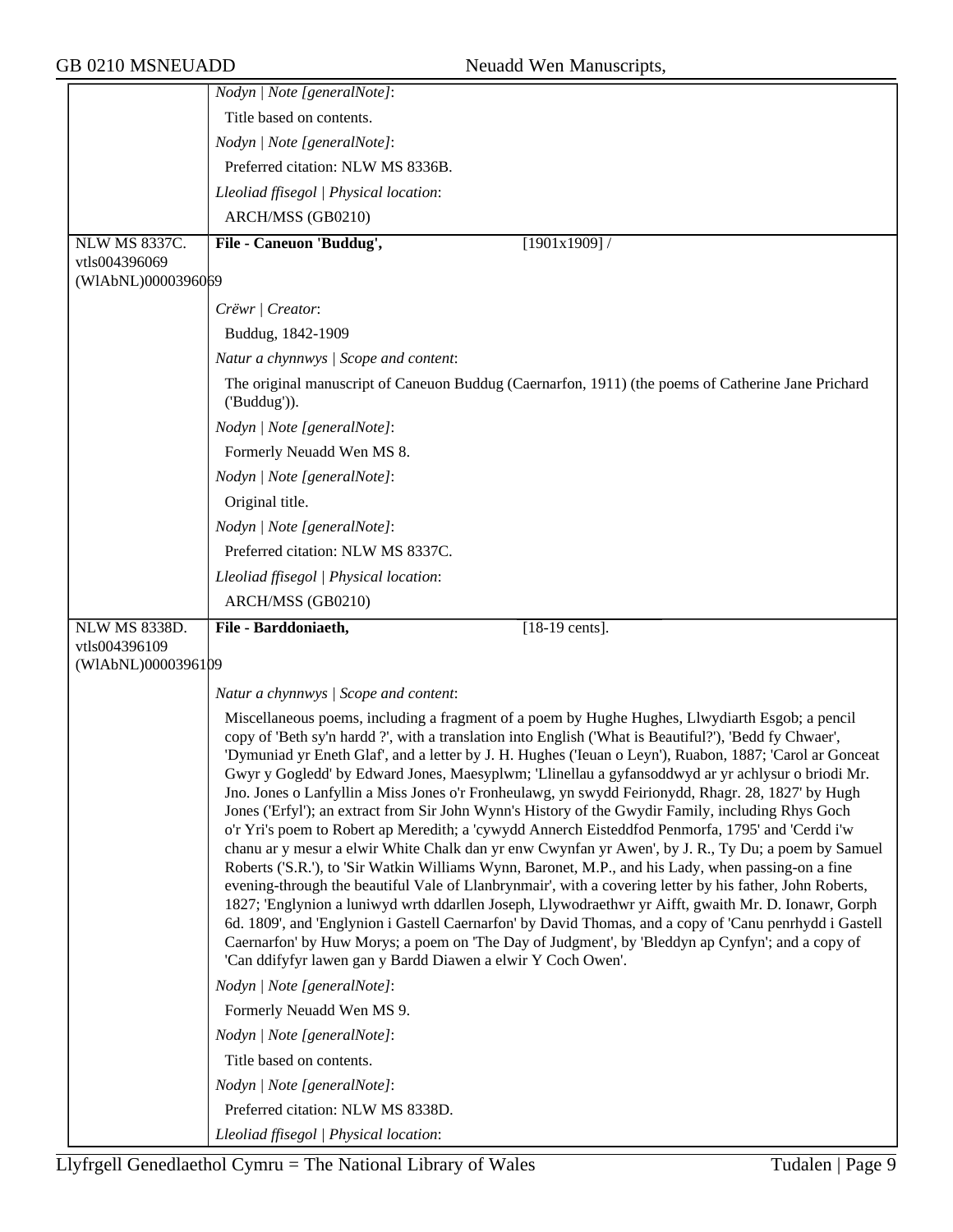|                                       | ARCH/MSS (GB0210)                                                                                                                                                                                                                                                                                                                                                                                                                                |
|---------------------------------------|--------------------------------------------------------------------------------------------------------------------------------------------------------------------------------------------------------------------------------------------------------------------------------------------------------------------------------------------------------------------------------------------------------------------------------------------------|
| <b>NLW MS 8339E.</b>                  | File - Gwaith Glasynys,<br>$[1849x1864]$ /                                                                                                                                                                                                                                                                                                                                                                                                       |
| vtls004396110                         |                                                                                                                                                                                                                                                                                                                                                                                                                                                  |
| (WIAbNL)00003961 10                   |                                                                                                                                                                                                                                                                                                                                                                                                                                                  |
|                                       | Crëwr   Creator:                                                                                                                                                                                                                                                                                                                                                                                                                                 |
|                                       | Glasynys, 1828-1870                                                                                                                                                                                                                                                                                                                                                                                                                              |
|                                       | Natur a chynnwys / Scope and content:                                                                                                                                                                                                                                                                                                                                                                                                            |
|                                       | Poems and letters by Owen Wynne Jones ('Glasynys'), consisting of an exercise book containing<br>holograph poems composed between 1849 and 1852, with transcripts of poems by Ellis Roberts ('Elis<br>Wynn o Wyrfai') and John Jones ('Talhaiarn'); 'Rhiangerdd Myfanwy Fychan', 'Llywelyn a'i Gi', and a<br>fragment of 'Llyn y Morwynion'; and three letters to W. J. Roberts ('Caersallwg') and Ebenezer Thomas<br>('Eben Fardd'), 1851-1864. |
|                                       | Nodyn   Note [generalNote]:                                                                                                                                                                                                                                                                                                                                                                                                                      |
|                                       | Formerly Neuadd Wen MS 10.                                                                                                                                                                                                                                                                                                                                                                                                                       |
|                                       | Nodyn   Note [generalNote]:                                                                                                                                                                                                                                                                                                                                                                                                                      |
|                                       | Title based on contents.                                                                                                                                                                                                                                                                                                                                                                                                                         |
|                                       | Nodyn   Note [generalNote]:                                                                                                                                                                                                                                                                                                                                                                                                                      |
|                                       | Preferred citation: NLW MS 8339E.                                                                                                                                                                                                                                                                                                                                                                                                                |
|                                       | Lleoliad ffisegol   Physical location:                                                                                                                                                                                                                                                                                                                                                                                                           |
|                                       | ARCH/MSS (GB0210)                                                                                                                                                                                                                                                                                                                                                                                                                                |
| NLW MS 8340B.                         | File - A commonplace book,<br>1826 /                                                                                                                                                                                                                                                                                                                                                                                                             |
| vtls004396170<br>(WIAbNL)0000396170   |                                                                                                                                                                                                                                                                                                                                                                                                                                                  |
|                                       |                                                                                                                                                                                                                                                                                                                                                                                                                                                  |
|                                       | Crëwr   Creator:                                                                                                                                                                                                                                                                                                                                                                                                                                 |
|                                       | W. Williams.                                                                                                                                                                                                                                                                                                                                                                                                                                     |
|                                       | Natur a chynnwys / Scope and content:                                                                                                                                                                                                                                                                                                                                                                                                            |
|                                       | Extracts by W. Williams from English and classical authors.                                                                                                                                                                                                                                                                                                                                                                                      |
|                                       | Nodyn   Note [generalNote]:                                                                                                                                                                                                                                                                                                                                                                                                                      |
|                                       | Formerly Neuadd Wen MS 11.                                                                                                                                                                                                                                                                                                                                                                                                                       |
|                                       | Nodyn   Note [generalNote]:                                                                                                                                                                                                                                                                                                                                                                                                                      |
|                                       | Title based on contents.                                                                                                                                                                                                                                                                                                                                                                                                                         |
|                                       | Nodyn   Note [generalNote]:                                                                                                                                                                                                                                                                                                                                                                                                                      |
|                                       | Preferred citation: NLW MS 8340B.                                                                                                                                                                                                                                                                                                                                                                                                                |
|                                       | Lleoliad ffisegol   Physical location:                                                                                                                                                                                                                                                                                                                                                                                                           |
|                                       | ARCH/MSS (GB0210)                                                                                                                                                                                                                                                                                                                                                                                                                                |
| <b>NLW MS 8341B.</b><br>vtls004396188 | File - Cywyddau a charolau,<br>$[18-19 \text{ cents}]$ .                                                                                                                                                                                                                                                                                                                                                                                         |
| (WIAbNL)0000396188                    |                                                                                                                                                                                                                                                                                                                                                                                                                                                  |
|                                       | Natur a chynnwys / Scope and content:                                                                                                                                                                                                                                                                                                                                                                                                            |
|                                       | A collection of poems by Sr. Rhys, William Phylip, John Dafydd Las, Mr. Peter Lewis, Edward Morris,<br>Sr. Morgans, Morus Richard, William Llyn, Tudur Aled, John Tudur, John Phylip, Edmwnd Prys,<br>Dafydd ab Edmwnd, Iolo Goch, William Cynwal, Hugh Morris, Gutto'r Glyn, and Dafydd ap Gwilym;<br>and a copy of a letter by Edward William, Llangower, 26 December 1829.                                                                    |
|                                       | Nodyn   Note [generalNote]:                                                                                                                                                                                                                                                                                                                                                                                                                      |
|                                       | Formerly Neuadd Wen MS 12.                                                                                                                                                                                                                                                                                                                                                                                                                       |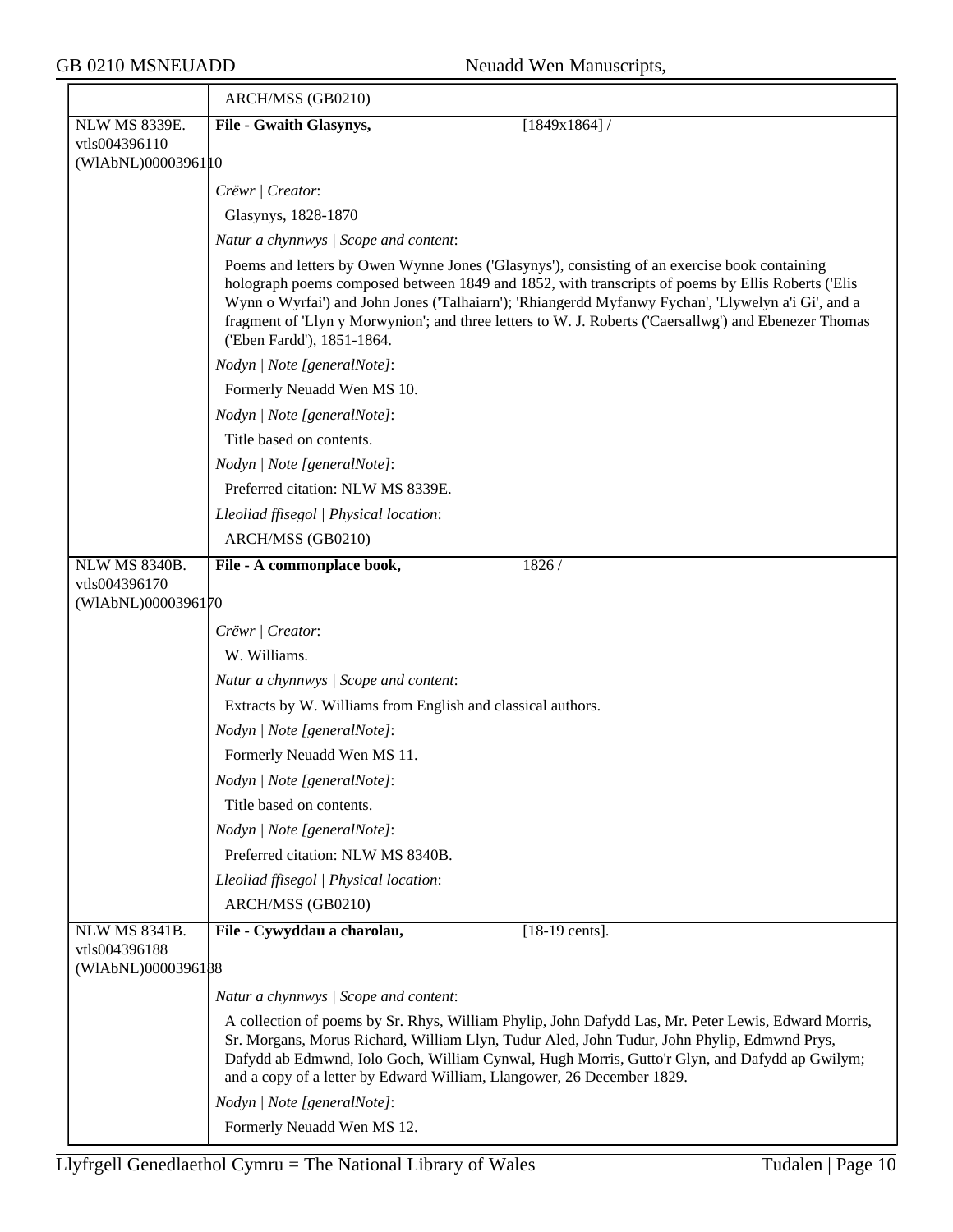|                                     | Nodyn   Note [generalNote]:                                                                                                                                                                                                                                                                                                                                                                                                                                                                                                                                                                          |
|-------------------------------------|------------------------------------------------------------------------------------------------------------------------------------------------------------------------------------------------------------------------------------------------------------------------------------------------------------------------------------------------------------------------------------------------------------------------------------------------------------------------------------------------------------------------------------------------------------------------------------------------------|
|                                     | Title based on contents.                                                                                                                                                                                                                                                                                                                                                                                                                                                                                                                                                                             |
|                                     | Nodyn   Note [generalNote]:                                                                                                                                                                                                                                                                                                                                                                                                                                                                                                                                                                          |
|                                     | Preferred citation: NLW MS 8341B.                                                                                                                                                                                                                                                                                                                                                                                                                                                                                                                                                                    |
|                                     | Lleoliad ffisegol   Physical location:                                                                                                                                                                                                                                                                                                                                                                                                                                                                                                                                                               |
|                                     | ARCH/MSS (GB0210)                                                                                                                                                                                                                                                                                                                                                                                                                                                                                                                                                                                    |
| <b>NLW MS 8342B.</b>                | $[18$ cent.].<br>File - A commonplace book,                                                                                                                                                                                                                                                                                                                                                                                                                                                                                                                                                          |
| vtls004396192                       |                                                                                                                                                                                                                                                                                                                                                                                                                                                                                                                                                                                                      |
| (WIAbNL)0000396192                  |                                                                                                                                                                                                                                                                                                                                                                                                                                                                                                                                                                                                      |
|                                     | Natur a chynnwys / Scope and content:                                                                                                                                                                                                                                                                                                                                                                                                                                                                                                                                                                |
|                                     | Copies of Welsh and English poetry and miscellaneous extracts, including poems by William Philip,<br>Robert Hughes, Goronwy Owen, 1741, Rice Jones, Evan Evans ('Ieuan Brydydd Hir'), Thomas Jones,<br>and anonymous poems ('Pan oedd Bess yn teyrnasu' and 'Cerdd Bett o Lansanffraid'); English poems-<br>'Arise and see the Building', 'Guardian Angels', and 'The Young Man's Wish'; a copy of a letter from<br>Snoden Hill to Lord Penn, and forms of letters on various occasions; 'Select sentences, collected at<br>diffrent times by I.E.'; triads; and 'Cyfarwyddyd i wneuthur Methodist'. |
|                                     | Nodyn   Note [generalNote]:                                                                                                                                                                                                                                                                                                                                                                                                                                                                                                                                                                          |
|                                     | Formerly Neuadd Wen MS 13.                                                                                                                                                                                                                                                                                                                                                                                                                                                                                                                                                                           |
|                                     | Nodyn   Note [generalNote]:                                                                                                                                                                                                                                                                                                                                                                                                                                                                                                                                                                          |
|                                     | Title based on contents.                                                                                                                                                                                                                                                                                                                                                                                                                                                                                                                                                                             |
|                                     | Nodyn   Note [generalNote]:                                                                                                                                                                                                                                                                                                                                                                                                                                                                                                                                                                          |
|                                     | Preferred citation: NLW MS 8342B.                                                                                                                                                                                                                                                                                                                                                                                                                                                                                                                                                                    |
|                                     | Lleoliad ffisegol   Physical location:                                                                                                                                                                                                                                                                                                                                                                                                                                                                                                                                                               |
|                                     | ARCH/MSS (GB0210)                                                                                                                                                                                                                                                                                                                                                                                                                                                                                                                                                                                    |
| <b>NLW MS 8343B.</b>                | File - Casgliad o farddoniaeth grefyddol,<br>1866 /                                                                                                                                                                                                                                                                                                                                                                                                                                                                                                                                                  |
| vtls004396210<br>(WIAbNL)0000396210 |                                                                                                                                                                                                                                                                                                                                                                                                                                                                                                                                                                                                      |
|                                     | Crëwr   Creator:                                                                                                                                                                                                                                                                                                                                                                                                                                                                                                                                                                                     |
|                                     | Evan Jones, James H. Walters and Asaph Gwent.                                                                                                                                                                                                                                                                                                                                                                                                                                                                                                                                                        |
|                                     | Natur a chynnwys / Scope and content:                                                                                                                                                                                                                                                                                                                                                                                                                                                                                                                                                                |
|                                     |                                                                                                                                                                                                                                                                                                                                                                                                                                                                                                                                                                                                      |
|                                     | A collection of Welsh religious verse successfully submitted for competition at the Cwrtybela,<br>Blackwood, Eisteddfod, 1866, by 'Ieuagolym' (i.e. Evan Jones, James H. Walters, and William Jones<br>('Asaph Gwent'), all of Blackwood.                                                                                                                                                                                                                                                                                                                                                            |
|                                     | Nodyn   Note [generalNote]:                                                                                                                                                                                                                                                                                                                                                                                                                                                                                                                                                                          |
|                                     | Formerly known as Neuadd Wen 14.                                                                                                                                                                                                                                                                                                                                                                                                                                                                                                                                                                     |
|                                     | Nodyn   Note [generalNote]:                                                                                                                                                                                                                                                                                                                                                                                                                                                                                                                                                                          |
|                                     | Title based on contents.                                                                                                                                                                                                                                                                                                                                                                                                                                                                                                                                                                             |
|                                     | Nodyn   Note [generalNote]:                                                                                                                                                                                                                                                                                                                                                                                                                                                                                                                                                                          |
|                                     | Preferred citation: NLW MS 8343B.                                                                                                                                                                                                                                                                                                                                                                                                                                                                                                                                                                    |
|                                     | Lleoliad ffisegol   Physical location:                                                                                                                                                                                                                                                                                                                                                                                                                                                                                                                                                               |
|                                     | ARCH/MSS (GB0210)                                                                                                                                                                                                                                                                                                                                                                                                                                                                                                                                                                                    |
| <b>NLW MS 8344B.</b>                | File - Barddoniaeth,<br>$[18-19 \text{ cents}]$ .                                                                                                                                                                                                                                                                                                                                                                                                                                                                                                                                                    |
| vtls004396220                       |                                                                                                                                                                                                                                                                                                                                                                                                                                                                                                                                                                                                      |
| (WIAbNL)0000396220                  |                                                                                                                                                                                                                                                                                                                                                                                                                                                                                                                                                                                                      |
|                                     | Natur a chynnwys / Scope and content:                                                                                                                                                                                                                                                                                                                                                                                                                                                                                                                                                                |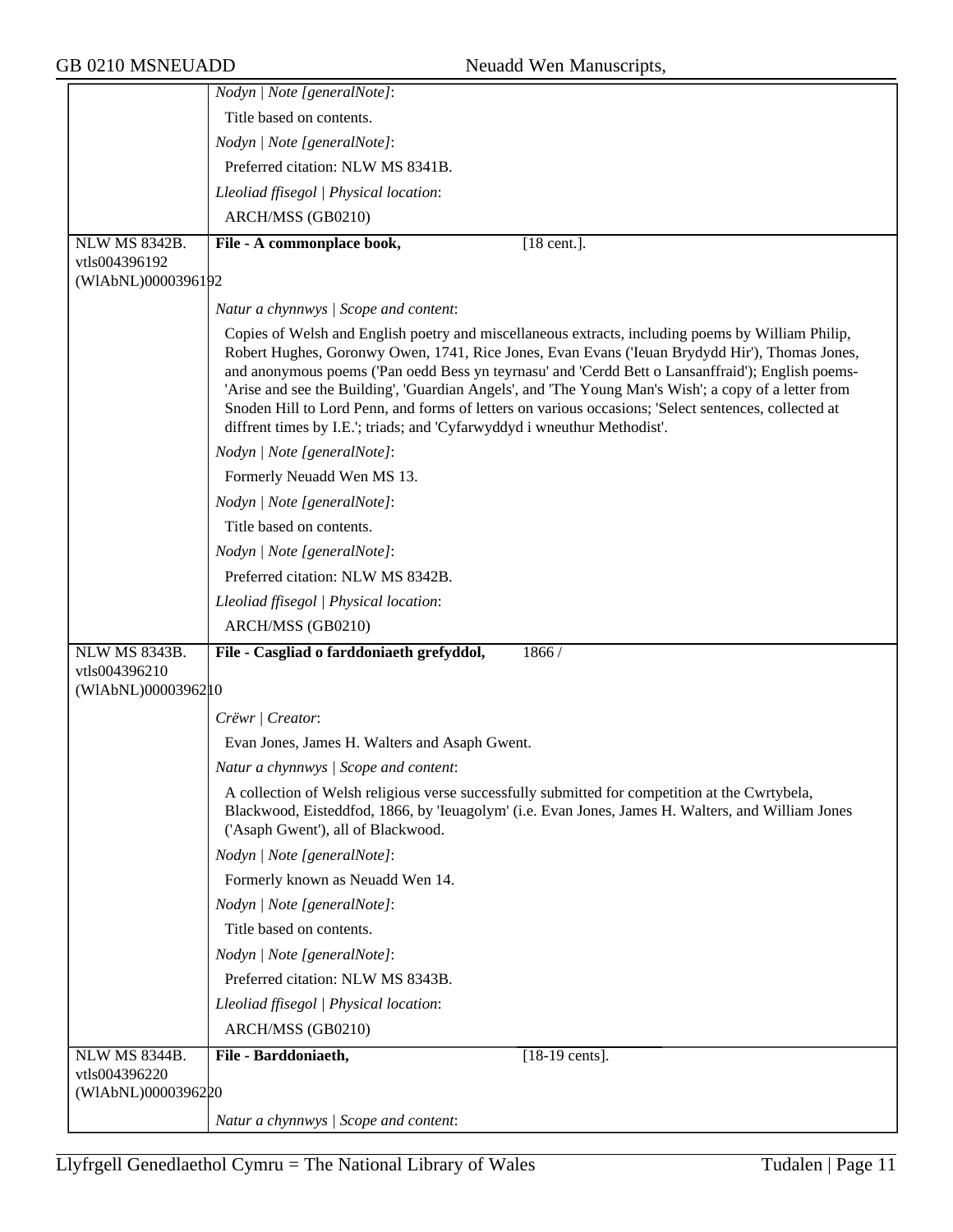|                      | Unsigned Welsh poetry consisting of a 'Cywydd Coffadwriaeth am Robert Evan o'r Cornele, a gladdwyd<br>Awst 24 yn y ddeigenfed flwyddyn a phump oedran; Bl. Arg. 1799', 'Myfyrdod ar Salm 90, 5', and<br>'Ystyriaeth ar Hos. 13, 14'.                                                                                                                                                                                                                                                                                                                          |
|----------------------|---------------------------------------------------------------------------------------------------------------------------------------------------------------------------------------------------------------------------------------------------------------------------------------------------------------------------------------------------------------------------------------------------------------------------------------------------------------------------------------------------------------------------------------------------------------|
|                      | Nodyn   Note [generalNote]:                                                                                                                                                                                                                                                                                                                                                                                                                                                                                                                                   |
|                      | Formerly Neuadd Wen MS 15.                                                                                                                                                                                                                                                                                                                                                                                                                                                                                                                                    |
|                      | Nodyn   Note [generalNote]:                                                                                                                                                                                                                                                                                                                                                                                                                                                                                                                                   |
|                      | Title based on contents.                                                                                                                                                                                                                                                                                                                                                                                                                                                                                                                                      |
|                      | Nodyn   Note [generalNote]:                                                                                                                                                                                                                                                                                                                                                                                                                                                                                                                                   |
|                      | Preferred citation: NLW MS 8344B.                                                                                                                                                                                                                                                                                                                                                                                                                                                                                                                             |
|                      | Lleoliad ffisegol   Physical location:                                                                                                                                                                                                                                                                                                                                                                                                                                                                                                                        |
|                      | ARCH/MSS (GB0210)                                                                                                                                                                                                                                                                                                                                                                                                                                                                                                                                             |
| <b>NLW MS 8345A.</b> | File - Beirdd y Bala,<br>$[18 \text{ cent.}]$ .                                                                                                                                                                                                                                                                                                                                                                                                                                                                                                               |
| vtls004396253        |                                                                                                                                                                                                                                                                                                                                                                                                                                                                                                                                                               |
| (WIAbNL)0000396253   |                                                                                                                                                                                                                                                                                                                                                                                                                                                                                                                                                               |
|                      | Natur a chynnwys   Scope and content:                                                                                                                                                                                                                                                                                                                                                                                                                                                                                                                         |
|                      | A commonplace book containing a catechism on the scriptures; notes entitled 'The Grounds of Divinity',<br>and 'englynion' - 'Englynion a wnaeth Mr. [Edward] Wyn i'r Prydyddion yn yr Eisteddfod Ddydd Llun<br>Sulgwyn, 1738'; 'englynion' by Elis Cadwaladr, Harry Parry, Gwilim ab lorwerth, David Evans, Sian<br>Evans, Edward Jones, Bodfary, Rowland Shion o'r Pandy, 'John Jones Llanfair am a wn i', John Edwards,<br>Robert Lewis, David Jones, Trefriw; a valentine; and obituary notices of John Edwards, Salop, 1747, and<br>Thomas Edwards, 1751. |
|                      | Nodyn   Note [generalNote]:                                                                                                                                                                                                                                                                                                                                                                                                                                                                                                                                   |
|                      | Formerly Neuadd Wen MS 16.                                                                                                                                                                                                                                                                                                                                                                                                                                                                                                                                    |
|                      | Nodyn   Note [generalNote]:                                                                                                                                                                                                                                                                                                                                                                                                                                                                                                                                   |
|                      | Title based on contents.                                                                                                                                                                                                                                                                                                                                                                                                                                                                                                                                      |
|                      | Nodyn   Note [generalNote]:                                                                                                                                                                                                                                                                                                                                                                                                                                                                                                                                   |
|                      | Preferred citation: NLW MS 8345A.                                                                                                                                                                                                                                                                                                                                                                                                                                                                                                                             |
|                      | Lleoliad ffisegol   Physical location:                                                                                                                                                                                                                                                                                                                                                                                                                                                                                                                        |
|                      | ARCH/MSS (GB0210)                                                                                                                                                                                                                                                                                                                                                                                                                                                                                                                                             |
| NLW MS 8346B.        | File - Llyfr cyfrifon Rowland Huw,<br>$[18 \text{ cent.}]$ /                                                                                                                                                                                                                                                                                                                                                                                                                                                                                                  |
| vtls004396257        |                                                                                                                                                                                                                                                                                                                                                                                                                                                                                                                                                               |
| (WIAbNL)0000396257   |                                                                                                                                                                                                                                                                                                                                                                                                                                                                                                                                                               |
|                      | Crëwr   Creator:                                                                                                                                                                                                                                                                                                                                                                                                                                                                                                                                              |
|                      | Rowland Huw.                                                                                                                                                                                                                                                                                                                                                                                                                                                                                                                                                  |
|                      | Natur a chynnwys / Scope and content:                                                                                                                                                                                                                                                                                                                                                                                                                                                                                                                         |
|                      | An account book, 1768-1774, kept by Rowland Huw, with an 'awdl: Godidowgrwydd Y Greadigaeth', by<br>'R. Huw neu Rod y Coed', 1795, 'cywydd: cwynfan Evan Evans o'r Bala yn ôl marwolaeth Jane Evans ei<br>wraig'; and a poem by Rowland Huw 'oherwydd clwed Bachgenyn yn ei offrwm ei hun i'r Cythrael'.                                                                                                                                                                                                                                                      |
|                      | Nodyn   Note [generalNote]:                                                                                                                                                                                                                                                                                                                                                                                                                                                                                                                                   |
|                      | Formerly Neuadd Wen MS 17.                                                                                                                                                                                                                                                                                                                                                                                                                                                                                                                                    |
|                      | Nodyn   Note [generalNote]:                                                                                                                                                                                                                                                                                                                                                                                                                                                                                                                                   |
|                      | Title based on contents.                                                                                                                                                                                                                                                                                                                                                                                                                                                                                                                                      |
|                      | Nodyn   Note [generalNote]:                                                                                                                                                                                                                                                                                                                                                                                                                                                                                                                                   |
|                      | Preferred citation: NLW MS 8346B.                                                                                                                                                                                                                                                                                                                                                                                                                                                                                                                             |
|                      | Lleoliad ffisegol   Physical location:                                                                                                                                                                                                                                                                                                                                                                                                                                                                                                                        |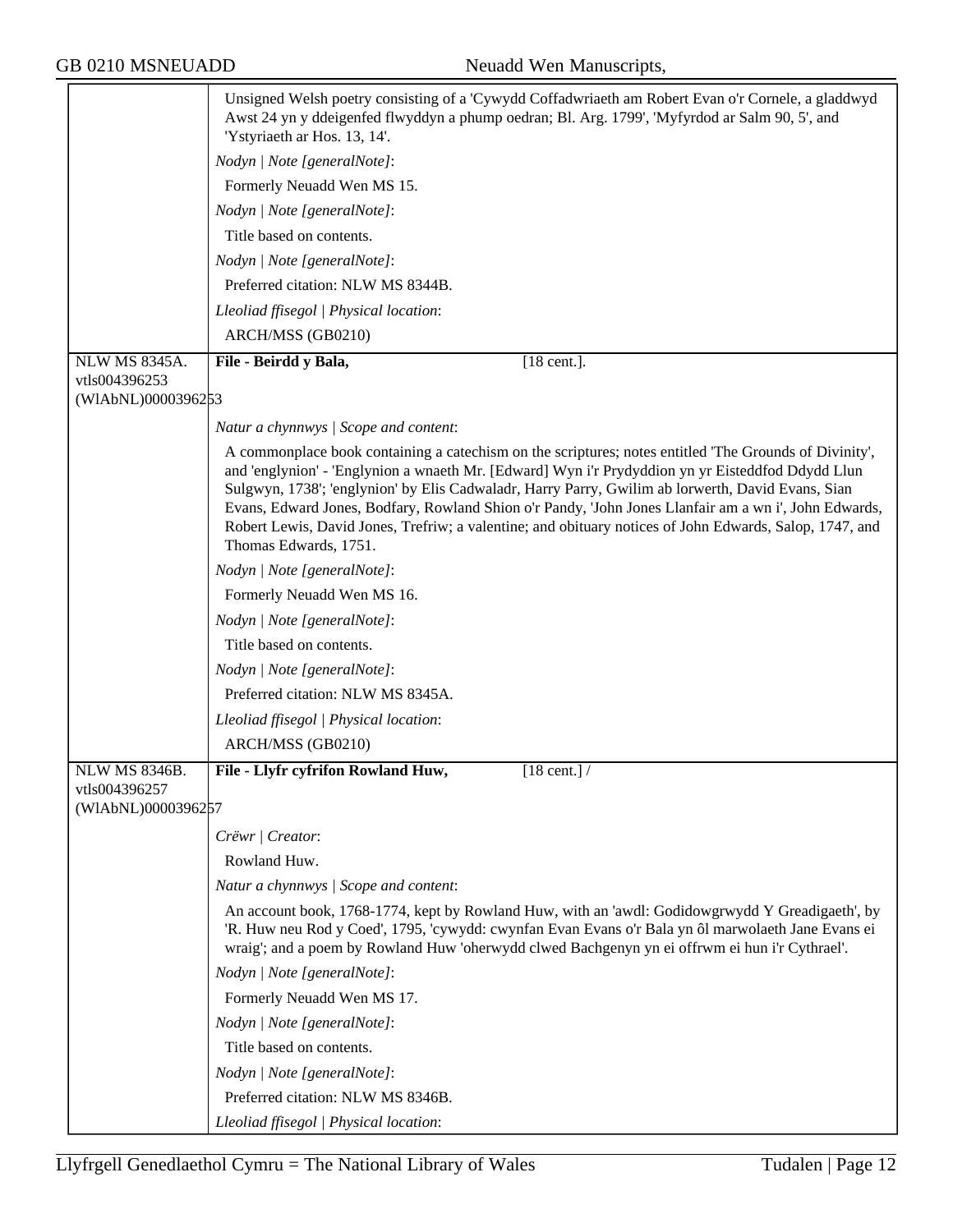|                      | ARCH/MSS (GB0210)                                                                                                                                                                                                                                                                                                                                                                                                                                                                                                                                                                                                                      |
|----------------------|----------------------------------------------------------------------------------------------------------------------------------------------------------------------------------------------------------------------------------------------------------------------------------------------------------------------------------------------------------------------------------------------------------------------------------------------------------------------------------------------------------------------------------------------------------------------------------------------------------------------------------------|
| <b>NLW MS 8347B.</b> | File - Blodau Awen ,<br>1828 /                                                                                                                                                                                                                                                                                                                                                                                                                                                                                                                                                                                                         |
| vtls004396266        |                                                                                                                                                                                                                                                                                                                                                                                                                                                                                                                                                                                                                                        |
| (WIAbNL)0000396266   |                                                                                                                                                                                                                                                                                                                                                                                                                                                                                                                                                                                                                                        |
|                      | Crëwr   Creator:                                                                                                                                                                                                                                                                                                                                                                                                                                                                                                                                                                                                                       |
|                      | O. Jones.                                                                                                                                                                                                                                                                                                                                                                                                                                                                                                                                                                                                                              |
|                      | Natur a chynnwys / Scope and content:                                                                                                                                                                                                                                                                                                                                                                                                                                                                                                                                                                                                  |
|                      | A collection of poems by Hugh Jones, Penygroes, entitled 'Blodau Awen yn cynnwys ychydig Englynion,<br>Pennillion a Cherddi, &c., o waith Hugh Jones, Penygroes, Llanwnda, yr hwn a fu farw Awst 6fed, 1825,<br>wedi eu casglu yn ofalus gan O Jones, Bangor, 1828'; with a short biography of Hugh Jones ('Gwyndaf<br>Ieuanc'.)                                                                                                                                                                                                                                                                                                       |
|                      | Nodyn   Note [generalNote]:                                                                                                                                                                                                                                                                                                                                                                                                                                                                                                                                                                                                            |
|                      | Formerly Neuadd Wen MS 18.                                                                                                                                                                                                                                                                                                                                                                                                                                                                                                                                                                                                             |
|                      | Nodyn   Note [generalNote]:                                                                                                                                                                                                                                                                                                                                                                                                                                                                                                                                                                                                            |
|                      | Original title.                                                                                                                                                                                                                                                                                                                                                                                                                                                                                                                                                                                                                        |
|                      | Nodyn   Note [generalNote]:                                                                                                                                                                                                                                                                                                                                                                                                                                                                                                                                                                                                            |
|                      | Preferred citation: NLW MS 8347B.                                                                                                                                                                                                                                                                                                                                                                                                                                                                                                                                                                                                      |
|                      | Lleoliad ffisegol   Physical location:                                                                                                                                                                                                                                                                                                                                                                                                                                                                                                                                                                                                 |
|                      | ARCH/MSS (GB0210)                                                                                                                                                                                                                                                                                                                                                                                                                                                                                                                                                                                                                      |
| <b>NLW MS 8348B.</b> | File - Carolau,<br>[18 cent., last 1/4].                                                                                                                                                                                                                                                                                                                                                                                                                                                                                                                                                                                               |
| vtls004396270        |                                                                                                                                                                                                                                                                                                                                                                                                                                                                                                                                                                                                                                        |
| (WIAbNL)0000396270   |                                                                                                                                                                                                                                                                                                                                                                                                                                                                                                                                                                                                                                        |
|                      | Natur a chynnwys / Scope and content:                                                                                                                                                                                                                                                                                                                                                                                                                                                                                                                                                                                                  |
|                      | 'Carol ar Don a elwir Mwyneidd-dra neu symlen pen bys' by Rowland Hugh, 1791, and a carol 'gofyn<br>bwiall' by Ellis Roberts, Llanddoget.                                                                                                                                                                                                                                                                                                                                                                                                                                                                                              |
|                      | Nodyn   Note [generalNote]:                                                                                                                                                                                                                                                                                                                                                                                                                                                                                                                                                                                                            |
|                      | Formerly Neuadd Wen MS 19.                                                                                                                                                                                                                                                                                                                                                                                                                                                                                                                                                                                                             |
|                      | Nodyn   Note [generalNote]:                                                                                                                                                                                                                                                                                                                                                                                                                                                                                                                                                                                                            |
|                      | Title based on contents.                                                                                                                                                                                                                                                                                                                                                                                                                                                                                                                                                                                                               |
|                      | Nodyn   Note [generalNote]:                                                                                                                                                                                                                                                                                                                                                                                                                                                                                                                                                                                                            |
|                      | Preferred citation: NLW MS 8348B.                                                                                                                                                                                                                                                                                                                                                                                                                                                                                                                                                                                                      |
|                      | Lleoliad ffisegol   Physical location:                                                                                                                                                                                                                                                                                                                                                                                                                                                                                                                                                                                                 |
|                      | ARCH/MSS (GB0210)                                                                                                                                                                                                                                                                                                                                                                                                                                                                                                                                                                                                                      |
| <b>NLW MS 8349B.</b> | File - Barddoniaeth,<br>[19 cent., second                                                                                                                                                                                                                                                                                                                                                                                                                                                                                                                                                                                              |
| vtls004396279        | $\frac{1}{2}$ /                                                                                                                                                                                                                                                                                                                                                                                                                                                                                                                                                                                                                        |
| (WIAbNL)0000396279   |                                                                                                                                                                                                                                                                                                                                                                                                                                                                                                                                                                                                                                        |
|                      | Crëwr   Creator:                                                                                                                                                                                                                                                                                                                                                                                                                                                                                                                                                                                                                       |
|                      | Owen Lloyd.                                                                                                                                                                                                                                                                                                                                                                                                                                                                                                                                                                                                                            |
|                      | Natur a chynnwys / Scope and content:                                                                                                                                                                                                                                                                                                                                                                                                                                                                                                                                                                                                  |
|                      | A bundle of notebooks containing poetry mainly by Owen Lloyd which Sir Owen M. Edwards received<br>from T. C. Jones ('Alonydd'), Liverpool. They contain miscellaneous 'englynion'; 'Rhiangerdd' composed<br>for the Cemaes, Anglesey, Eisteddfod, 1870; 'pryddest: Crefydd, sef testyn cadair Eisteddfod Gadeiriol<br>Eryri, 1879'; an elegy upon the death of Thomas Aubrey by Owen Lloyd; 'Pryddest: Marwolaeth<br>Samson', 1872 'Pryddest: Rhyfeloedd y Groes'; verses: 'Melys yw hun y gweithiwr', 1872; 'Pryddest: Y<br>Beibl'; 'awdl: Ffrwyth myfyrdod ar wlad Canan'; and a fragment of a poem entitled 'Elias ar ben Carmel'. |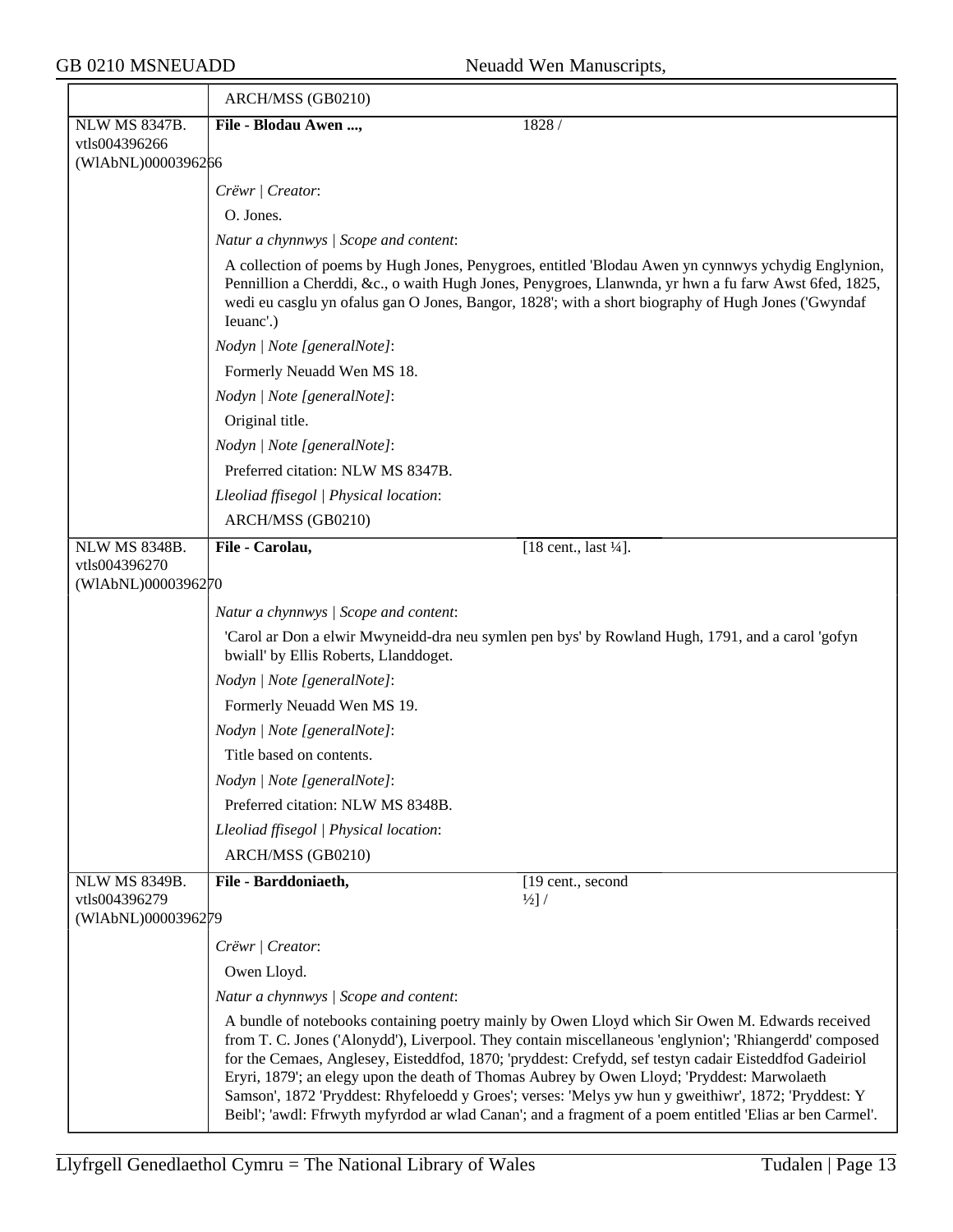|                                     | Nodyn   Note [generalNote]:                                                                                                                                                                                                                                             |
|-------------------------------------|-------------------------------------------------------------------------------------------------------------------------------------------------------------------------------------------------------------------------------------------------------------------------|
|                                     | Formerly Neuadd Wen MS 20.                                                                                                                                                                                                                                              |
|                                     | Nodyn   Note [generalNote]:                                                                                                                                                                                                                                             |
|                                     | Title based on contents.                                                                                                                                                                                                                                                |
|                                     | Nodyn   Note [generalNote]:                                                                                                                                                                                                                                             |
|                                     | Preferred citation: NLW MS 8349B.                                                                                                                                                                                                                                       |
|                                     | Lleoliad ffisegol   Physical location:                                                                                                                                                                                                                                  |
|                                     | ARCH/MSS (GB0210)                                                                                                                                                                                                                                                       |
| <b>NLW MS 8350B.</b>                | File - Barddoniaeth Owen M. Edwards,<br>[1901x1920]/                                                                                                                                                                                                                    |
| vtls004396281                       |                                                                                                                                                                                                                                                                         |
| (WIAbNL)0000396281                  |                                                                                                                                                                                                                                                                         |
|                                     | Crëwr   Creator:                                                                                                                                                                                                                                                        |
|                                     | O. M. Edwards.                                                                                                                                                                                                                                                          |
|                                     | Natur a chynnwys / Scope and content:                                                                                                                                                                                                                                   |
|                                     | An exercise book containing poems in the autograph of [Sir] Owen M. Edwards - 'Meinwen Manon';<br>'Telyneg'; 'Fy Mun'; 'Orfhws'; 'Dol y Dolefain'; 'Y Nos'; 'Saith Oes Dyn (Cyf. o Shakespeare)'; a metrical<br>sketch entitled 'Maes Garmon'; and 'In quest of Peace'. |
|                                     | Amodau rheoli defnydd   Conditions governing use:                                                                                                                                                                                                                       |
|                                     | Usual copyright laws apply.                                                                                                                                                                                                                                             |
|                                     | Nodyn   Note [generalNote]:                                                                                                                                                                                                                                             |
|                                     | Formerly Neuadd Wen MS 21.                                                                                                                                                                                                                                              |
|                                     | Nodyn   Note [generalNote]:                                                                                                                                                                                                                                             |
|                                     | Title based on contents.                                                                                                                                                                                                                                                |
|                                     | Nodyn   Note [generalNote]:                                                                                                                                                                                                                                             |
|                                     | Preferred citation: NLW MS 8350B.                                                                                                                                                                                                                                       |
|                                     | Lleoliad ffisegol   Physical location:                                                                                                                                                                                                                                  |
|                                     | ARCH/MSS (GB0210)                                                                                                                                                                                                                                                       |
| <b>NLW MS 8351B.</b>                | File - Gwaith John Jones,<br>[18 cent., second                                                                                                                                                                                                                          |
| vtls004396285<br>(WIAbNL)0000396285 | $\frac{1}{2}$ .                                                                                                                                                                                                                                                         |
|                                     |                                                                                                                                                                                                                                                                         |
|                                     | Natur a chynnwys / Scope and content:                                                                                                                                                                                                                                   |
|                                     | A notebook containing 'Cerddi' by John Jones, 1772-1775, Owen Griffith, and Ellis Roberts, and<br>accounts relating to the raising of slates at Gloddfa bach.                                                                                                           |
|                                     | Nodyn   Note [generalNote]:                                                                                                                                                                                                                                             |
|                                     | Formerly Neuadd Wen MS 22.                                                                                                                                                                                                                                              |
|                                     | Nodyn   Note [generalNote]:                                                                                                                                                                                                                                             |
|                                     | Title based on contents.                                                                                                                                                                                                                                                |
|                                     | Nodyn   Note [generalNote]:                                                                                                                                                                                                                                             |
|                                     | Preferred citation: NLW MS 8351B.                                                                                                                                                                                                                                       |
|                                     | Lleoliad ffisegol   Physical location:                                                                                                                                                                                                                                  |
|                                     | ARCH/MSS (GB0210)                                                                                                                                                                                                                                                       |
| <b>NLW MS 8352B.</b>                | File - Gwaith William Cynwal Jones,<br>$[1901x1909]$ .                                                                                                                                                                                                                  |
| vtls004396330<br>(WIAbNL)00003963B0 |                                                                                                                                                                                                                                                                         |
|                                     |                                                                                                                                                                                                                                                                         |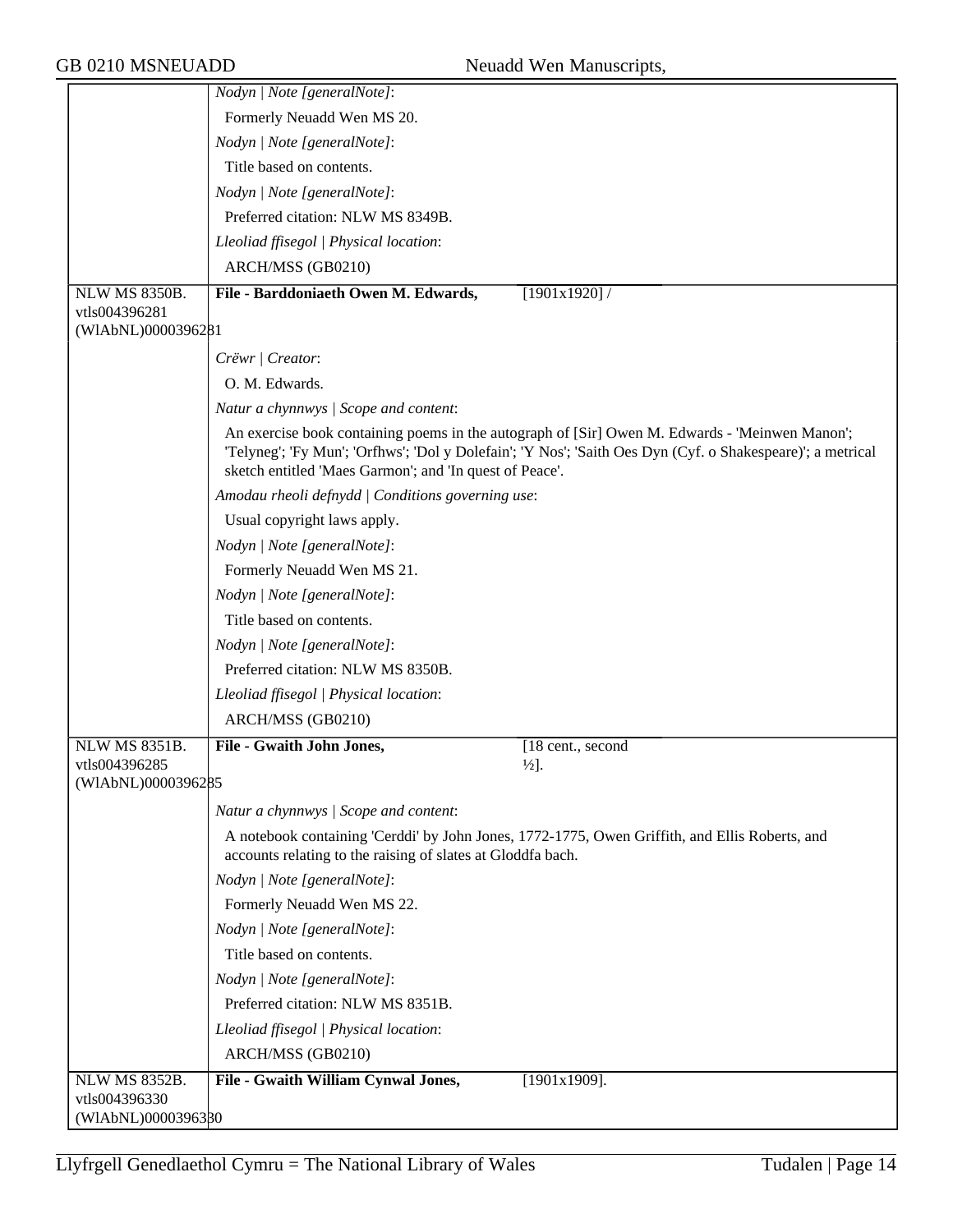$\overline{\phantom{a}}$ 

|                      | Natur a chynnwys / Scope and content:                                                                                                                                                                                                                                                                 |
|----------------------|-------------------------------------------------------------------------------------------------------------------------------------------------------------------------------------------------------------------------------------------------------------------------------------------------------|
|                      | An exercise book containing poems by William Cynwal Jones, Utica; press cuttings from Y Drych, 1904,<br>containing a short biography and adjudication of memorial verses to W. C. Jones; and a covering letter by<br>Moses Jones, Bala, 1909.                                                         |
|                      | Nodyn   Note [generalNote]:                                                                                                                                                                                                                                                                           |
|                      | Formerly Neuadd Wen MS 23.                                                                                                                                                                                                                                                                            |
|                      | Nodyn   Note [generalNote]:                                                                                                                                                                                                                                                                           |
|                      | Title based on contents.                                                                                                                                                                                                                                                                              |
|                      | Nodyn   Note [generalNote]:                                                                                                                                                                                                                                                                           |
|                      | Preferred citation: NLW MS 8352B.                                                                                                                                                                                                                                                                     |
|                      | Lleoliad ffisegol   Physical location:                                                                                                                                                                                                                                                                |
|                      | ARCH/MSS (GB0210)                                                                                                                                                                                                                                                                                     |
| <b>NLW MS 8353D.</b> | $[1878x1920]$ /<br>File - Barddoniaeth,                                                                                                                                                                                                                                                               |
| vtls004396351        |                                                                                                                                                                                                                                                                                                       |
| (WIAbNL)0000396351   |                                                                                                                                                                                                                                                                                                       |
|                      | Crëwr   Creator:                                                                                                                                                                                                                                                                                      |
|                      | O. M. Edwards and others.                                                                                                                                                                                                                                                                             |
|                      | Natur a chynnwys / Scope and content:                                                                                                                                                                                                                                                                 |
|                      | Transcripts by Owen M. Edwards and another of 'cywyddau' by John Cent, John Vaughan o Gairgai,<br>William Phylip, William Wynn, Rowland Hugh, Thomas Prys, and Dafydd Llwyd ap Llywelyn ap<br>Gruffudd (Dafydd Llwyd, Mathafarn); and 'englynion' and an elegy by Thomas Edwards ('Dochan<br>Fardd'). |
|                      | Amodau rheoli defnydd   Conditions governing use:                                                                                                                                                                                                                                                     |
|                      | Usual copyright laws apply.                                                                                                                                                                                                                                                                           |
|                      | Nodyn   Note [generalNote]:                                                                                                                                                                                                                                                                           |
|                      | Formerly Neuadd Wen MS 24.                                                                                                                                                                                                                                                                            |
|                      | Nodyn   Note [generalNote]:                                                                                                                                                                                                                                                                           |
|                      | Title based on contents.                                                                                                                                                                                                                                                                              |
|                      | Nodyn   Note [generalNote]:                                                                                                                                                                                                                                                                           |
|                      | Preferred citation: NLW MS 8353D                                                                                                                                                                                                                                                                      |
|                      | Lleoliad ffisegol   Physical location:                                                                                                                                                                                                                                                                |
|                      | ARCH/MSS (GB0210)                                                                                                                                                                                                                                                                                     |
| <b>NLW MS 8354A.</b> | File - Cerddi Isaac Roberts,<br>1863/                                                                                                                                                                                                                                                                 |
| vtls004396357        |                                                                                                                                                                                                                                                                                                       |
| (WIAbNL)0000396357   |                                                                                                                                                                                                                                                                                                       |
|                      | Crëwr   Creator:                                                                                                                                                                                                                                                                                      |
|                      | Isaac Roberts.                                                                                                                                                                                                                                                                                        |
|                      | Natur a chynnwys / Scope and content:                                                                                                                                                                                                                                                                 |
|                      | A volume of poems by Isaac Roberts.                                                                                                                                                                                                                                                                   |
|                      | Nodyn   Note [generalNote]:                                                                                                                                                                                                                                                                           |
|                      | Formerly Neuadd Wen MS 25.                                                                                                                                                                                                                                                                            |
|                      | Nodyn   Note [generalNote]:                                                                                                                                                                                                                                                                           |
|                      | Title based on contents.                                                                                                                                                                                                                                                                              |
|                      | Nodyn   Note [generalNote]:                                                                                                                                                                                                                                                                           |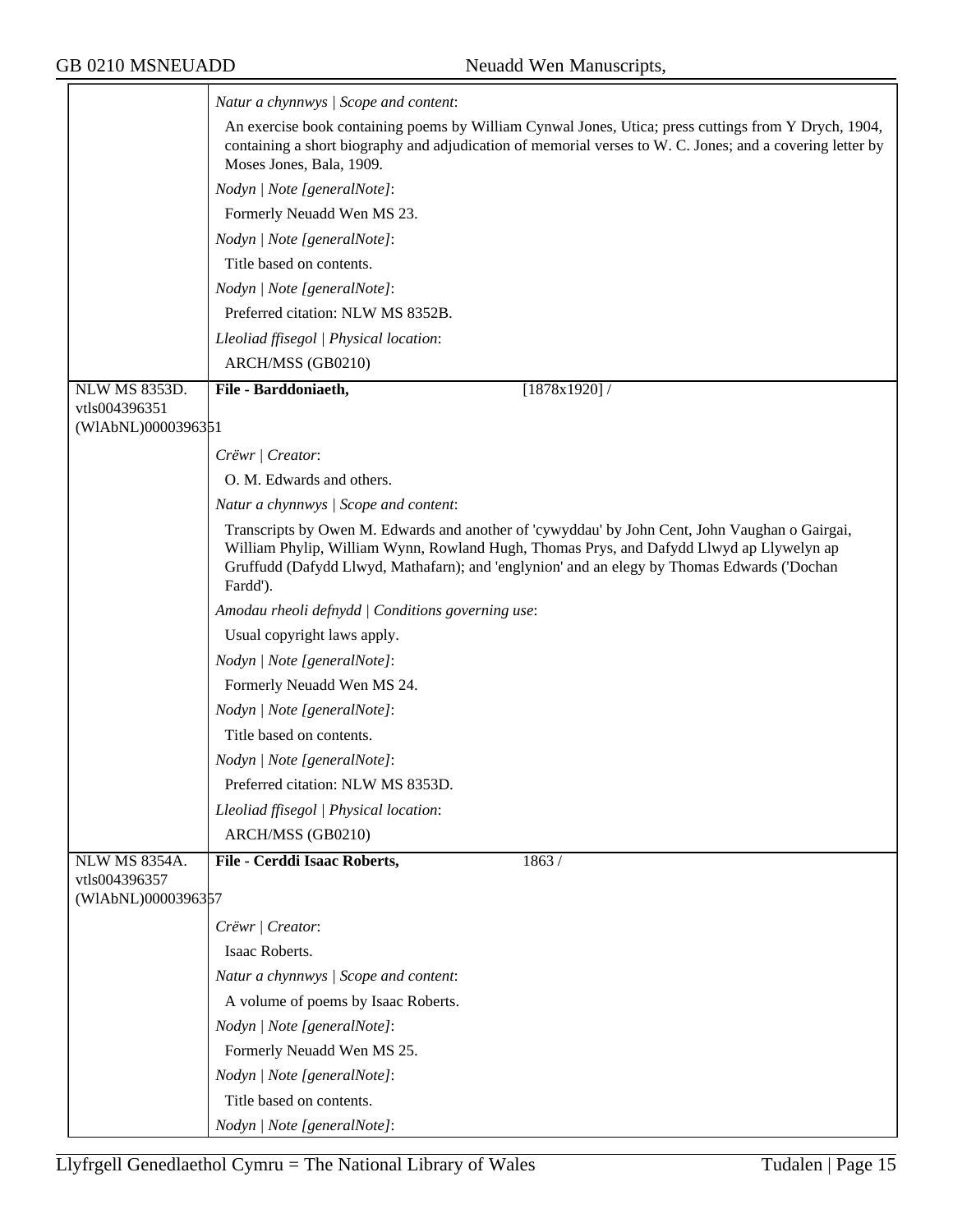|                                     | Preferred citation: NLW MS 8354A.                                                                                                                                                                                      |
|-------------------------------------|------------------------------------------------------------------------------------------------------------------------------------------------------------------------------------------------------------------------|
|                                     | Lleoliad ffisegol   Physical location:                                                                                                                                                                                 |
|                                     | ARCH/MSS (GB0210)                                                                                                                                                                                                      |
| <b>NLW MS 8355C.</b>                | File - Pryddest goffadwriaethol,<br>[1905]                                                                                                                                                                             |
| vtls004396374                       |                                                                                                                                                                                                                        |
| (WIAbNL)0000396374                  |                                                                                                                                                                                                                        |
|                                     | Crëwr   Creator:                                                                                                                                                                                                       |
|                                     | Jones, Robert William, Cynolwyn                                                                                                                                                                                        |
|                                     | Natur a chynnwys / Scope and content:                                                                                                                                                                                  |
|                                     | A holograph manuscript of an elegy composed by R. W. Jones ('Cynolwyn') upon the death of the<br>Reverend Enoch Watkin James of Brynllys, Borth, Cardiganshire; with a letter by the author, dated 24<br>October 1905. |
|                                     | Nodyn   Note [generalNote]:                                                                                                                                                                                            |
|                                     | Formerly Neuadd Wen MS 26.                                                                                                                                                                                             |
|                                     | Nodyn   Note [generalNote]:                                                                                                                                                                                            |
|                                     | Title based on contents.                                                                                                                                                                                               |
|                                     | Nodyn   Note [generalNote]:                                                                                                                                                                                            |
|                                     | Preferred citation: NLW MS 8355C.                                                                                                                                                                                      |
|                                     | Lleoliad ffisegol   Physical location:                                                                                                                                                                                 |
|                                     | ARCH/MSS (GB0210)                                                                                                                                                                                                      |
| <b>NLW MS 8356A.</b>                | File - Gwaith 'Ossian Gwent',<br>$[1859x1892]$ /                                                                                                                                                                       |
| vtls004396378<br>(WIAbNL)0000396378 |                                                                                                                                                                                                                        |
|                                     | Crëwr   Creator:                                                                                                                                                                                                       |
|                                     | Ossian Gwent.                                                                                                                                                                                                          |
|                                     | Natur a chynnwys / Scope and content:                                                                                                                                                                                  |
|                                     | A bundle of notebooks containing poems by John Davies ('Ossian Gwent').                                                                                                                                                |
|                                     | Nodyn   Note [generalNote]:                                                                                                                                                                                            |
|                                     | Formerly known as Neuadd Wen 27.                                                                                                                                                                                       |
|                                     | Nodyn   Note [generalNote]:                                                                                                                                                                                            |
|                                     | Title based on contents.                                                                                                                                                                                               |
|                                     | Nodyn   Note [generalNote]:                                                                                                                                                                                            |
|                                     | Preferred citation: NLW MS 8356A.                                                                                                                                                                                      |
|                                     | Lleoliad ffisegol   Physical location:                                                                                                                                                                                 |
|                                     | ARCH/MSS (GB0210)                                                                                                                                                                                                      |
| <b>NLW MS 8357B.</b>                | File - Gwaith 'Ossian Gwent',<br>$[1859x1892]$ /                                                                                                                                                                       |
| vtls004396379                       |                                                                                                                                                                                                                        |
| (WIAbNL)0000396379                  |                                                                                                                                                                                                                        |
|                                     | Crëwr   Creator:                                                                                                                                                                                                       |
|                                     | Ossian Gwent.                                                                                                                                                                                                          |
|                                     | Natur a chynnwys / Scope and content:                                                                                                                                                                                  |
|                                     | A volume of press cuttings of poems by John Davies ('Ossian Gwent').                                                                                                                                                   |
|                                     | Nodyn   Note [generalNote]:                                                                                                                                                                                            |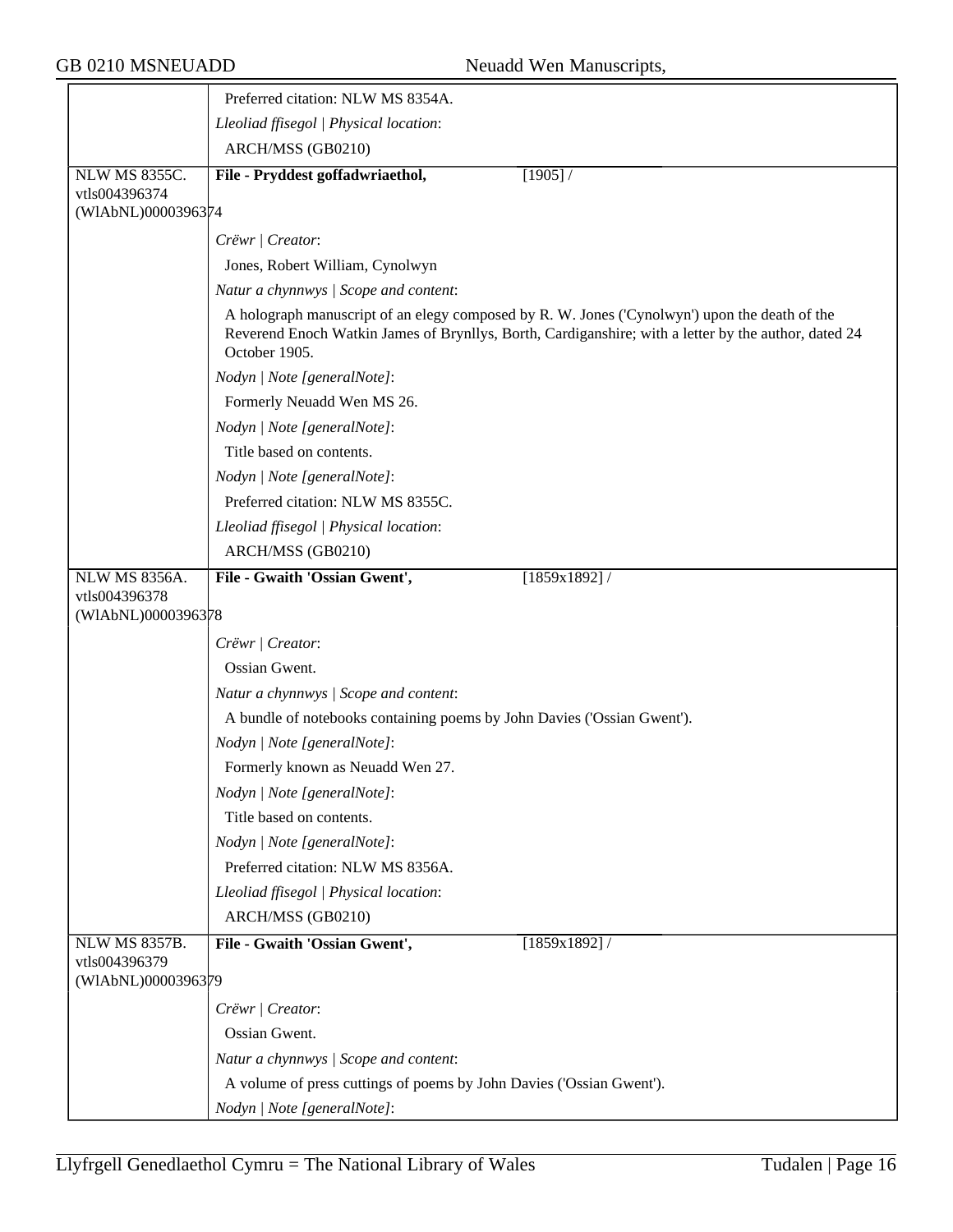|                                       | Formerly known as Neuadd Wen 28.                                                                  |
|---------------------------------------|---------------------------------------------------------------------------------------------------|
|                                       | Nodyn   Note [generalNote]:                                                                       |
|                                       | Title based on contents.                                                                          |
|                                       | Nodyn   Note [generalNote]:                                                                       |
|                                       | Preferred citation: NLW MS 8357B.                                                                 |
|                                       | Lleoliad ffisegol   Physical location:                                                            |
|                                       | ARCH/MSS (GB0210)                                                                                 |
| <b>NLW MS 8358B.</b>                  | File - Gwaith Rhys J. Huws,<br>[1882x1900]                                                        |
| vtls004396386<br>(WIAbNL)0000396386   |                                                                                                   |
|                                       | Crëwr   Creator:                                                                                  |
|                                       | Rhys J. Huws.                                                                                     |
|                                       |                                                                                                   |
|                                       | Natur a chynnwys / Scope and content:                                                             |
|                                       | Two notebooks containing poems by Rhys J. Huws, including 'Pryddest: Sancteiddrwydd', 1896.       |
|                                       | Nodyn   Note [generalNote]:                                                                       |
|                                       | Formerly Neuadd Wen MS 29.                                                                        |
|                                       | Nodyn   Note [generalNote]:                                                                       |
|                                       | Title based on contents.                                                                          |
|                                       | Nodyn   Note [generalNote]:                                                                       |
|                                       | Preferred citation: NLW MS 8358B.                                                                 |
|                                       | Lleoliad ffisegol   Physical location:                                                            |
|                                       | ARCH/MSS (GB0210)                                                                                 |
| <b>NLW MS 8359B.</b><br>vtls004396398 | File - Cywyddau ac awdlau,<br>$[17$ cent.].                                                       |
| (WIAbNL)0000396398                    |                                                                                                   |
|                                       | Natur a chynnwys / Scope and content:                                                             |
|                                       | 'Cywyddau' and 'awdlau' by Sion y Kent, Iolo Goch, Sion Tudur, Gryffyth Grug, Gruffudd Hiraethog, |
|                                       | Sion Tudur, Deio ap Ifan Du, and Dafydd ap Edmwnt.                                                |
|                                       | Nodyn   Note [generalNote]:                                                                       |
|                                       | Formerly Neuadd Wen MS 30.                                                                        |
|                                       | Nodyn   Note [generalNote]:                                                                       |
|                                       | Title based on contents.                                                                          |
|                                       | Nodyn   Note [generalNote]:                                                                       |
|                                       | Preferred citation: NLW MS 8359B.                                                                 |
|                                       | Lleoliad ffisegol   Physical location:                                                            |
|                                       | ARCH/MSS (GB0210)                                                                                 |
| <b>NLW MS 8360C.</b>                  | File - Gwaith Iolo Goch,<br>[1915x1920]                                                           |
| vtls004396416<br>(WIAbNL)0000396416   |                                                                                                   |
|                                       | Crëwr   Creator:                                                                                  |
|                                       | Tom Matthews.                                                                                     |
|                                       |                                                                                                   |
|                                       | Natur a chynnwys / Scope and content:                                                             |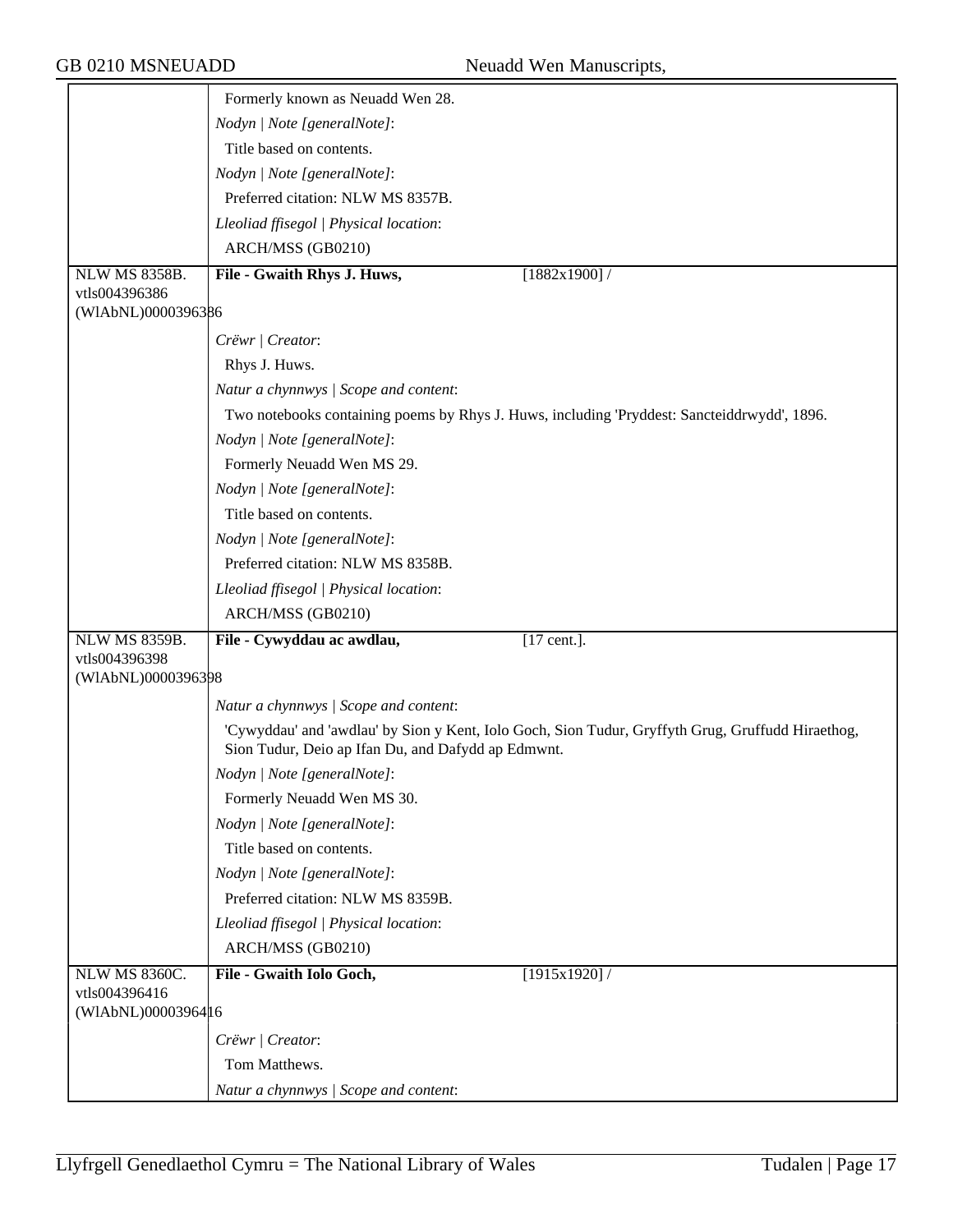|                                       | Material (text, vocabulary, and notes) collected by Tom Matthews for a second volume of 'Gwaith Iolo<br>Goch' in continuation of Gwaith Iolo Goch printed in 'Cyfres y Fil', Llanuwchllyn, 1915.                                                                                                                                                                                                                                                  |  |  |
|---------------------------------------|---------------------------------------------------------------------------------------------------------------------------------------------------------------------------------------------------------------------------------------------------------------------------------------------------------------------------------------------------------------------------------------------------------------------------------------------------|--|--|
|                                       | Amodau rheoli defnydd   Conditions governing use:                                                                                                                                                                                                                                                                                                                                                                                                 |  |  |
|                                       | Usual copyright laws apply.                                                                                                                                                                                                                                                                                                                                                                                                                       |  |  |
|                                       | Nodyn   Note [generalNote]:                                                                                                                                                                                                                                                                                                                                                                                                                       |  |  |
|                                       | Formerly Neuadd Wen MS 31.                                                                                                                                                                                                                                                                                                                                                                                                                        |  |  |
|                                       | Nodyn   Note [generalNote]:                                                                                                                                                                                                                                                                                                                                                                                                                       |  |  |
|                                       | Original title.                                                                                                                                                                                                                                                                                                                                                                                                                                   |  |  |
|                                       | Nodyn   Note [generalNote]:                                                                                                                                                                                                                                                                                                                                                                                                                       |  |  |
|                                       | Preferred citation: NLW MS 8360C.                                                                                                                                                                                                                                                                                                                                                                                                                 |  |  |
|                                       | Lleoliad ffisegol   Physical location:                                                                                                                                                                                                                                                                                                                                                                                                            |  |  |
|                                       | ARCH/MSS (GB0210)                                                                                                                                                                                                                                                                                                                                                                                                                                 |  |  |
| <b>NLW MS 8361C.</b><br>vtls006095669 | File - Cerddi a chywyddau,<br>$[1901x1920]$ .                                                                                                                                                                                                                                                                                                                                                                                                     |  |  |
|                                       | Natur a chynnwys / Scope and content:                                                                                                                                                                                                                                                                                                                                                                                                             |  |  |
|                                       | Typewritten copies of 'Ymddiddan yr Enaid a'r Corff', 'Y Tri Brenin o Gwlen', and 'cywyddau' by Owain                                                                                                                                                                                                                                                                                                                                             |  |  |
|                                       | Gwynedd, Siôn Powel 'y Gwehydd o Ryd Eirin', and Gruffudd Hiraethog, taken from 'Y Piser Hir'.                                                                                                                                                                                                                                                                                                                                                    |  |  |
|                                       | Amodau rheoli defnydd   Conditions governing use:                                                                                                                                                                                                                                                                                                                                                                                                 |  |  |
|                                       | Usual copyright laws apply.                                                                                                                                                                                                                                                                                                                                                                                                                       |  |  |
|                                       | Nodyn   Note [generalNote]:                                                                                                                                                                                                                                                                                                                                                                                                                       |  |  |
|                                       | Title based on contents.                                                                                                                                                                                                                                                                                                                                                                                                                          |  |  |
|                                       | Nodyn   Note [generalNote]:                                                                                                                                                                                                                                                                                                                                                                                                                       |  |  |
|                                       | Formerly Neuadd Wen MS 32.                                                                                                                                                                                                                                                                                                                                                                                                                        |  |  |
|                                       | Nodyn   Note [generalNote]:                                                                                                                                                                                                                                                                                                                                                                                                                       |  |  |
|                                       | Preferred citation: NLW MS 8361C.                                                                                                                                                                                                                                                                                                                                                                                                                 |  |  |
|                                       | Lleoliad ffisegol   Physical location:                                                                                                                                                                                                                                                                                                                                                                                                            |  |  |
|                                       | ARCH/MSS (GB0210)                                                                                                                                                                                                                                                                                                                                                                                                                                 |  |  |
| <b>NLW MS 8362D.</b><br>vtls006095855 | [1901x1920]<br>File - Cywyddau a baledi,                                                                                                                                                                                                                                                                                                                                                                                                          |  |  |
|                                       | Crëwr   Creator:                                                                                                                                                                                                                                                                                                                                                                                                                                  |  |  |
|                                       | O. M. Edwards and others.                                                                                                                                                                                                                                                                                                                                                                                                                         |  |  |
|                                       | Natur a chynnwys / Scope and content:                                                                                                                                                                                                                                                                                                                                                                                                             |  |  |
|                                       | Transcripts mainly by [Sir] Owen M. Edwards of poetry by Ellis Cadwaladr, William Cadwaladr, Dafydd                                                                                                                                                                                                                                                                                                                                               |  |  |
|                                       | Llwyd ap Llywelyn ap Gruffudd [Dafydd Llwyd, Mathafarn], Dafydd Nanmor, John Edwards, Elis y<br>Cowper, Gruffudd Hiraethog, Guto'r Glyn, Gutun Owain, Iolo Goch, Hugh Jones, 'Mr. Lewis curad<br>Cerrig y Drudion', Lewis Glyn Cothi, Mathew Owen, Gruffydd Phylip, Siôn Phylip, William Phylip,<br>Edmwnd Prys, Thomas Prys, Robert Siôn Owen, Ellis Rowland, Simwnt Fychan, Siôn Dafydd Las [John<br>Davies], Tudur Aled and John [Siôn] Tudur. |  |  |
|                                       | Amodau rheoli defnydd   Conditions governing use:                                                                                                                                                                                                                                                                                                                                                                                                 |  |  |
|                                       | Usual copyright laws apply.                                                                                                                                                                                                                                                                                                                                                                                                                       |  |  |
|                                       | Nodyn   Note [generalNote]:                                                                                                                                                                                                                                                                                                                                                                                                                       |  |  |
|                                       | Title based on contents.                                                                                                                                                                                                                                                                                                                                                                                                                          |  |  |
|                                       | Nodyn   Note [generalNote]:                                                                                                                                                                                                                                                                                                                                                                                                                       |  |  |
|                                       | Formerly Neuadd Wen MS 33.                                                                                                                                                                                                                                                                                                                                                                                                                        |  |  |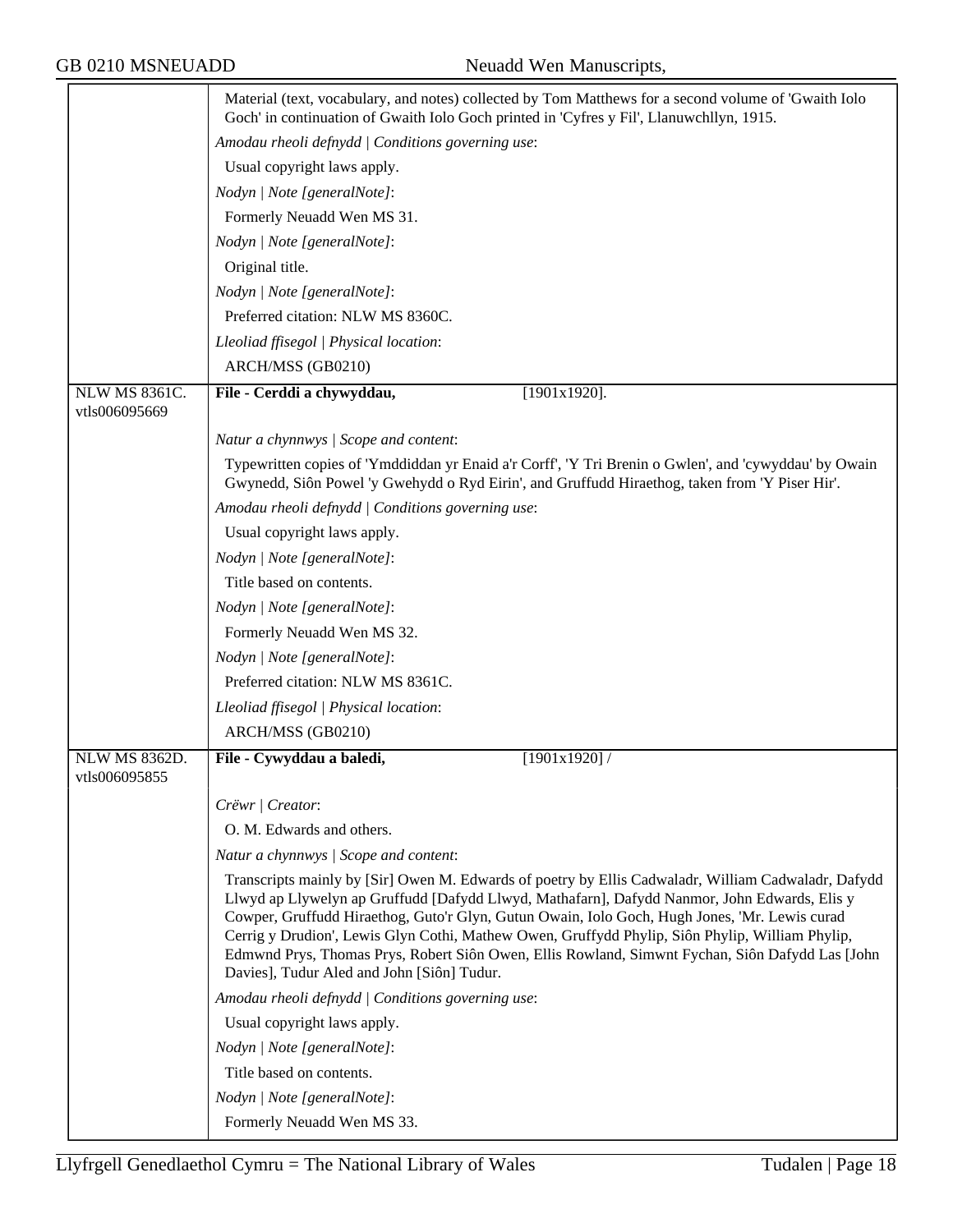|                                       | Nodyn   Note [generalNote]:                                                                                                                                                                                                                                                                                                                                                                                                                                                                                                                                                                                                                                                                                                                                                                                                                                                                                                                                                                                                   |  |
|---------------------------------------|-------------------------------------------------------------------------------------------------------------------------------------------------------------------------------------------------------------------------------------------------------------------------------------------------------------------------------------------------------------------------------------------------------------------------------------------------------------------------------------------------------------------------------------------------------------------------------------------------------------------------------------------------------------------------------------------------------------------------------------------------------------------------------------------------------------------------------------------------------------------------------------------------------------------------------------------------------------------------------------------------------------------------------|--|
|                                       | Preferred citation: NLW MS 8362D.                                                                                                                                                                                                                                                                                                                                                                                                                                                                                                                                                                                                                                                                                                                                                                                                                                                                                                                                                                                             |  |
|                                       | Lleoliad ffisegol   Physical location:                                                                                                                                                                                                                                                                                                                                                                                                                                                                                                                                                                                                                                                                                                                                                                                                                                                                                                                                                                                        |  |
|                                       | ARCH/MSS (GB0210)                                                                                                                                                                                                                                                                                                                                                                                                                                                                                                                                                                                                                                                                                                                                                                                                                                                                                                                                                                                                             |  |
| <b>NLW MS 8363D.</b><br>vtls006095879 | File - Cywyddau a baledi,<br>[1852x1920]/                                                                                                                                                                                                                                                                                                                                                                                                                                                                                                                                                                                                                                                                                                                                                                                                                                                                                                                                                                                     |  |
|                                       | Crëwr   Creator:                                                                                                                                                                                                                                                                                                                                                                                                                                                                                                                                                                                                                                                                                                                                                                                                                                                                                                                                                                                                              |  |
|                                       | O. M. Edwards, J. H. Davies and Henry Rowlands.                                                                                                                                                                                                                                                                                                                                                                                                                                                                                                                                                                                                                                                                                                                                                                                                                                                                                                                                                                               |  |
|                                       | Natur a chynnwys / Scope and content:                                                                                                                                                                                                                                                                                                                                                                                                                                                                                                                                                                                                                                                                                                                                                                                                                                                                                                                                                                                         |  |
|                                       | Transcripts by John Humphreys Davies, [Sir] Owen M. Edwards and Henry Rowlands, Llangollen of<br>poetry by Hugh Cadwaladr, Dafydd Nanmor, Gruffudd Hiraethog, Hywel Cilan, Iolo Goch, Mr William<br>Lloyd, Thomas Llwyd, Owain ap Llywelyn Moel y Pantri, Owain Gwynedd, Siôn Mawddwy, Gwerfyl<br>Mechain, William Phylip, Rhys Goch Eryri, Rowland Huw, Tudur Aled, Tudur Penllyn, Siôn Tudur,<br>John Vaughan, Rowland Vaughan, Margaret Rowland, Watcyn Clywedog and Wiliam Ll#n.                                                                                                                                                                                                                                                                                                                                                                                                                                                                                                                                          |  |
|                                       | Amodau rheoli defnydd   Conditions governing use:                                                                                                                                                                                                                                                                                                                                                                                                                                                                                                                                                                                                                                                                                                                                                                                                                                                                                                                                                                             |  |
|                                       | Usual copyright laws apply.                                                                                                                                                                                                                                                                                                                                                                                                                                                                                                                                                                                                                                                                                                                                                                                                                                                                                                                                                                                                   |  |
|                                       | Nodyn   Note [generalNote]:                                                                                                                                                                                                                                                                                                                                                                                                                                                                                                                                                                                                                                                                                                                                                                                                                                                                                                                                                                                                   |  |
|                                       | Title based on contents.                                                                                                                                                                                                                                                                                                                                                                                                                                                                                                                                                                                                                                                                                                                                                                                                                                                                                                                                                                                                      |  |
|                                       | Nodyn   Note [generalNote]:                                                                                                                                                                                                                                                                                                                                                                                                                                                                                                                                                                                                                                                                                                                                                                                                                                                                                                                                                                                                   |  |
|                                       | Formerly Neuadd Wen MS 34.                                                                                                                                                                                                                                                                                                                                                                                                                                                                                                                                                                                                                                                                                                                                                                                                                                                                                                                                                                                                    |  |
|                                       | Nodyn   Note [generalNote]:                                                                                                                                                                                                                                                                                                                                                                                                                                                                                                                                                                                                                                                                                                                                                                                                                                                                                                                                                                                                   |  |
|                                       | Preferred citation: NLW MS 8363D.                                                                                                                                                                                                                                                                                                                                                                                                                                                                                                                                                                                                                                                                                                                                                                                                                                                                                                                                                                                             |  |
|                                       | Lleoliad ffisegol   Physical location:                                                                                                                                                                                                                                                                                                                                                                                                                                                                                                                                                                                                                                                                                                                                                                                                                                                                                                                                                                                        |  |
| ARCH/MSS (GB0210)                     |                                                                                                                                                                                                                                                                                                                                                                                                                                                                                                                                                                                                                                                                                                                                                                                                                                                                                                                                                                                                                               |  |
| NLW MS 8364E.                         | $[1825x1920]$ /<br>File - Amryw,                                                                                                                                                                                                                                                                                                                                                                                                                                                                                                                                                                                                                                                                                                                                                                                                                                                                                                                                                                                              |  |
| vtls006095884                         |                                                                                                                                                                                                                                                                                                                                                                                                                                                                                                                                                                                                                                                                                                                                                                                                                                                                                                                                                                                                                               |  |
|                                       | Crëwr   Creator:                                                                                                                                                                                                                                                                                                                                                                                                                                                                                                                                                                                                                                                                                                                                                                                                                                                                                                                                                                                                              |  |
|                                       | O. M. Edwards and others.                                                                                                                                                                                                                                                                                                                                                                                                                                                                                                                                                                                                                                                                                                                                                                                                                                                                                                                                                                                                     |  |
|                                       | Natur a chynnwys / Scope and content:                                                                                                                                                                                                                                                                                                                                                                                                                                                                                                                                                                                                                                                                                                                                                                                                                                                                                                                                                                                         |  |
|                                       | Miscellaneous prose and verse including holograph poems on 'Dirwest' and 'Rhyddid' by Robert Parry<br>('Robyn Ddu Eryri'); a copy of an elegy on the death of Watkin Wynne of Voelas, 1774, by John Thomas,<br>Pentrefoelas; 'pryddest: Paul yn Areopagus' submitted by 'Z.Y.Z.' for competition at the Tabernacle<br>Eisteddfod, Pontypridd, 1862; 'Molawd i'r Iaith Gymraeg' (beginning 'Chwi hoff frodorion Cymru<br>dirion'); a note by Owen M. Edwards on Gwen Jones, Panty March, Llangower, 1879; jottings by Owen<br>M. Edwards of discussions at Lincoln College, Oxford, 1905-1906; a typescript copy of a letter by<br>Owen M. Edwards from Geneva, printed in Y Goleuad, 31 Rhagfyr 1887; a note by Charles Ashton on<br>a seventeenth century Welsh manuscript in his possession, 1891; a fragment entitled 'Gweledigaeth y<br>Babell Wag'; 'Lloffion Llenyddol Mawddwy'; the first sheet of a letter on education in Anglesey, with a<br>carol beginning 'Sain Hosanna Haleliwia'; and a sheet of sermon notes. |  |
|                                       | Amodau rheoli defnydd   Conditions governing use:                                                                                                                                                                                                                                                                                                                                                                                                                                                                                                                                                                                                                                                                                                                                                                                                                                                                                                                                                                             |  |
|                                       | Usual copyright laws apply.                                                                                                                                                                                                                                                                                                                                                                                                                                                                                                                                                                                                                                                                                                                                                                                                                                                                                                                                                                                                   |  |
|                                       | Nodyn   Note [generalNote]:                                                                                                                                                                                                                                                                                                                                                                                                                                                                                                                                                                                                                                                                                                                                                                                                                                                                                                                                                                                                   |  |
|                                       | Title based on contents.                                                                                                                                                                                                                                                                                                                                                                                                                                                                                                                                                                                                                                                                                                                                                                                                                                                                                                                                                                                                      |  |
|                                       | Nodyn   Note [generalNote]:                                                                                                                                                                                                                                                                                                                                                                                                                                                                                                                                                                                                                                                                                                                                                                                                                                                                                                                                                                                                   |  |
| Formerly Neuadd Wen MS 35.            |                                                                                                                                                                                                                                                                                                                                                                                                                                                                                                                                                                                                                                                                                                                                                                                                                                                                                                                                                                                                                               |  |
|                                       | Nodyn   Note [generalNote]:                                                                                                                                                                                                                                                                                                                                                                                                                                                                                                                                                                                                                                                                                                                                                                                                                                                                                                                                                                                                   |  |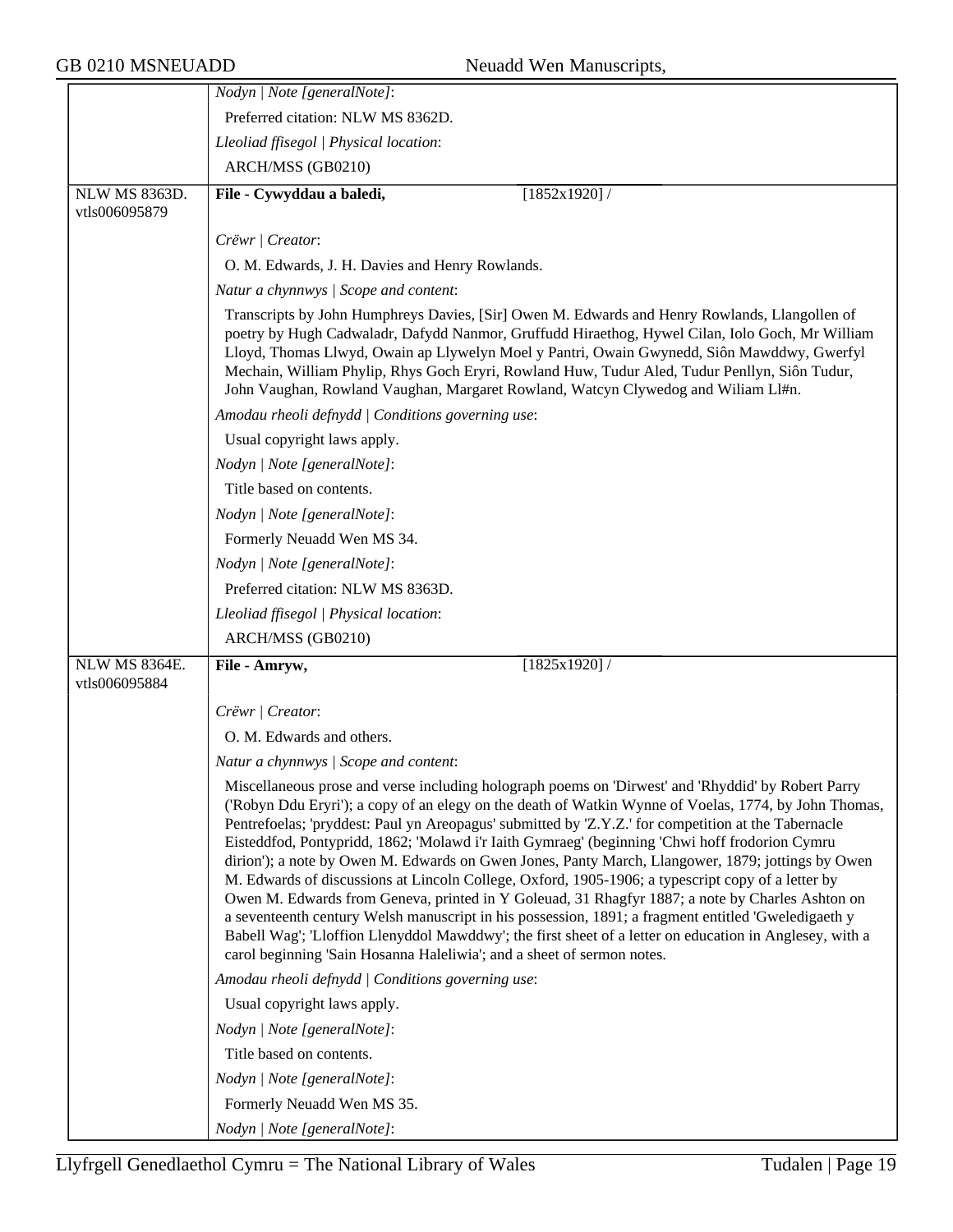|                                       | Preferred citation: NLW MS 8364E.                                                                                                                                                                                                                                                                                                                                                                                                                                                                                                                                                                                                                                                                                                                          |  |
|---------------------------------------|------------------------------------------------------------------------------------------------------------------------------------------------------------------------------------------------------------------------------------------------------------------------------------------------------------------------------------------------------------------------------------------------------------------------------------------------------------------------------------------------------------------------------------------------------------------------------------------------------------------------------------------------------------------------------------------------------------------------------------------------------------|--|
|                                       | Lleoliad ffisegol   Physical location:                                                                                                                                                                                                                                                                                                                                                                                                                                                                                                                                                                                                                                                                                                                     |  |
|                                       | ARCH/MSS (GB0210)                                                                                                                                                                                                                                                                                                                                                                                                                                                                                                                                                                                                                                                                                                                                          |  |
| <b>NLW MS 8365B.</b><br>vtls006095900 | File - Gwaith 'Islwyn',<br>$[1852x1903]$ /                                                                                                                                                                                                                                                                                                                                                                                                                                                                                                                                                                                                                                                                                                                 |  |
|                                       | Crëwr   Creator:                                                                                                                                                                                                                                                                                                                                                                                                                                                                                                                                                                                                                                                                                                                                           |  |
|                                       | 'Islwyn'.                                                                                                                                                                                                                                                                                                                                                                                                                                                                                                                                                                                                                                                                                                                                                  |  |
|                                       | Natur a chynnwys / Scope and content:                                                                                                                                                                                                                                                                                                                                                                                                                                                                                                                                                                                                                                                                                                                      |  |
|                                       | A holograph draft of part of [William Thomas] ('Islwyn')'s 'Y Storm', and some proof sheets of Gwaith<br>Islwyn (Llanuwchllyn, 1903), the foreword to which was written by O. M. Edwards.                                                                                                                                                                                                                                                                                                                                                                                                                                                                                                                                                                  |  |
|                                       | Nodyn   Note [generalNote]:                                                                                                                                                                                                                                                                                                                                                                                                                                                                                                                                                                                                                                                                                                                                |  |
|                                       | Title based on contents.                                                                                                                                                                                                                                                                                                                                                                                                                                                                                                                                                                                                                                                                                                                                   |  |
|                                       | Nodyn   Note [generalNote]:                                                                                                                                                                                                                                                                                                                                                                                                                                                                                                                                                                                                                                                                                                                                |  |
|                                       | Formerly Neuadd Wen MS 36.                                                                                                                                                                                                                                                                                                                                                                                                                                                                                                                                                                                                                                                                                                                                 |  |
|                                       | Nodyn   Note [generalNote]:                                                                                                                                                                                                                                                                                                                                                                                                                                                                                                                                                                                                                                                                                                                                |  |
|                                       | Preferred citation: NLW MS 8365B.                                                                                                                                                                                                                                                                                                                                                                                                                                                                                                                                                                                                                                                                                                                          |  |
|                                       | Lleoliad ffisegol   Physical location:                                                                                                                                                                                                                                                                                                                                                                                                                                                                                                                                                                                                                                                                                                                     |  |
|                                       | ARCH/MSS (GB0210)                                                                                                                                                                                                                                                                                                                                                                                                                                                                                                                                                                                                                                                                                                                                          |  |
| <b>NLW MS 8366B.</b><br>vtls006095904 | [1701x1900]<br>File - Amryw,                                                                                                                                                                                                                                                                                                                                                                                                                                                                                                                                                                                                                                                                                                                               |  |
|                                       | Crëwr   Creator:                                                                                                                                                                                                                                                                                                                                                                                                                                                                                                                                                                                                                                                                                                                                           |  |
|                                       | Wyn, Dewi, 1784-1841Parry, W., PanthwfaWiliam Ll#n, 1534 or 5-1580                                                                                                                                                                                                                                                                                                                                                                                                                                                                                                                                                                                                                                                                                         |  |
|                                       | Natur a chynnwys / Scope and content:                                                                                                                                                                                                                                                                                                                                                                                                                                                                                                                                                                                                                                                                                                                      |  |
|                                       | Miscellaneous poetry- 'Hiraeth am fy hen Wlad'; 'Cywydd i'w Fawrhydi Sior IV ar ei daith i ymweled a<br>Chymru 1821', by David Owen ('Dewi Wyn o Eifion'); 'Carol Nadolig' by W. Parry, Panthwfa; and<br>two sheets (pp. 57-60) from an eighteenth century manuscript containing 'cywyddau' by Wiliam Ll#n.                                                                                                                                                                                                                                                                                                                                                                                                                                                |  |
|                                       | Nodyn   Note [generalNote]:                                                                                                                                                                                                                                                                                                                                                                                                                                                                                                                                                                                                                                                                                                                                |  |
|                                       | Title based on contents.                                                                                                                                                                                                                                                                                                                                                                                                                                                                                                                                                                                                                                                                                                                                   |  |
|                                       | Nodyn   Note [generalNote]:                                                                                                                                                                                                                                                                                                                                                                                                                                                                                                                                                                                                                                                                                                                                |  |
|                                       | Formerly Neuadd Wen MS 37.                                                                                                                                                                                                                                                                                                                                                                                                                                                                                                                                                                                                                                                                                                                                 |  |
|                                       | Nodyn   Note [generalNote]:                                                                                                                                                                                                                                                                                                                                                                                                                                                                                                                                                                                                                                                                                                                                |  |
|                                       | Preferred citation: NLW MS 8366B.                                                                                                                                                                                                                                                                                                                                                                                                                                                                                                                                                                                                                                                                                                                          |  |
|                                       | Lleoliad ffisegol   Physical location:                                                                                                                                                                                                                                                                                                                                                                                                                                                                                                                                                                                                                                                                                                                     |  |
|                                       | ARCH/MSS (GB0210)                                                                                                                                                                                                                                                                                                                                                                                                                                                                                                                                                                                                                                                                                                                                          |  |
| NLW MS 8367C.<br>vtls006095912        | $[1850x1917]$ .<br>File - Amryw gerddi,                                                                                                                                                                                                                                                                                                                                                                                                                                                                                                                                                                                                                                                                                                                    |  |
|                                       | Natur a chynnwys / Scope and content:                                                                                                                                                                                                                                                                                                                                                                                                                                                                                                                                                                                                                                                                                                                      |  |
|                                       | A miscellaneous collection of poetry including an incomplete 'pryddest' on the story of Kulhwch and<br>Olwen written on the backs of sheets of a Birkenhead list of voters, 1876; a carol by D[avid] Lewis ('Ap<br>Ceredigion'); a poem entitled 'Sion fy Nhaid' and a hymn by Henry Rowlands ('Henri Myllin'); a poem<br>entitled 'Trefaldwyn' by J. R. Williams ('Tryfanwy'); poems entitled 'Gwlaw Sdiniog' and 'Cyfrinach y<br>Tannau' by Robert Roberts ('Isallt'); an elegy on the death of Evan E. Owen, Assheton House, Ebenezer,<br>1883; a fragment of a song entitled 'Priodas yr Oen'; 'englynion' on Pont y Benglog taken from Tywysog<br>Cymru, 15 Tach. 1832; English poems entitled 'The Burial of Abel', 'America', and 'Go Forward'; and |  |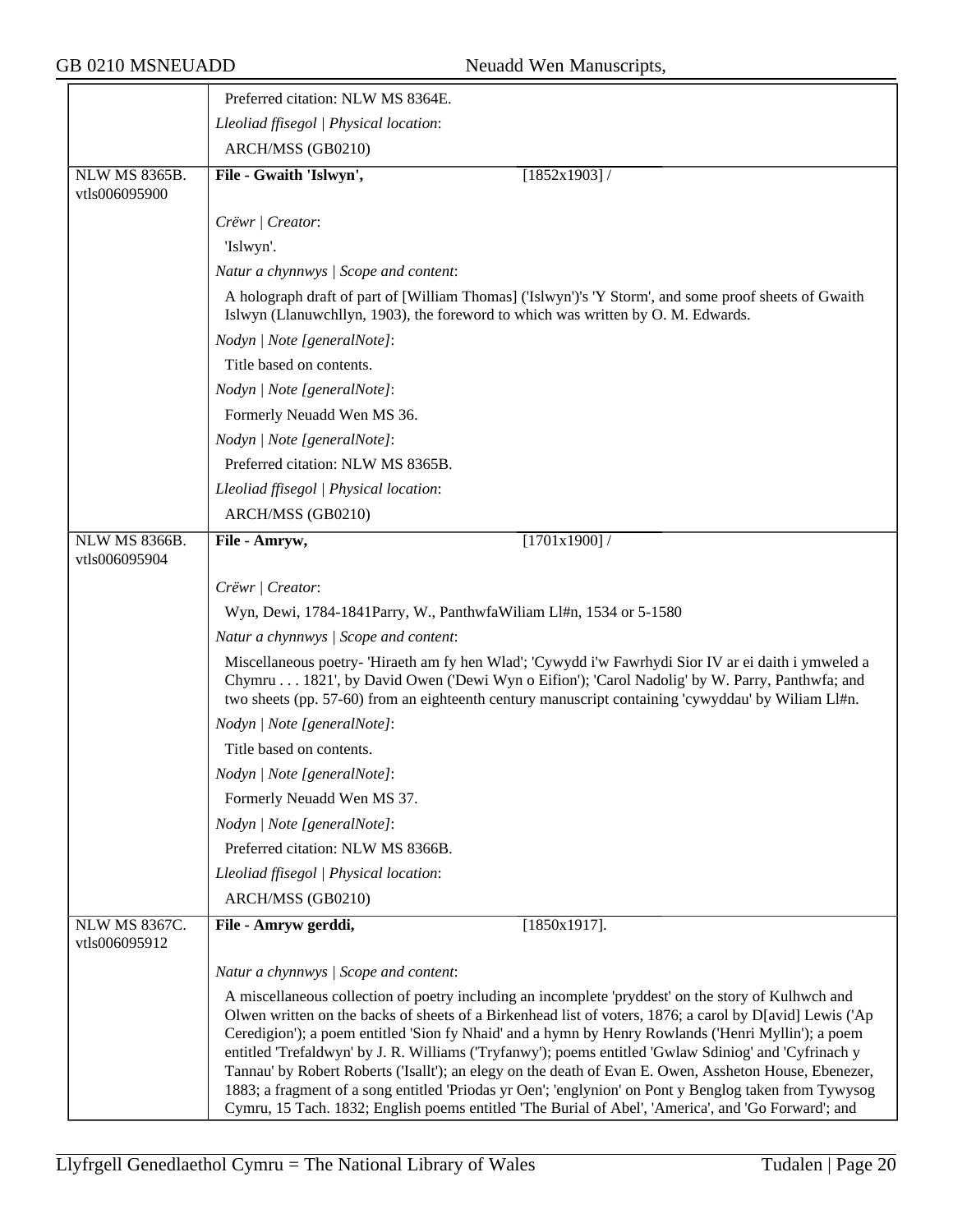|                                       | selections from the writings of Rhys J. Huws written on the back of circulars relating to his Testimonial<br>Fund, 1917.                                                                                                                                                                                                    |  |  |
|---------------------------------------|-----------------------------------------------------------------------------------------------------------------------------------------------------------------------------------------------------------------------------------------------------------------------------------------------------------------------------|--|--|
|                                       | Nodyn   Note [generalNote]:                                                                                                                                                                                                                                                                                                 |  |  |
|                                       | Title based on contents.                                                                                                                                                                                                                                                                                                    |  |  |
|                                       |                                                                                                                                                                                                                                                                                                                             |  |  |
|                                       | Nodyn   Note [generalNote]:                                                                                                                                                                                                                                                                                                 |  |  |
|                                       | Formerly Neuadd Wen MS 38.                                                                                                                                                                                                                                                                                                  |  |  |
|                                       | Nodyn   Note [generalNote]:                                                                                                                                                                                                                                                                                                 |  |  |
|                                       | Preferred citation: NLW MS 8367C.                                                                                                                                                                                                                                                                                           |  |  |
|                                       | Lleoliad ffisegol   Physical location:                                                                                                                                                                                                                                                                                      |  |  |
|                                       | ARCH/MSS (GB0210)                                                                                                                                                                                                                                                                                                           |  |  |
| <b>NLW MS 8368D.</b><br>vtls006095934 | File - Llawlyfr ar y Beirdd Cymreig,<br>1893/                                                                                                                                                                                                                                                                               |  |  |
|                                       | Crëwr   Creator:                                                                                                                                                                                                                                                                                                            |  |  |
|                                       | Ap Tudur (pseudonym)                                                                                                                                                                                                                                                                                                        |  |  |
|                                       | Natur a chynnwys / Scope and content:                                                                                                                                                                                                                                                                                       |  |  |
|                                       | 'Llawlyfr Byr-Fywgraffol a Byr-Feirniadol o'r Beirdd Cymreig a'u Barddoniaeth o William Lleyn (1560<br>O.C.) hyd at Gwilym Hiraethog', - a concise biographical and critical handbook on Welsh poets from<br>William Lleyn to William Rees ('Gwilym Hiraethog') written for the Chicago Eisteddfod, 1893, by 'Ap<br>Tudur'. |  |  |
|                                       | Nodyn   Note [generalNote]:                                                                                                                                                                                                                                                                                                 |  |  |
|                                       | Title based on contents.                                                                                                                                                                                                                                                                                                    |  |  |
|                                       | Nodyn   Note [generalNote]:                                                                                                                                                                                                                                                                                                 |  |  |
|                                       | Formerly Neuadd Wen MS 39.                                                                                                                                                                                                                                                                                                  |  |  |
|                                       | Nodyn   Note [generalNote]:                                                                                                                                                                                                                                                                                                 |  |  |
|                                       | Preferred citation: NLW MS 8368D.                                                                                                                                                                                                                                                                                           |  |  |
|                                       | Lleoliad ffisegol   Physical location:                                                                                                                                                                                                                                                                                      |  |  |
|                                       | ARCH/MSS (GB0210)                                                                                                                                                                                                                                                                                                           |  |  |
| <b>NLW MS 8369C.</b><br>vtls006095940 | 1856-1870.<br>File - Cyfrifon Eglwys y Pandy,                                                                                                                                                                                                                                                                               |  |  |
|                                       | Natur a chynnwys / Scope and content:                                                                                                                                                                                                                                                                                       |  |  |
|                                       | An account book of the Pandy Calvinistic Methodist Chapel, Llanuwchllyn, 1856-1870, with minutes,<br>obituary notices and records of burials.                                                                                                                                                                               |  |  |
|                                       | Nodyn   Note [generalNote]:                                                                                                                                                                                                                                                                                                 |  |  |
|                                       | Title based on contents.                                                                                                                                                                                                                                                                                                    |  |  |
|                                       | Nodyn   Note [generalNote]:                                                                                                                                                                                                                                                                                                 |  |  |
|                                       | Formerly Neuadd Wen MS 40.                                                                                                                                                                                                                                                                                                  |  |  |
|                                       | Nodyn   Note [generalNote]:                                                                                                                                                                                                                                                                                                 |  |  |
|                                       | Preferred citation: NLW MS 8369C.                                                                                                                                                                                                                                                                                           |  |  |
|                                       | Lleoliad ffisegol   Physical location:                                                                                                                                                                                                                                                                                      |  |  |
|                                       | ARCH/MSS (GB0210)                                                                                                                                                                                                                                                                                                           |  |  |
| NLW MS 8370D.                         | File - A skinner's account book,<br>1813-1819 /                                                                                                                                                                                                                                                                             |  |  |
| vtls006095951                         |                                                                                                                                                                                                                                                                                                                             |  |  |
|                                       | Crëwr   Creator:                                                                                                                                                                                                                                                                                                            |  |  |
|                                       | John Jones.                                                                                                                                                                                                                                                                                                                 |  |  |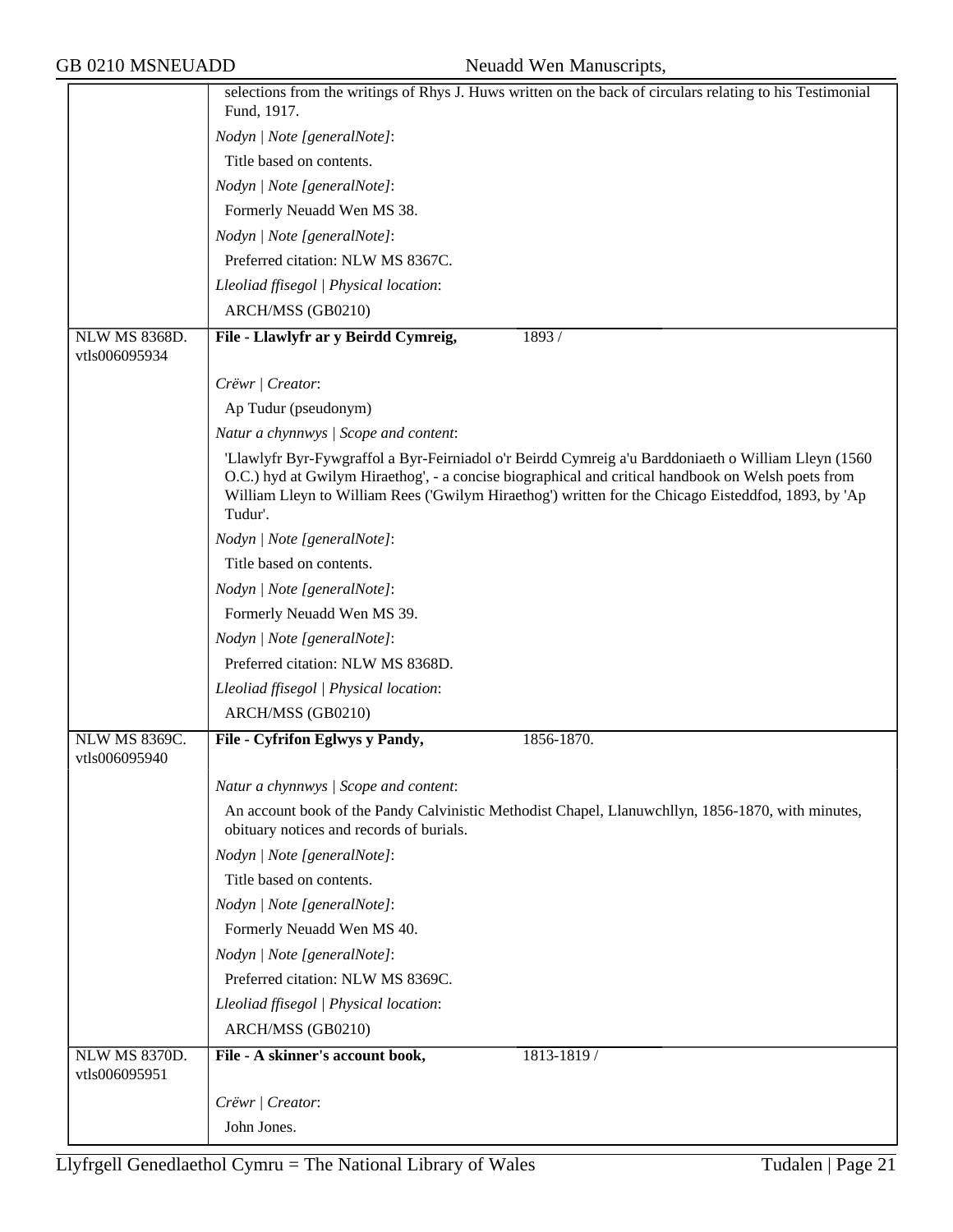|                      | Natur a chynnwys / Scope and content:                                                                                                                                                                                                                                                                                                                                                                                                             |
|----------------------|---------------------------------------------------------------------------------------------------------------------------------------------------------------------------------------------------------------------------------------------------------------------------------------------------------------------------------------------------------------------------------------------------------------------------------------------------|
|                      | An account book of John Jones, skinner, Llanuwchllyn, 1813-1819, with 'A survey of the Great Truths<br>taught in the Scriptures', a few diary entries, and notes of books read and lent, and miscellaneous<br>memoranda.                                                                                                                                                                                                                          |
|                      | Nodyn   Note [generalNote]:                                                                                                                                                                                                                                                                                                                                                                                                                       |
|                      | Title based on contents.                                                                                                                                                                                                                                                                                                                                                                                                                          |
|                      | Nodyn   Note [generalNote]:                                                                                                                                                                                                                                                                                                                                                                                                                       |
|                      | Formerly Neuadd Wen MS 41.                                                                                                                                                                                                                                                                                                                                                                                                                        |
|                      | Nodyn   Note [generalNote]:                                                                                                                                                                                                                                                                                                                                                                                                                       |
|                      | Preferred citation: NLW MS 8370D.                                                                                                                                                                                                                                                                                                                                                                                                                 |
|                      | Lleoliad ffisegol   Physical location:                                                                                                                                                                                                                                                                                                                                                                                                            |
|                      | ARCH/MSS (GB0210)                                                                                                                                                                                                                                                                                                                                                                                                                                 |
| <b>NLW MS 8371D.</b> | <b>File - Cymdeithas Ddirwestol</b><br>1837-1848 /                                                                                                                                                                                                                                                                                                                                                                                                |
| vtls006095963        | Llanuwchllyn,                                                                                                                                                                                                                                                                                                                                                                                                                                     |
|                      | Crëwr   Creator:                                                                                                                                                                                                                                                                                                                                                                                                                                  |
|                      | John Jones and others.                                                                                                                                                                                                                                                                                                                                                                                                                            |
|                      | Natur a chynnwys / Scope and content:                                                                                                                                                                                                                                                                                                                                                                                                             |
|                      | Papers, 1837-1848, of John Jones, draper, Llanuwchllyn, containing catechisms and notes of sermons<br>and addresses on temperance and theological subjects, a list of subscriptions in the Pandy district towards<br>the Temperance Society and the cost of a new banner, 1838, minutes of a delegate meeting at 'Yr Hen<br>Gapel', 1 December 1837, and a printed address from the Montgomeryshire Association of Temperance<br>Societies, 1838. |
|                      | Nodyn   Note [generalNote]:                                                                                                                                                                                                                                                                                                                                                                                                                       |
|                      | Title based on contents.                                                                                                                                                                                                                                                                                                                                                                                                                          |
|                      | Nodyn   Note [generalNote]:                                                                                                                                                                                                                                                                                                                                                                                                                       |
|                      | Formerly Neuadd Wen MS 42.                                                                                                                                                                                                                                                                                                                                                                                                                        |
|                      | Nodyn   Note [generalNote]:                                                                                                                                                                                                                                                                                                                                                                                                                       |
|                      | Preferred citation: NLW MS 8371D.                                                                                                                                                                                                                                                                                                                                                                                                                 |
|                      | Lleoliad ffisegol   Physical location:                                                                                                                                                                                                                                                                                                                                                                                                            |
|                      | ARCH/MSS (GB0210)                                                                                                                                                                                                                                                                                                                                                                                                                                 |
| NLW MS 8372B.        | File - Ysgol Sul Llanuwchllyn,<br>$[1821x1843]$ .                                                                                                                                                                                                                                                                                                                                                                                                 |
| vtls006095996        |                                                                                                                                                                                                                                                                                                                                                                                                                                                   |
|                      | Natur a chynnwys / Scope and content:                                                                                                                                                                                                                                                                                                                                                                                                             |
|                      | Miscellaneous papers relating to the Calvinistic Methodist Sunday School at Llanwchllyn - rules, 1821;<br>subjects of papers at jubilee celebrations, 1831; statistics, 1826, 1835-1836, 1838; subscriptions account,<br>1843; notes of teachers' meetings; a letter by William Jones concerning school inspection; chapel<br>accounts, 1821-1823; and sermon notes.                                                                              |
|                      | Nodyn   Note [generalNote]:                                                                                                                                                                                                                                                                                                                                                                                                                       |
|                      | Title based on contents.                                                                                                                                                                                                                                                                                                                                                                                                                          |
|                      | Nodyn   Note [generalNote]:                                                                                                                                                                                                                                                                                                                                                                                                                       |
|                      | Formerly Neuadd Wen MS 43.                                                                                                                                                                                                                                                                                                                                                                                                                        |
|                      | Nodyn   Note [generalNote]:                                                                                                                                                                                                                                                                                                                                                                                                                       |
|                      | Preferred citation: NLW MS 8372B.                                                                                                                                                                                                                                                                                                                                                                                                                 |
|                      | Lleoliad ffisegol   Physical location:                                                                                                                                                                                                                                                                                                                                                                                                            |
|                      | ARCH/MSS (GB0210)                                                                                                                                                                                                                                                                                                                                                                                                                                 |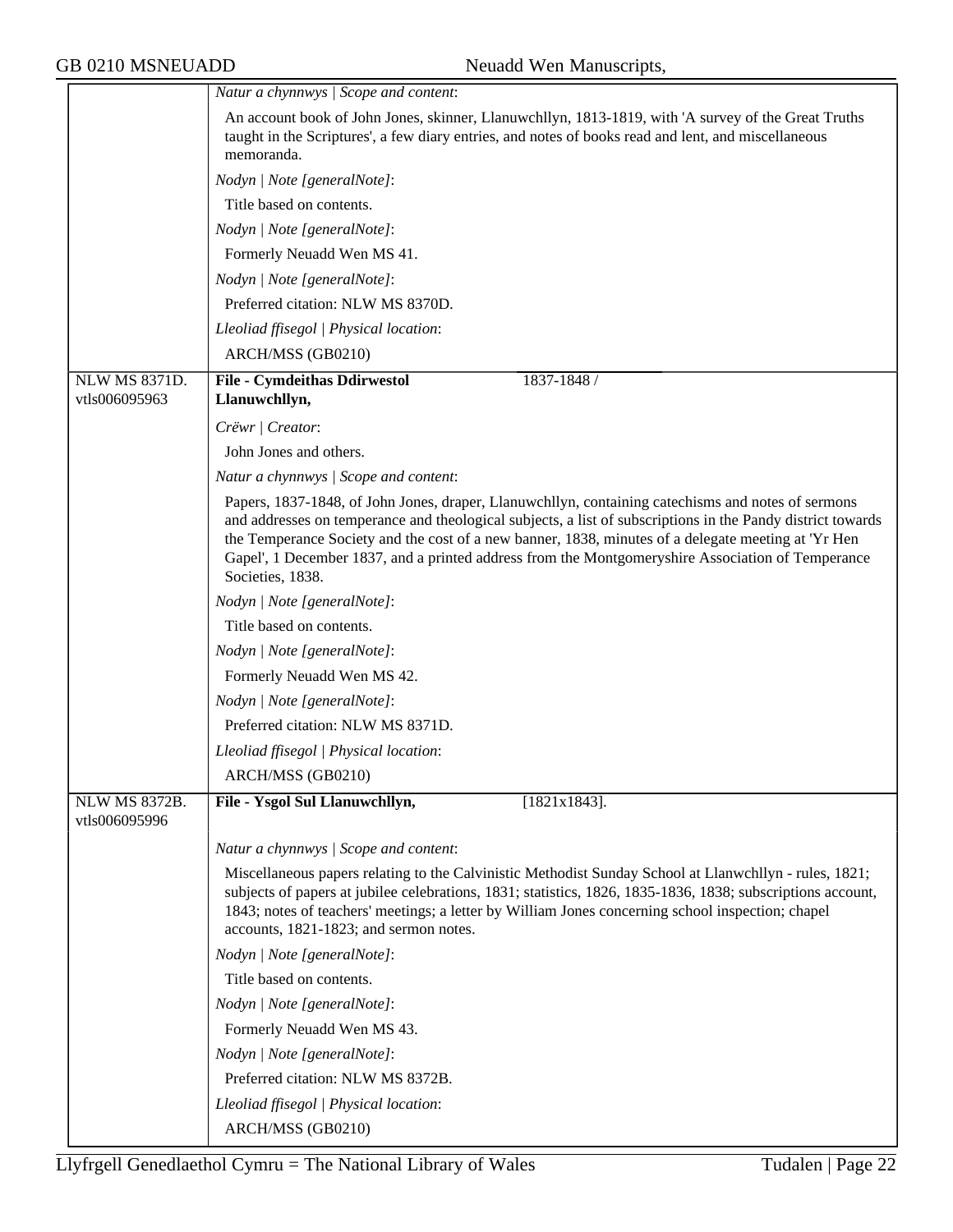| GB 0210 MSNEUADD |                                       | Neuadd Wen Manuscripts,                                                                                                                                                                                                                                                                                                                                                                                                                                                                                          |
|------------------|---------------------------------------|------------------------------------------------------------------------------------------------------------------------------------------------------------------------------------------------------------------------------------------------------------------------------------------------------------------------------------------------------------------------------------------------------------------------------------------------------------------------------------------------------------------|
|                  | <b>NLW MS 8373B.</b><br>vtls006096022 | File - Cyfrifon a nodiadau,<br>$[1816x1838]$ .                                                                                                                                                                                                                                                                                                                                                                                                                                                                   |
|                  |                                       | Natur a chynnwys / Scope and content:                                                                                                                                                                                                                                                                                                                                                                                                                                                                            |
|                  |                                       | An account book of subscriptions towards the cost of erecting Capel y Glynn, Llangower, 1816-1820;<br>memorandum of cash paid on account of a new chapel, 1830, and of the expenses of a building at Bala (?<br>for John Jones, shopkeeper), 1831; draft minutes of temperance meetings in Llanuwchllyn, 1836-1838;<br>notes of sermons and addresses.                                                                                                                                                           |
|                  |                                       | Nodyn   Note [generalNote]:                                                                                                                                                                                                                                                                                                                                                                                                                                                                                      |
|                  |                                       | Title based on contents.                                                                                                                                                                                                                                                                                                                                                                                                                                                                                         |
|                  |                                       | Nodyn   Note [generalNote]:                                                                                                                                                                                                                                                                                                                                                                                                                                                                                      |
|                  |                                       | Formerly Neuadd Wen MS 44.                                                                                                                                                                                                                                                                                                                                                                                                                                                                                       |
|                  |                                       | Nodyn   Note [generalNote]:                                                                                                                                                                                                                                                                                                                                                                                                                                                                                      |
|                  |                                       | Preferred citation: NLW MS 8373B.                                                                                                                                                                                                                                                                                                                                                                                                                                                                                |
|                  |                                       | Lleoliad ffisegol   Physical location:                                                                                                                                                                                                                                                                                                                                                                                                                                                                           |
|                  |                                       | ARCH/MSS (GB0210)                                                                                                                                                                                                                                                                                                                                                                                                                                                                                                |
|                  | <b>NLW MS 8374A.</b><br>vtls006096036 | $[1784x1850]$ .<br>File - Nodiadau a phregethau,                                                                                                                                                                                                                                                                                                                                                                                                                                                                 |
|                  |                                       | Natur a chynnwys / Scope and content:                                                                                                                                                                                                                                                                                                                                                                                                                                                                            |
|                  |                                       | A register of preachers and their texts at Capel Newydd, Llanuwchllyn, 1826-1827, and a record of<br>a collection made there for Sunday and day schools; miscellaneous notes of sermons, and minutes of<br>temperance meetings, taken by John Jones, Llanuwchllyn, and others; and a notebook containing a<br>transcript of Llythyr oddi wrth y Parchedig Mr. Whitefield at Societies neu Gymdeithasau Crefyddol,<br>notes on the Bala Association, 1784, and notes of suit measurements by Hugh Robert, tailor. |
|                  |                                       | Nodyn   Note [generalNote]:                                                                                                                                                                                                                                                                                                                                                                                                                                                                                      |
|                  |                                       | Title based on contents.                                                                                                                                                                                                                                                                                                                                                                                                                                                                                         |
|                  |                                       | Nodyn   Note [generalNote]:                                                                                                                                                                                                                                                                                                                                                                                                                                                                                      |
|                  |                                       | Formerly Neuadd Wen MS 45.                                                                                                                                                                                                                                                                                                                                                                                                                                                                                       |
|                  |                                       | Nodyn   Note [generalNote]:                                                                                                                                                                                                                                                                                                                                                                                                                                                                                      |
|                  |                                       | Preferred citation: NLW MS 8374A.                                                                                                                                                                                                                                                                                                                                                                                                                                                                                |
|                  |                                       | Lleoliad ffisegol   Physical location:                                                                                                                                                                                                                                                                                                                                                                                                                                                                           |
|                  |                                       | ARCH/MSS (GB0210)                                                                                                                                                                                                                                                                                                                                                                                                                                                                                                |
|                  | <b>NLW MS 8375A.</b><br>vtls006096049 | File - Cofgolofn T. E. Ellis,<br>$[1901x1903]$ /                                                                                                                                                                                                                                                                                                                                                                                                                                                                 |
|                  |                                       | Crëwr   Creator:                                                                                                                                                                                                                                                                                                                                                                                                                                                                                                 |
|                  |                                       | Sir Ifan ab Owen Edwards.                                                                                                                                                                                                                                                                                                                                                                                                                                                                                        |
|                  |                                       | Natur a chynnwys / Scope and content:                                                                                                                                                                                                                                                                                                                                                                                                                                                                            |
|                  |                                       | A list of subscriptions collected by [Sir] Ifan ab Owen [Edwards] in Llanuwchllyn towards the T. E. Ellis<br>statue at Bala.                                                                                                                                                                                                                                                                                                                                                                                     |
|                  |                                       | Nodyn   Note [generalNote]:                                                                                                                                                                                                                                                                                                                                                                                                                                                                                      |
|                  |                                       | Title based on contents.                                                                                                                                                                                                                                                                                                                                                                                                                                                                                         |
|                  |                                       | Nodyn   Note [generalNote]:                                                                                                                                                                                                                                                                                                                                                                                                                                                                                      |
|                  |                                       | Formerly Neuadd Wen MS 46.                                                                                                                                                                                                                                                                                                                                                                                                                                                                                       |
|                  |                                       | Nodyn   Note [generalNote]:                                                                                                                                                                                                                                                                                                                                                                                                                                                                                      |
|                  |                                       | Preferred citation: NLW MS 8375A.                                                                                                                                                                                                                                                                                                                                                                                                                                                                                |
|                  |                                       | Lleoliad ffisegol   Physical location:                                                                                                                                                                                                                                                                                                                                                                                                                                                                           |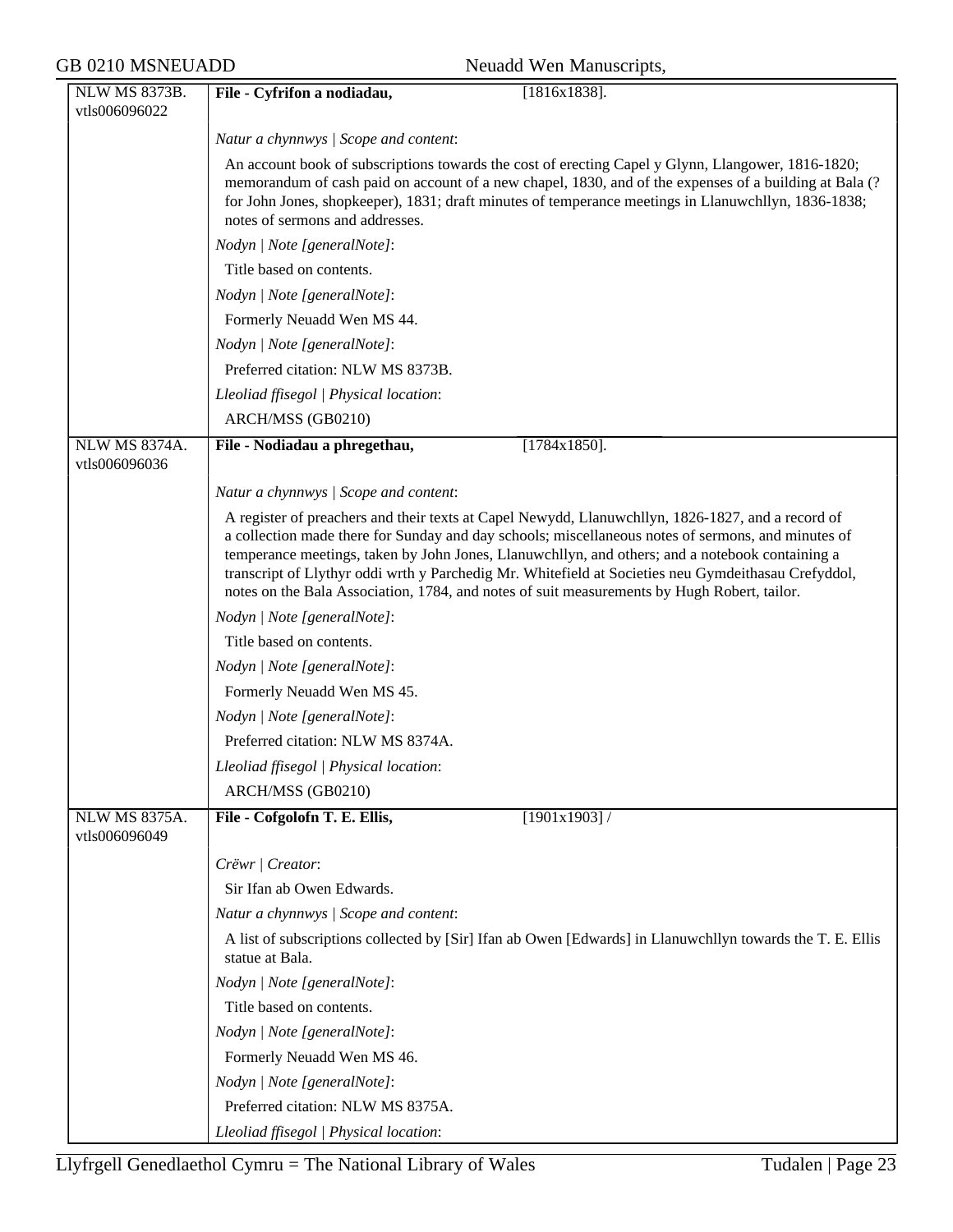|                                       | ARCH/MSS (GB0210)                                                                                            |
|---------------------------------------|--------------------------------------------------------------------------------------------------------------|
| <b>NLW MS 8376B.</b>                  | File - Woollen factory accounts,<br>1836-1838 /                                                              |
| vtls006096121                         |                                                                                                              |
|                                       | Crëwr   Creator:                                                                                             |
|                                       | John Hughes.                                                                                                 |
|                                       | Natur a chynnwys / Scope and content:                                                                        |
|                                       | An account book of John Hughes, the Factory, Llanuwchllyn, 1836-1838.                                        |
|                                       | Nodyn   Note [generalNote]:                                                                                  |
|                                       | Title based on contents.                                                                                     |
|                                       | Nodyn   Note [generalNote]:                                                                                  |
|                                       | Formerly Neuadd Wen MS 47.                                                                                   |
|                                       | Nodyn   Note [generalNote]:                                                                                  |
|                                       | Preferred citation: NLW MS 8376B.                                                                            |
|                                       | Lleoliad ffisegol   Physical location:                                                                       |
|                                       | ARCH/MSS (GB0210)                                                                                            |
| NLW MS 8377A.<br>vtls006096122        | File - Ysgol Sul Llanuwchllyn,<br>[1878x1900]                                                                |
|                                       | Crëwr   Creator:                                                                                             |
|                                       | O. M. Edwards and E. Edwards.                                                                                |
|                                       | Natur a chynnwys / Scope and content:                                                                        |
|                                       | Minutes and statistics of Sunday School classes conducted by Owen Edwards and E. Edwards in<br>Llanuwchllyn. |
|                                       | Nodyn   Note [generalNote]:                                                                                  |
|                                       | Title based on contents.                                                                                     |
|                                       | Nodyn   Note [generalNote]:                                                                                  |
|                                       | Formerly Neuadd Wen MS 48.                                                                                   |
|                                       | Nodyn   Note [generalNote]:                                                                                  |
|                                       | Preferred citation: NLW MS 8377A.                                                                            |
|                                       | Lleoliad ffisegol   Physical location:                                                                       |
|                                       | ARCH/MSS (GB0210)                                                                                            |
| <b>NLW MS 8378B.</b><br>vtls006096125 | File - Adfeilion Llanuwchllyn,<br>$[1915x1930]$ /                                                            |
|                                       | Crëwr   Creator:                                                                                             |
|                                       | Syr Ifan ab Owen Edwards.                                                                                    |
|                                       | Natur a chynnwys / Scope and content:                                                                        |
|                                       | A list, compiled by [Sir] Ifan ab Owen Edwards, of ruined cottages in the parish of Llanuwchllyn.            |
|                                       | Amodau rheoli defnydd   Conditions governing use:                                                            |
|                                       | Usual copyright laws apply.                                                                                  |
|                                       | Nodyn   Note [generalNote]:                                                                                  |
|                                       | Title based on contents.                                                                                     |
|                                       | Nodyn   Note [generalNote]:                                                                                  |
|                                       | Formerly Neuadd Wen MS 49.                                                                                   |
|                                       | Nodyn   Note [generalNote]:                                                                                  |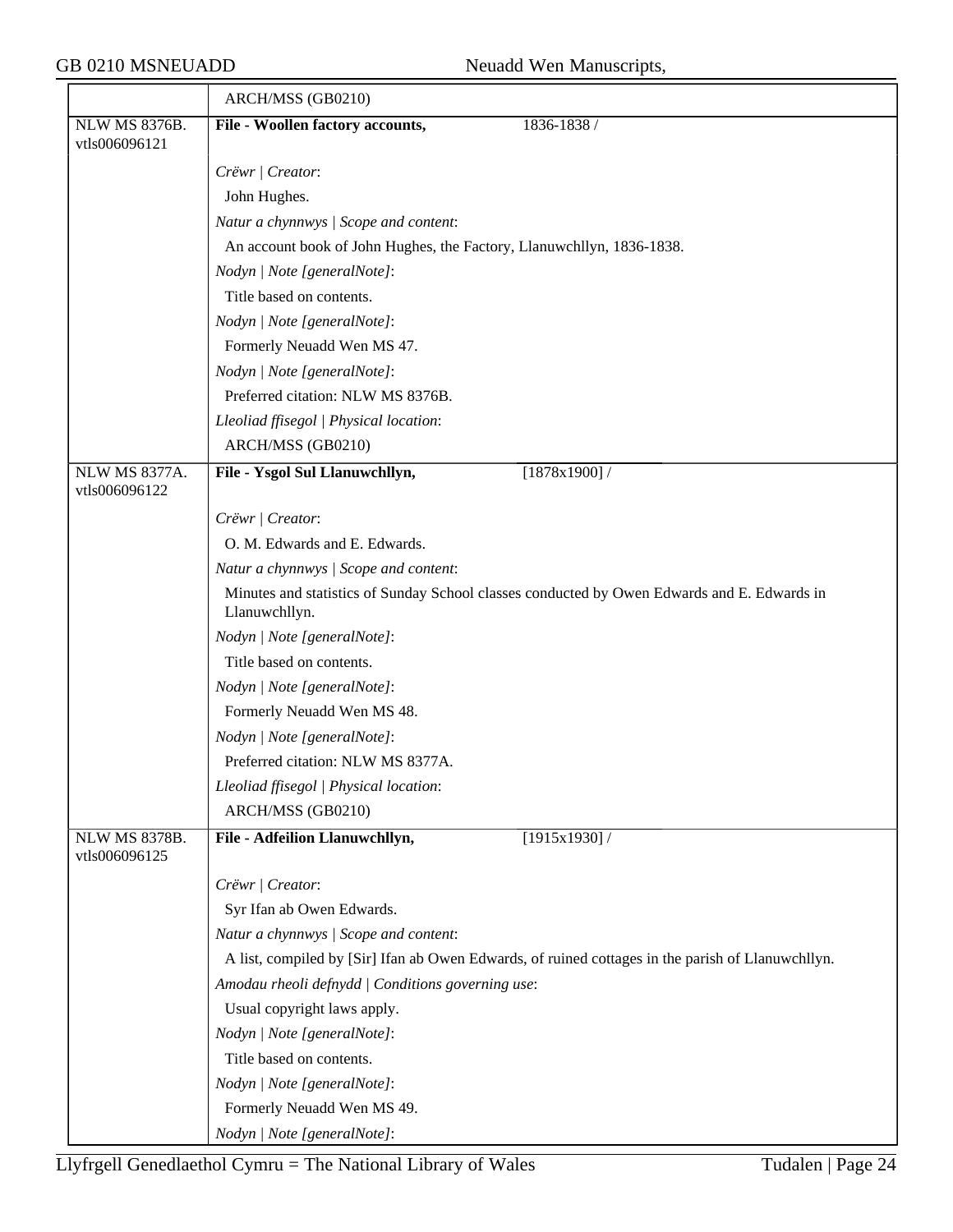|                                                | Preferred citation: NLW MS 8378B.                   |                                                                                                                                                                                                                                                                                                                       |
|------------------------------------------------|-----------------------------------------------------|-----------------------------------------------------------------------------------------------------------------------------------------------------------------------------------------------------------------------------------------------------------------------------------------------------------------------|
|                                                | Lleoliad ffisegol   Physical location:              |                                                                                                                                                                                                                                                                                                                       |
|                                                | ARCH/MSS (GB0210)                                   |                                                                                                                                                                                                                                                                                                                       |
| <b>NLW MS 8379B.</b><br>vtls006096128          | File - A history of Abergele,                       | 1866 /                                                                                                                                                                                                                                                                                                                |
|                                                | Crëwr   Creator:                                    |                                                                                                                                                                                                                                                                                                                       |
|                                                | 'Mihangel Glan Gele'.                               |                                                                                                                                                                                                                                                                                                                       |
|                                                | Natur a chynnwys / Scope and content:               |                                                                                                                                                                                                                                                                                                                       |
|                                                | held at Abergele on Good Friday, 1866.              | An essay on the history of Abergele written by 'Mihangel Glan Gele' for competition at an eisteddfod                                                                                                                                                                                                                  |
|                                                | Nodyn   Note [generalNote]:                         |                                                                                                                                                                                                                                                                                                                       |
|                                                | Title based on contents.                            |                                                                                                                                                                                                                                                                                                                       |
|                                                | Nodyn   Note [generalNote]:                         |                                                                                                                                                                                                                                                                                                                       |
|                                                | Formerly Neuadd Wen MS 50.                          |                                                                                                                                                                                                                                                                                                                       |
|                                                | Nodyn   Note [generalNote]:                         |                                                                                                                                                                                                                                                                                                                       |
|                                                | Preferred citation: NLW MS 8379B.                   |                                                                                                                                                                                                                                                                                                                       |
|                                                | Lleoliad ffisegol   Physical location:              |                                                                                                                                                                                                                                                                                                                       |
|                                                | ARCH/MSS (GB0210)                                   |                                                                                                                                                                                                                                                                                                                       |
| <b>NLW MSS</b><br>8380-8382A.<br>vtls006096138 | File - Pregethau,                                   | 1807-1863 /                                                                                                                                                                                                                                                                                                           |
|                                                | Crëwr   Creator:                                    |                                                                                                                                                                                                                                                                                                                       |
|                                                | Foulk Evans.                                        |                                                                                                                                                                                                                                                                                                                       |
|                                                | Natur a chynnwys / Scope and content:               |                                                                                                                                                                                                                                                                                                                       |
|                                                | Booklets of sermon notes by Foulk Evans, 1807-1863. |                                                                                                                                                                                                                                                                                                                       |
|                                                | Nodyn   Note [generalNote]:                         |                                                                                                                                                                                                                                                                                                                       |
|                                                | Title based on contents.                            |                                                                                                                                                                                                                                                                                                                       |
|                                                | Nodyn   Note [generalNote]:                         |                                                                                                                                                                                                                                                                                                                       |
|                                                | Formerly Neuadd Wen MSS 51-53.                      |                                                                                                                                                                                                                                                                                                                       |
|                                                | Nodyn   Note [generalNote]:                         |                                                                                                                                                                                                                                                                                                                       |
|                                                | Preferred citation: NLW MSS 8380-8382A.             |                                                                                                                                                                                                                                                                                                                       |
|                                                | Lleoliad ffisegol   Physical location:              |                                                                                                                                                                                                                                                                                                                       |
|                                                | ARCH/MSS (GB0210)                                   |                                                                                                                                                                                                                                                                                                                       |
| <b>NLW MS 8383D.</b><br>vtls006096163          | File - Foulk Evans, Machynlleth,                    | [1783x1867] /                                                                                                                                                                                                                                                                                                         |
|                                                | Crëwr   Creator:                                    |                                                                                                                                                                                                                                                                                                                       |
|                                                | Foulk Evans and others.                             |                                                                                                                                                                                                                                                                                                                       |
|                                                | Natur a chynnwys / Scope and content:               |                                                                                                                                                                                                                                                                                                                       |
|                                                | of funeral addresses.                               | Letters, circa 1865, from Foulk Evans to his wife, a letter from Daniel Evans, Penrhyndeudraeth, 1866,<br>relating to Foulk Evans; reminiscences by Robert Williams, Wernddu; notes of a sermon preached by<br>Foulk Evans at Dolgelley, 1842; certificate of the baptism of Foulk Evans, 10 February 1783; and notes |
|                                                | Nodyn   Note [generalNote]:                         |                                                                                                                                                                                                                                                                                                                       |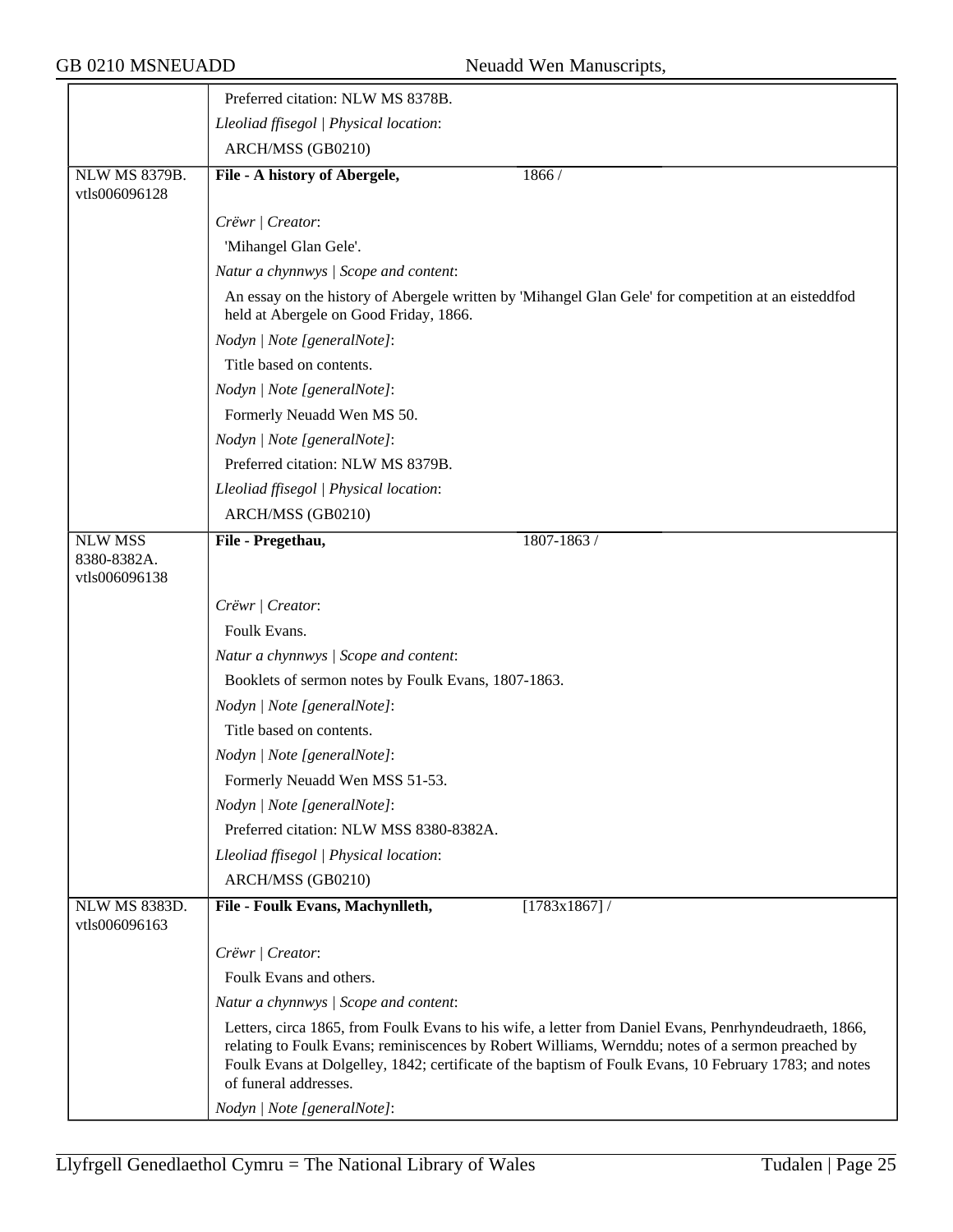|                                       | Title based on contents.                                                                                                                                                                                                                                                                                                                                                                                                                                                                                                                                                                                                              |
|---------------------------------------|---------------------------------------------------------------------------------------------------------------------------------------------------------------------------------------------------------------------------------------------------------------------------------------------------------------------------------------------------------------------------------------------------------------------------------------------------------------------------------------------------------------------------------------------------------------------------------------------------------------------------------------|
|                                       | Nodyn   Note [generalNote]:                                                                                                                                                                                                                                                                                                                                                                                                                                                                                                                                                                                                           |
|                                       | Formerly Neuadd Wen MS 54.                                                                                                                                                                                                                                                                                                                                                                                                                                                                                                                                                                                                            |
|                                       | Nodyn   Note [generalNote]:                                                                                                                                                                                                                                                                                                                                                                                                                                                                                                                                                                                                           |
|                                       | Preferred citation: NLW MS 8383D.                                                                                                                                                                                                                                                                                                                                                                                                                                                                                                                                                                                                     |
|                                       | Lleoliad ffisegol   Physical location:                                                                                                                                                                                                                                                                                                                                                                                                                                                                                                                                                                                                |
|                                       | ARCH/MSS (GB0210)                                                                                                                                                                                                                                                                                                                                                                                                                                                                                                                                                                                                                     |
|                                       |                                                                                                                                                                                                                                                                                                                                                                                                                                                                                                                                                                                                                                       |
| NLW MS 8384C.<br>vtls006096185        | File - Canmlwyddiant Ann Griffiths,<br>1905.                                                                                                                                                                                                                                                                                                                                                                                                                                                                                                                                                                                          |
|                                       | Natur a chynnwys / Scope and content:                                                                                                                                                                                                                                                                                                                                                                                                                                                                                                                                                                                                 |
|                                       | Holograph manuscripts of addresses delivered at the Ann Griffiths Centenary Celebrations at Llanfyllin,<br>11 August 1905, by H. Cernyw Williams, T. Owen Jones ('Tryfan'), Mrs. Catherine Jane Pritchard<br>('Buddug'), W. E. Prydderch, W. G. Owen ('Llifon'), John Davies ('Neifion'), and Edward Davies, with<br>connecting narrative by Owen M. Edwards; a cutting from The Montgomeryshire Express containing<br>an account of the Celebrations; the manuscript of an article on 'Ann Griffiths, Ei Gwlad a'i Phobl'; and a<br>copy of Llawlyfr Cynghor Plwyf Llanfihangel yng-Nghwnfa, with manuscript notes.                  |
|                                       | Nodyn   Note [generalNote]:                                                                                                                                                                                                                                                                                                                                                                                                                                                                                                                                                                                                           |
|                                       | Title based on contents.                                                                                                                                                                                                                                                                                                                                                                                                                                                                                                                                                                                                              |
|                                       | Nodyn   Note [generalNote]:                                                                                                                                                                                                                                                                                                                                                                                                                                                                                                                                                                                                           |
|                                       | Formerly Neuadd Wen MS 55.                                                                                                                                                                                                                                                                                                                                                                                                                                                                                                                                                                                                            |
|                                       | Nodyn   Note [generalNote]:                                                                                                                                                                                                                                                                                                                                                                                                                                                                                                                                                                                                           |
|                                       | Preferred citation: NLW MS 8384C.                                                                                                                                                                                                                                                                                                                                                                                                                                                                                                                                                                                                     |
|                                       | Lleoliad ffisegol   Physical location:                                                                                                                                                                                                                                                                                                                                                                                                                                                                                                                                                                                                |
|                                       | ARCH/MSS (GB0210)                                                                                                                                                                                                                                                                                                                                                                                                                                                                                                                                                                                                                     |
| <b>NLW MS 8385B.</b><br>vtls006096237 | File - Canmlwyddiant Ann Griffiths,<br>1905.                                                                                                                                                                                                                                                                                                                                                                                                                                                                                                                                                                                          |
|                                       | Natur a chynnwys / Scope and content:                                                                                                                                                                                                                                                                                                                                                                                                                                                                                                                                                                                                 |
|                                       | Correspondence, 1905, relating to the Ann Griffiths centenary celebrations at Llanfyllin, and other<br>subjects. The writers include Evan Davies, Trefriw, John Davies ('Neifion'), L. W. Davies, Llanfyllin,<br>T. Mavonwy Davies, Solva, John Evans, Llanfair Caereinion, Edward Griffith, Meifod, J. T. Jones.<br>Llanbrynmair, R. Lloyd Jones, Denbigh, Owen R. Owen, Llanfair Caereinion, W. E. Prytherch,<br>Abertawe, T. O. Jones ('Tryfan'), H. Elvet Lewis, J. R. Roberts, Llanfihangel yng Ngwynfa, T. E.<br>Thomas, Coedpoeth, E. Watkins, Llanfyllin, J. Pentyrch Williams, Llanfyllin, and Richard Williams,<br>Newtown. |
|                                       | Nodyn   Note [generalNote]:                                                                                                                                                                                                                                                                                                                                                                                                                                                                                                                                                                                                           |
|                                       | Title based on contents.                                                                                                                                                                                                                                                                                                                                                                                                                                                                                                                                                                                                              |
|                                       | Nodyn   Note [generalNote]:                                                                                                                                                                                                                                                                                                                                                                                                                                                                                                                                                                                                           |
|                                       | Formerly Neuadd Wen MS 56.                                                                                                                                                                                                                                                                                                                                                                                                                                                                                                                                                                                                            |
|                                       | Nodyn   Note [generalNote]:                                                                                                                                                                                                                                                                                                                                                                                                                                                                                                                                                                                                           |
|                                       | Preferred citation: NLW MS 8385B.                                                                                                                                                                                                                                                                                                                                                                                                                                                                                                                                                                                                     |
|                                       | Lleoliad ffisegol   Physical location:                                                                                                                                                                                                                                                                                                                                                                                                                                                                                                                                                                                                |
|                                       | ARCH/MSS (GB0210)                                                                                                                                                                                                                                                                                                                                                                                                                                                                                                                                                                                                                     |
| <b>NLW MS 8386A.</b><br>vtls006096241 | File - John Hughes, Pontrobert,<br>$[19 \text{ cent.}]$ .                                                                                                                                                                                                                                                                                                                                                                                                                                                                                                                                                                             |
|                                       | Natur a chynnwys / Scope and content:                                                                                                                                                                                                                                                                                                                                                                                                                                                                                                                                                                                                 |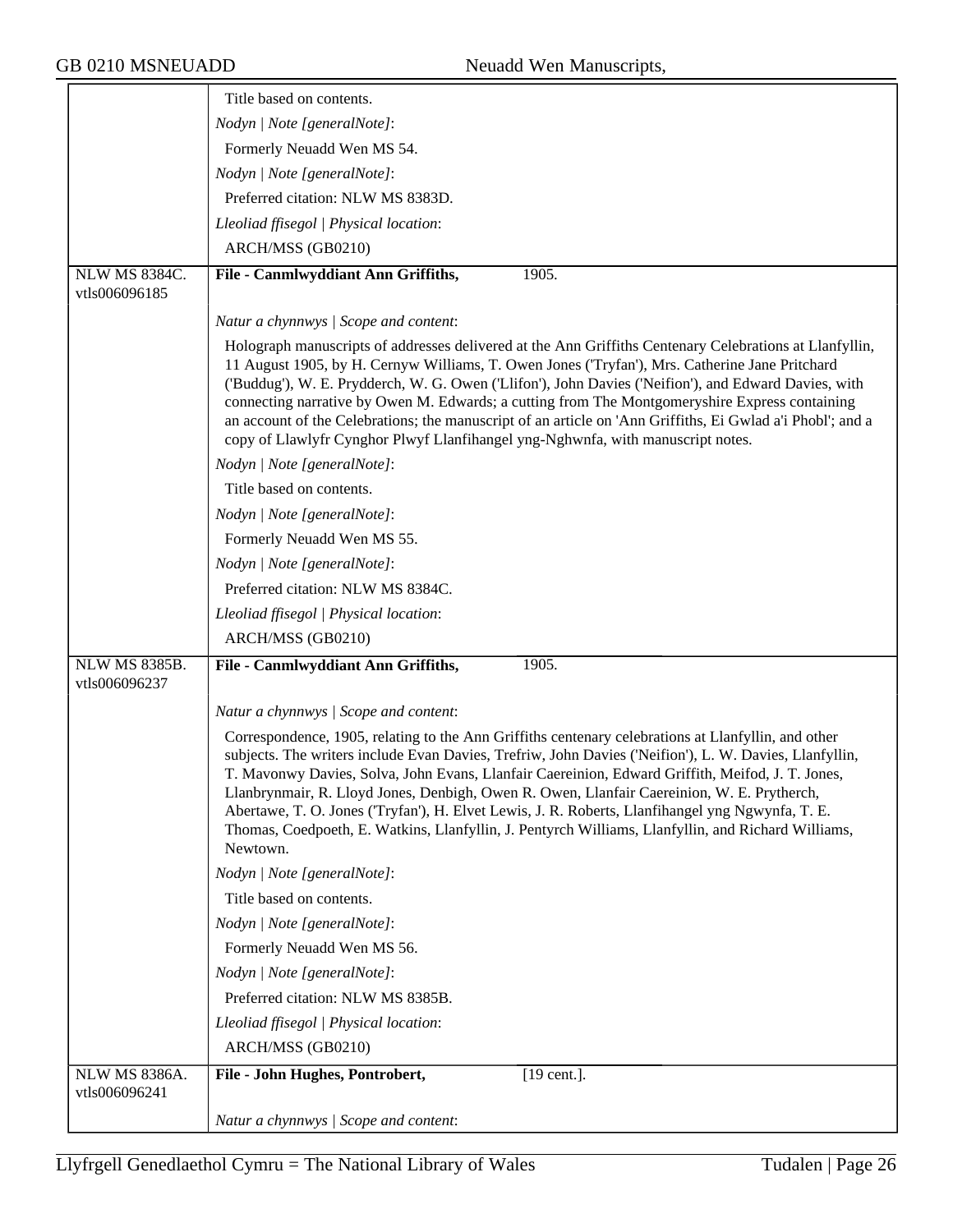|                                       | A notebook containing a record of places at which John Hughes, Pontrobert preached various sermons,<br>and a transcript of a letter by Ann Griffiths.                                                                                |
|---------------------------------------|--------------------------------------------------------------------------------------------------------------------------------------------------------------------------------------------------------------------------------------|
|                                       | Nodyn   Note [generalNote]:                                                                                                                                                                                                          |
|                                       | Title based on contents.                                                                                                                                                                                                             |
|                                       | Nodyn   Note [generalNote]:                                                                                                                                                                                                          |
|                                       | Formerly Neuadd Wen MS 57.                                                                                                                                                                                                           |
|                                       | Nodyn   Note [generalNote]:                                                                                                                                                                                                          |
|                                       | Preferred citation: NLW MS 8386A.                                                                                                                                                                                                    |
|                                       | Lleoliad ffisegol   Physical location:                                                                                                                                                                                               |
|                                       | ARCH/MSS (GB0210)                                                                                                                                                                                                                    |
| <b>NLW MS 8387D.</b><br>vtls006096282 | File - David Owen, Brisbane,<br>1913-1915 /                                                                                                                                                                                          |
|                                       |                                                                                                                                                                                                                                      |
|                                       | Crëwr   Creator:                                                                                                                                                                                                                     |
|                                       | David Owen, O. M. Edwards and others.                                                                                                                                                                                                |
|                                       | Natur a chynnwys / Scope and content:                                                                                                                                                                                                |
|                                       | Correspondence, 1913-1915, between David Owen, Brisbane, Owen M. Edwards, David Samuel,<br>Aberystwyth, and Principal T. F. Roberts, relating to David Owen's translation of the 'Germania' of<br>Tacitus and to his novel, 'Ailin'. |
|                                       | Nodyn   Note [generalNote]:                                                                                                                                                                                                          |
|                                       | Title based on contents.                                                                                                                                                                                                             |
|                                       | Nodyn   Note [generalNote]:                                                                                                                                                                                                          |
|                                       | Formerly Neuadd Wen MS 58.                                                                                                                                                                                                           |
|                                       | Nodyn   Note [generalNote]:                                                                                                                                                                                                          |
|                                       | Preferred citation: NLW MS 8387D.                                                                                                                                                                                                    |
|                                       | Lleoliad ffisegol   Physical location:                                                                                                                                                                                               |
|                                       | ARCH/MSS (GB0210)                                                                                                                                                                                                                    |
| NLW MS 8388C.                         | File - Tacitus's 'Germania',<br>[1901x1915]                                                                                                                                                                                          |
| vtls006096284                         |                                                                                                                                                                                                                                      |
|                                       | Crëwr   Creator:                                                                                                                                                                                                                     |
|                                       | David Owen.                                                                                                                                                                                                                          |
|                                       | Natur a chynnwys / Scope and content:                                                                                                                                                                                                |
|                                       | The original manuscript of David Owen of Brisbane's translation into Welsh of the 'Germania' of Tacitus.                                                                                                                             |
|                                       | Nodyn   Note [generalNote]:                                                                                                                                                                                                          |
|                                       | Title based on contents.                                                                                                                                                                                                             |
|                                       | Nodyn   Note [generalNote]:                                                                                                                                                                                                          |
|                                       | Formerly Neuadd Wen MS 59.                                                                                                                                                                                                           |
|                                       | Nodyn   Note [generalNote]:                                                                                                                                                                                                          |
|                                       | Preferred citation: NLW MS 8388C.                                                                                                                                                                                                    |
|                                       | Lleoliad ffisegol   Physical location:                                                                                                                                                                                               |
|                                       | ARCH/MSS (GB0210)                                                                                                                                                                                                                    |
| <b>NLW MS 8389C.</b>                  | File - Tacitus's 'Agricola',<br>1917/                                                                                                                                                                                                |
| vtls006096286                         |                                                                                                                                                                                                                                      |
|                                       | Crëwr / Creator:                                                                                                                                                                                                                     |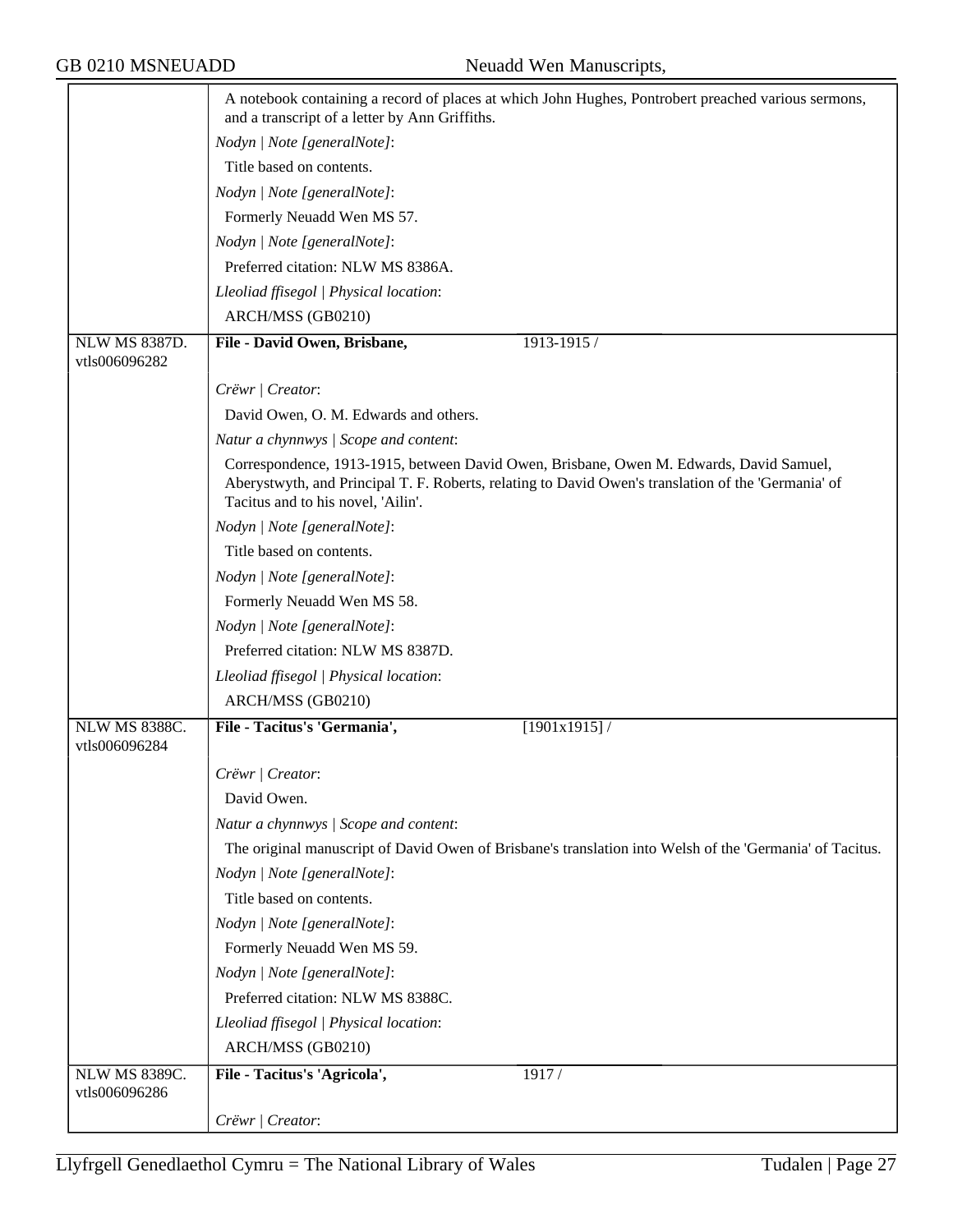|                                                | David Owen.                                                                                                                                                                   |
|------------------------------------------------|-------------------------------------------------------------------------------------------------------------------------------------------------------------------------------|
|                                                | Natur a chynnwys / Scope and content:                                                                                                                                         |
|                                                | The original manuscript of David Owen's third version of his translation into Welsh of the 'Agricola' of<br>Tacitus, with a covering letter to Principal T. F. Roberts, 1917. |
|                                                | Nodyn   Note [generalNote]:                                                                                                                                                   |
|                                                | Title based on contents.                                                                                                                                                      |
|                                                | Nodyn   Note [generalNote]:                                                                                                                                                   |
|                                                | Formerly Neuadd Wen MS 60.                                                                                                                                                    |
|                                                | Nodyn   Note [generalNote]:                                                                                                                                                   |
|                                                | Preferred citation: NLW MS 8389C.                                                                                                                                             |
|                                                | Lleoliad ffisegol   Physical location:                                                                                                                                        |
|                                                | ARCH/MSS (GB0210)                                                                                                                                                             |
| NLW MS 8390C.<br>vtls006096287                 | File - 'Ailin': nofel Gymraeg,<br>1915 /                                                                                                                                      |
|                                                | Crëwr   Creator:                                                                                                                                                              |
|                                                | David Owen.                                                                                                                                                                   |
|                                                | Natur a chynnwys / Scope and content:                                                                                                                                         |
|                                                | The original manuscript of a Welsh novel by David Owen of Brisbane, entitled 'Ailin: Ei Dyddiau Olaf',<br>1915.                                                               |
|                                                | Nodyn   Note [generalNote]:                                                                                                                                                   |
|                                                | Title based on contents.                                                                                                                                                      |
|                                                | Nodyn   Note [generalNote]:                                                                                                                                                   |
|                                                | Formerly Neuadd Wen MS 61.                                                                                                                                                    |
|                                                | Nodyn   Note [generalNote]:                                                                                                                                                   |
|                                                | Preferred citation: NLW MS 8390C.                                                                                                                                             |
|                                                | Lleoliad ffisegol   Physical location:                                                                                                                                        |
|                                                | ARCH/MSS (GB0210)                                                                                                                                                             |
| <b>NLW MSS</b><br>8391-8392C.<br>vtls006096289 | File - Diary of 'Eben Fardd',<br>$[1825x1900]$ .                                                                                                                              |
|                                                | Natur a chynnwys / Scope and content:                                                                                                                                         |
|                                                | Transcripts of the diary and autobiographical memoranda of Ebenezer Thomas ('Eben Fardd').                                                                                    |
|                                                | Nodyn   Note [generalNote]:                                                                                                                                                   |
|                                                | Title based on contents.                                                                                                                                                      |
|                                                | Nodyn   Note [generalNote]:                                                                                                                                                   |
|                                                | Formerly Neuadd Wen MSS 62-63.                                                                                                                                                |
|                                                | Nodyn   Note [generalNote]:                                                                                                                                                   |
|                                                | Preferred citation: NLW MSS 8391-8392C.                                                                                                                                       |
|                                                | Lleoliad ffisegol   Physical location:                                                                                                                                        |
|                                                | ARCH/MSS (GB0210)                                                                                                                                                             |
| <b>NLW MS 8393B.</b>                           | File - 'Eben Fardd',<br>1853-1859 /                                                                                                                                           |
| vtls006096312                                  |                                                                                                                                                                               |
|                                                | Crëwr / Creator:                                                                                                                                                              |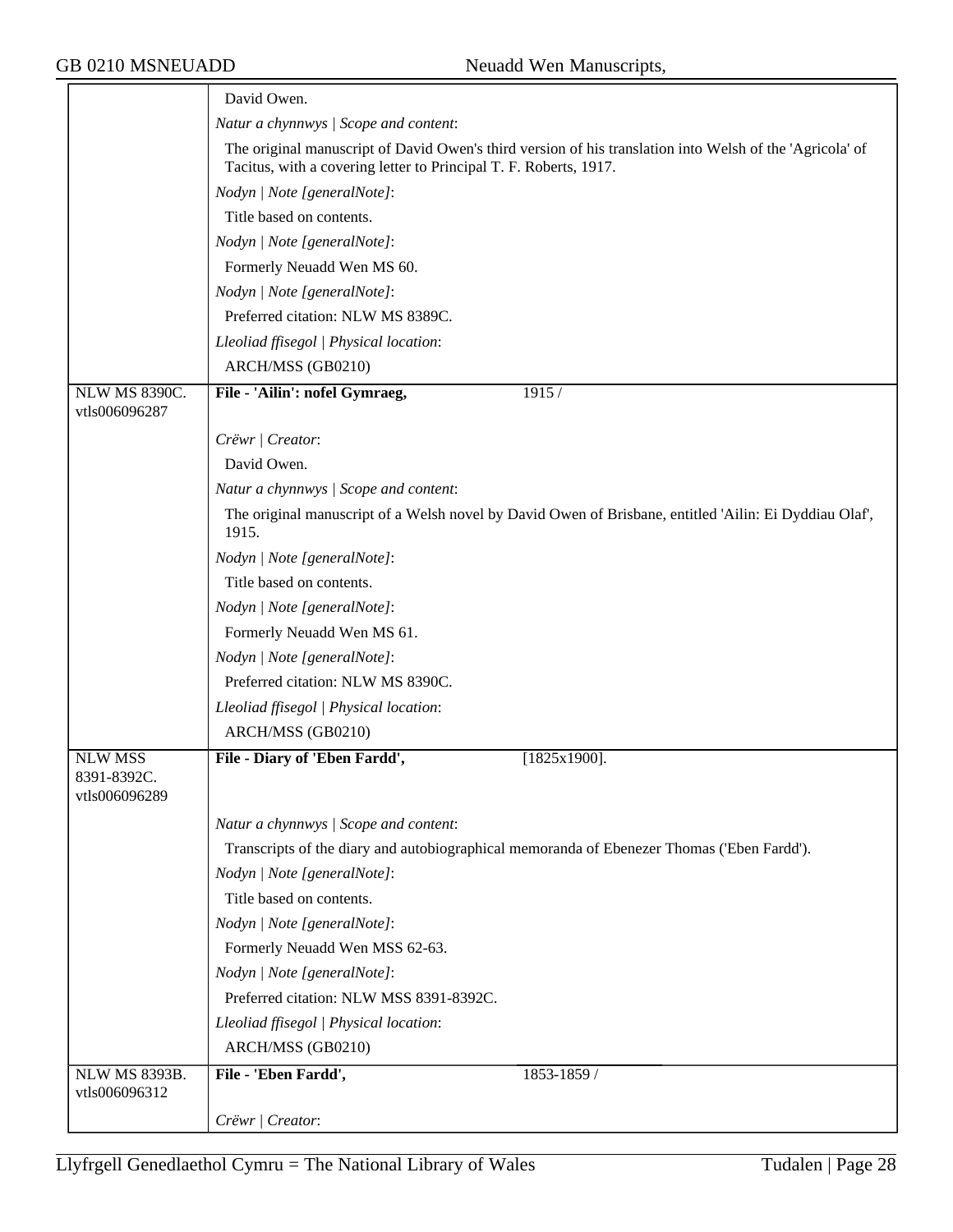|                                       | 'Eben Fardd', Mary Thomas and James Thomas.                                                                                                                                                                                                                                                                                                                                          |
|---------------------------------------|--------------------------------------------------------------------------------------------------------------------------------------------------------------------------------------------------------------------------------------------------------------------------------------------------------------------------------------------------------------------------------------|
|                                       | Natur a chynnwys / Scope and content:                                                                                                                                                                                                                                                                                                                                                |
|                                       | A volume of letters, 1857-1859, from Ebenezer Thomas ('Eben Fardd') and Mary, his wife, to their<br>son James at the Reverend John Jenkins's school, Abbey Square, Chester; with one letter by James E.<br>Thomas, 1853; a draft statement on a plan for Clynnog school, and 'Eben Fardd's diary, 23 April-28 May<br>1855, relating to the fatal illness of his daughter, Catherine. |
|                                       | Nodyn   Note [generalNote]:                                                                                                                                                                                                                                                                                                                                                          |
|                                       | Title based on contents.                                                                                                                                                                                                                                                                                                                                                             |
|                                       | Nodyn   Note [generalNote]:                                                                                                                                                                                                                                                                                                                                                          |
|                                       | Formerly Neuadd Wen MS 64.                                                                                                                                                                                                                                                                                                                                                           |
|                                       | Nodyn   Note [generalNote]:                                                                                                                                                                                                                                                                                                                                                          |
|                                       | Preferred citation: NLW MS 8393B.                                                                                                                                                                                                                                                                                                                                                    |
|                                       | Lleoliad ffisegol   Physical location:                                                                                                                                                                                                                                                                                                                                               |
|                                       | ARCH/MSS (GB0210)                                                                                                                                                                                                                                                                                                                                                                    |
| <b>NLW MS 8394C.</b><br>vtls006096323 | File - Gwaith John Thomas, Pentrefoelas,<br>1909 /                                                                                                                                                                                                                                                                                                                                   |
|                                       | Crëwr   Creator:                                                                                                                                                                                                                                                                                                                                                                     |
|                                       | John Thomas and E. L. Roberts.                                                                                                                                                                                                                                                                                                                                                       |
|                                       | Natur a chynnwys / Scope and content:                                                                                                                                                                                                                                                                                                                                                |
|                                       | A collection of the poems of John Thomas, Pentrefoelas, with an introduction by E. L. Roberts, Saltney<br>Ferry, 1909.                                                                                                                                                                                                                                                               |
|                                       | Nodyn   Note [generalNote]:                                                                                                                                                                                                                                                                                                                                                          |
|                                       | Title based on contents.                                                                                                                                                                                                                                                                                                                                                             |
|                                       | Nodyn   Note [generalNote]:                                                                                                                                                                                                                                                                                                                                                          |
|                                       | Formerly Neuadd Wen MS 65.                                                                                                                                                                                                                                                                                                                                                           |
|                                       | Nodyn   Note [generalNote]:                                                                                                                                                                                                                                                                                                                                                          |
|                                       | Preferred citation: NLW MS 8394C.                                                                                                                                                                                                                                                                                                                                                    |
|                                       | Lleoliad ffisegol   Physical location:                                                                                                                                                                                                                                                                                                                                               |
|                                       | ARCH/MSS (GB0210)                                                                                                                                                                                                                                                                                                                                                                    |
| NLW MS 8395C.<br>vtls006096332        | File - 'Gwir Hanes Arthur Frenin',<br>$[1901x1920]$ /                                                                                                                                                                                                                                                                                                                                |
|                                       | Crëwr   Creator:                                                                                                                                                                                                                                                                                                                                                                     |
|                                       | P. A. Griffiths.                                                                                                                                                                                                                                                                                                                                                                     |
|                                       | Natur a chynnwys / Scope and content:                                                                                                                                                                                                                                                                                                                                                |
|                                       | An essay by P. A. Griffiths, of Oshkosh, Wisconsin, on the story of King Arthur.                                                                                                                                                                                                                                                                                                     |
|                                       | Amodau rheoli defnydd   Conditions governing use:                                                                                                                                                                                                                                                                                                                                    |
|                                       | Usual copyright laws apply.                                                                                                                                                                                                                                                                                                                                                          |
|                                       | Nodyn   Note [generalNote]:                                                                                                                                                                                                                                                                                                                                                          |
|                                       | Original title.                                                                                                                                                                                                                                                                                                                                                                      |
|                                       | Nodyn   Note [generalNote]:                                                                                                                                                                                                                                                                                                                                                          |
|                                       | Formerly Neuadd Wen MS 66.                                                                                                                                                                                                                                                                                                                                                           |
|                                       | Nodyn   Note [generalNote]:                                                                                                                                                                                                                                                                                                                                                          |
|                                       | Preferred citation: NLW MS 8395C.                                                                                                                                                                                                                                                                                                                                                    |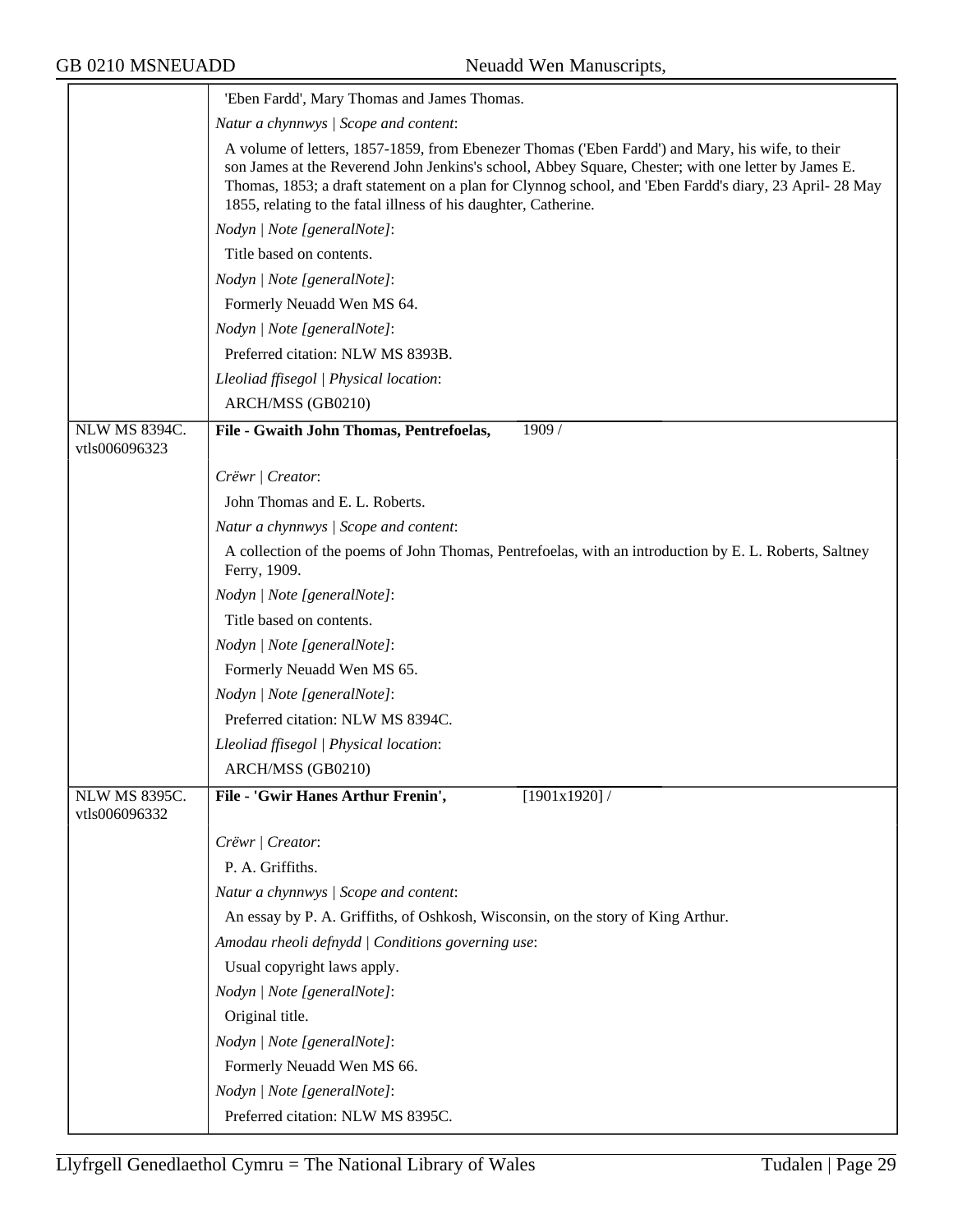|                                | Lleoliad ffisegol   Physical location:                                                                                                                                                                                                             |
|--------------------------------|----------------------------------------------------------------------------------------------------------------------------------------------------------------------------------------------------------------------------------------------------|
|                                | ARCH/MSS (GB0210)                                                                                                                                                                                                                                  |
| <b>NLW MS 8396C.</b>           | File - Ben Bowen,<br>1901 /                                                                                                                                                                                                                        |
| vtls006096333                  |                                                                                                                                                                                                                                                    |
|                                | Crëwr   Creator:                                                                                                                                                                                                                                   |
|                                | Bowen, Ben, 1878-1903                                                                                                                                                                                                                              |
|                                | Natur a chynnwys / Scope and content:                                                                                                                                                                                                              |
|                                | A letter from Ben Bowen, from Kimberley, 17 August 1901, to Owen M. Edwards concerning refugee<br>camps in South Africa; and a short article by Ben Bowen entitled 'Celt Bach yn yr Affrig'.                                                       |
|                                | Nodyn   Note [generalNote]:                                                                                                                                                                                                                        |
|                                | Title based on contents.                                                                                                                                                                                                                           |
|                                | Nodyn   Note [generalNote]:                                                                                                                                                                                                                        |
|                                | Formerly Neuadd Wen MS 67.                                                                                                                                                                                                                         |
|                                | Nodyn   Note [generalNote]:                                                                                                                                                                                                                        |
|                                | Preferred citation: NLW MS 8396C.                                                                                                                                                                                                                  |
|                                | Lleoliad ffisegol   Physical location:                                                                                                                                                                                                             |
|                                | ARCH/MSS (GB0210)                                                                                                                                                                                                                                  |
| <b>NLW MS 8397B.</b>           | File - Diarhebion,<br>$[1901x1912]$ /                                                                                                                                                                                                              |
| vtls006096341                  |                                                                                                                                                                                                                                                    |
|                                | Crëwr   Creator:                                                                                                                                                                                                                                   |
|                                | Bleddyn.                                                                                                                                                                                                                                           |
|                                | Natur a chynnwys / Scope and content:                                                                                                                                                                                                              |
|                                | The original manuscripts of the collection of Welsh proverbs compiled by William Jones ('Bleddyn'),<br>with proof sheets of pp. 81-107 of Y Diarhebion, Cyf. I, in 'Cyfres y Fil', 1912, which covers sections A-<br>H of the original collection. |
|                                | Nodyn   Note [generalNote]:                                                                                                                                                                                                                        |
|                                | Title based on contents.                                                                                                                                                                                                                           |
|                                | Nodyn   Note [generalNote]:                                                                                                                                                                                                                        |
|                                | Formerly Neuadd Wen MS 68.                                                                                                                                                                                                                         |
|                                | Nodyn   Note [generalNote]:                                                                                                                                                                                                                        |
|                                | Preferred citation: NLW MS 8397B.                                                                                                                                                                                                                  |
|                                | Lleoliad ffisegol   Physical location:                                                                                                                                                                                                             |
|                                | ARCH/MSS (GB0210)                                                                                                                                                                                                                                  |
| NLW MS 8398C.<br>vtls006096344 | File - Diarhebion,<br>[1901x1912]/                                                                                                                                                                                                                 |
|                                | Crëwr   Creator:                                                                                                                                                                                                                                   |
|                                | Bleddyn.                                                                                                                                                                                                                                           |
|                                | Natur a chynnwys / Scope and content:                                                                                                                                                                                                              |
|                                | The original manuscripts of the collection of Welsh proverbs compiled by William Jones ('Bleddyn'),<br>with proof sheets of pp. 81-107 of Y Diarhebion, Cyf. I, in 'Cyfres y Fil', 1912, which covers sections A-<br>H of the original collection  |
|                                | Nodyn   Note [generalNote]:                                                                                                                                                                                                                        |
|                                | Title based on contents.                                                                                                                                                                                                                           |
|                                | Nodyn   Note [generalNote]:                                                                                                                                                                                                                        |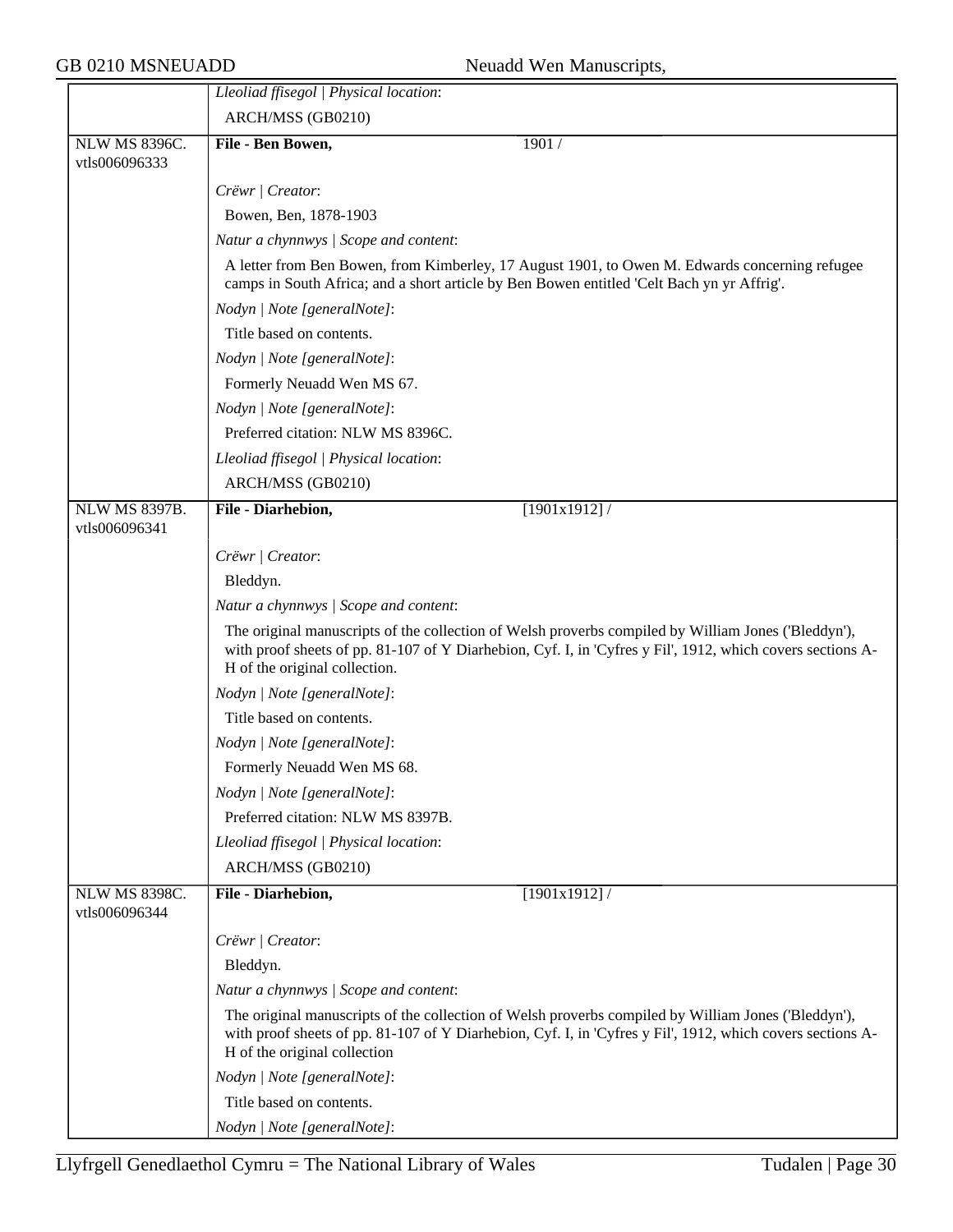|                      | Formerly Neuadd Wen MS 69.                                                                                                   |
|----------------------|------------------------------------------------------------------------------------------------------------------------------|
|                      | Nodyn   Note [generalNote]:                                                                                                  |
|                      | Preferred citation: NLW MS 8398C.                                                                                            |
|                      | Lleoliad ffisegol   Physical location:                                                                                       |
|                      | ARCH/MSS (GB0210)                                                                                                            |
| <b>NLW MS 8399B.</b> | File - Atgofion llenyddol 'Celynin',<br>[1901x1915]                                                                          |
| vtls006096377        |                                                                                                                              |
|                      | Crëwr   Creator:                                                                                                             |
|                      | Celynin.                                                                                                                     |
|                      | Natur a chynnwys / Scope and content:                                                                                        |
|                      | The holograph manuscript of the reminiscences of E. Vaughan ('Celynin'), which were printed in Cymru,<br>vols. XXX and XXXI. |
|                      | Nodyn   Note [generalNote]:                                                                                                  |
|                      | Title based on contents.                                                                                                     |
|                      | Nodyn   Note [generalNote]:                                                                                                  |
|                      | Formerly Neuadd Wen MS 70.                                                                                                   |
|                      | Nodyn   Note [generalNote]:                                                                                                  |
|                      | Preferred citation: NLW MS 8399B.                                                                                            |
|                      | Lleoliad ffisegol   Physical location:                                                                                       |
|                      | ARCH/MSS (GB0210)                                                                                                            |
| <b>NLW MS 8400B.</b> | File - Cyhoeddiadau Salem Llyfni,<br>1817-1823.                                                                              |
| vtls006096381        |                                                                                                                              |
|                      | Natur a chynnwys / Scope and content:                                                                                        |
|                      | A register of preachers and their texts at Salem chapel, Llanllyfni, 1817-1823.                                              |
|                      | Nodyn   Note [generalNote]:                                                                                                  |
|                      | Title based on contents.                                                                                                     |
|                      | Nodyn   Note [generalNote]:                                                                                                  |
|                      | Formerly Neuadd Wen MS 71.                                                                                                   |
|                      | Nodyn   Note [generalNote]:                                                                                                  |
|                      | Preferred citation: NLW MS 8400B.                                                                                            |
|                      | Lleoliad ffisegol   Physical location:                                                                                       |
|                      | ARCH/MSS (GB0210)                                                                                                            |
| <b>NLW MS 8401D.</b> | File - Catalog,<br>1904 /                                                                                                    |
| vtls006096388        |                                                                                                                              |
|                      | Crëwr   Creator:                                                                                                             |
|                      | Hugh E. H. James.                                                                                                            |
|                      | Natur a chynnwys / Scope and content:                                                                                        |
|                      | A typescript catalogue, by Hugh E. H. James, of the contents of 'Llyfr Margaret Davies' and 'Llyfr Huw<br>Cadwaladr', 1904.  |
|                      | Nodyn   Note [generalNote]:                                                                                                  |
|                      | Title based on contents.                                                                                                     |
|                      | Nodyn   Note [generalNote]:                                                                                                  |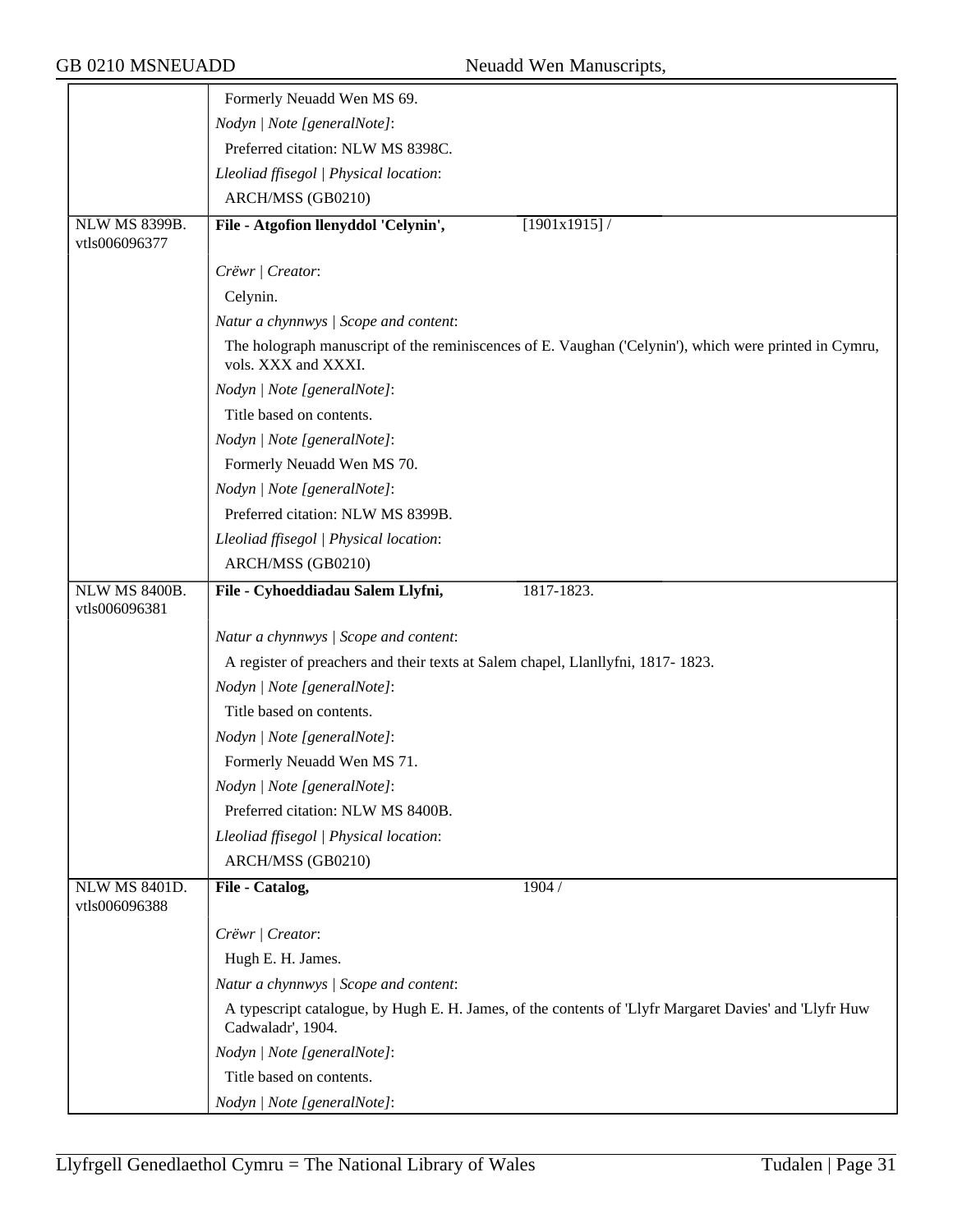|                                       | The two manuscripts which belong to the Swansea Central Library are on deposit at the National Library<br>of Wales.                                                                                                |
|---------------------------------------|--------------------------------------------------------------------------------------------------------------------------------------------------------------------------------------------------------------------|
|                                       | Nodyn   Note [generalNote]:                                                                                                                                                                                        |
|                                       | Formerly Neuadd Wen MS 72.                                                                                                                                                                                         |
|                                       | Nodyn   Note [generalNote]:                                                                                                                                                                                        |
|                                       | Preferred citation: NLW MS 8401D.                                                                                                                                                                                  |
|                                       | Lleoliad ffisegol   Physical location:                                                                                                                                                                             |
|                                       | ARCH/MSS (GB0210)                                                                                                                                                                                                  |
| <b>NLW MS 8402B.</b><br>vtls006096427 | File - Recipes and poetry,<br>[19 cent.].                                                                                                                                                                          |
|                                       | Natur a chynnwys / Scope and content:                                                                                                                                                                              |
|                                       | An exercise book containing domestic recipes and poetry- 'Anerchiad hen bererin i'w draed dolurus';<br>'Deuwch gwelwch y fan lle gorweddodd yr Arglwydd'; 'Y diweddar Talhaiarn'; and 'Beddargraff i<br>Scorpion'. |
|                                       | Nodyn   Note [generalNote]:                                                                                                                                                                                        |
|                                       | Title based on contents.                                                                                                                                                                                           |
|                                       | Nodyn   Note [generalNote]:                                                                                                                                                                                        |
|                                       | Formerly Neuadd Wen MS 73.                                                                                                                                                                                         |
|                                       | Nodyn   Note [generalNote]:                                                                                                                                                                                        |
|                                       | Preferred citation: NLW MS 8402B.                                                                                                                                                                                  |
|                                       | Lleoliad ffisegol   Physical location:                                                                                                                                                                             |
|                                       | ARCH/MSS (GB0210)                                                                                                                                                                                                  |
| <b>NLW MS 8403B.</b>                  | File - Cyfenwau Cymreig,<br>[1901x1909]                                                                                                                                                                            |
| vtls006096435                         |                                                                                                                                                                                                                    |
|                                       | Crëwr   Creator:                                                                                                                                                                                                   |
|                                       | Richard Griffith.                                                                                                                                                                                                  |
|                                       | Natur a chynnwys / Scope and content:                                                                                                                                                                              |
|                                       | An essay on Welsh surnames, with a list of suggested new surnames and directions for changing names,<br>by Robert Griffith, Manchester.                                                                            |
|                                       | Nodyn   Note [generalNote]:                                                                                                                                                                                        |
|                                       | Title based on contents.                                                                                                                                                                                           |
|                                       | Nodyn   Note [generalNote]:                                                                                                                                                                                        |
|                                       | Formerly Neuadd Wen MS 74.                                                                                                                                                                                         |
|                                       | Nodyn   Note [generalNote]:                                                                                                                                                                                        |
|                                       | Preferred citation: NLW MS 8403B.                                                                                                                                                                                  |
|                                       | Lleoliad ffisegol   Physical location:                                                                                                                                                                             |
|                                       | ARCH/MSS (GB0210)                                                                                                                                                                                                  |
| <b>NLW MS 8404B.</b><br>vtls006096488 | File - Traethodau,<br>$[1850x1920]$ .                                                                                                                                                                              |
|                                       | Natur a chynnwys / Scope and content:                                                                                                                                                                              |
|                                       | A collection of essays submitted for publication in Cymru: - 'Adgofion boreu oes' by Richard Jones                                                                                                                 |
|                                       | Owen ('Glaslyn'); 'Emrys fel bardd a llenor', by the Reverend Hugh Evans; 'Watcyn Wyn, 1844-1905',<br>by J. Gwili Jenkins ('Gwili'); 'Dewi Sant' by D. R. Jones, Blaenau Ffestiniog; 'Cynnydd Manteision           |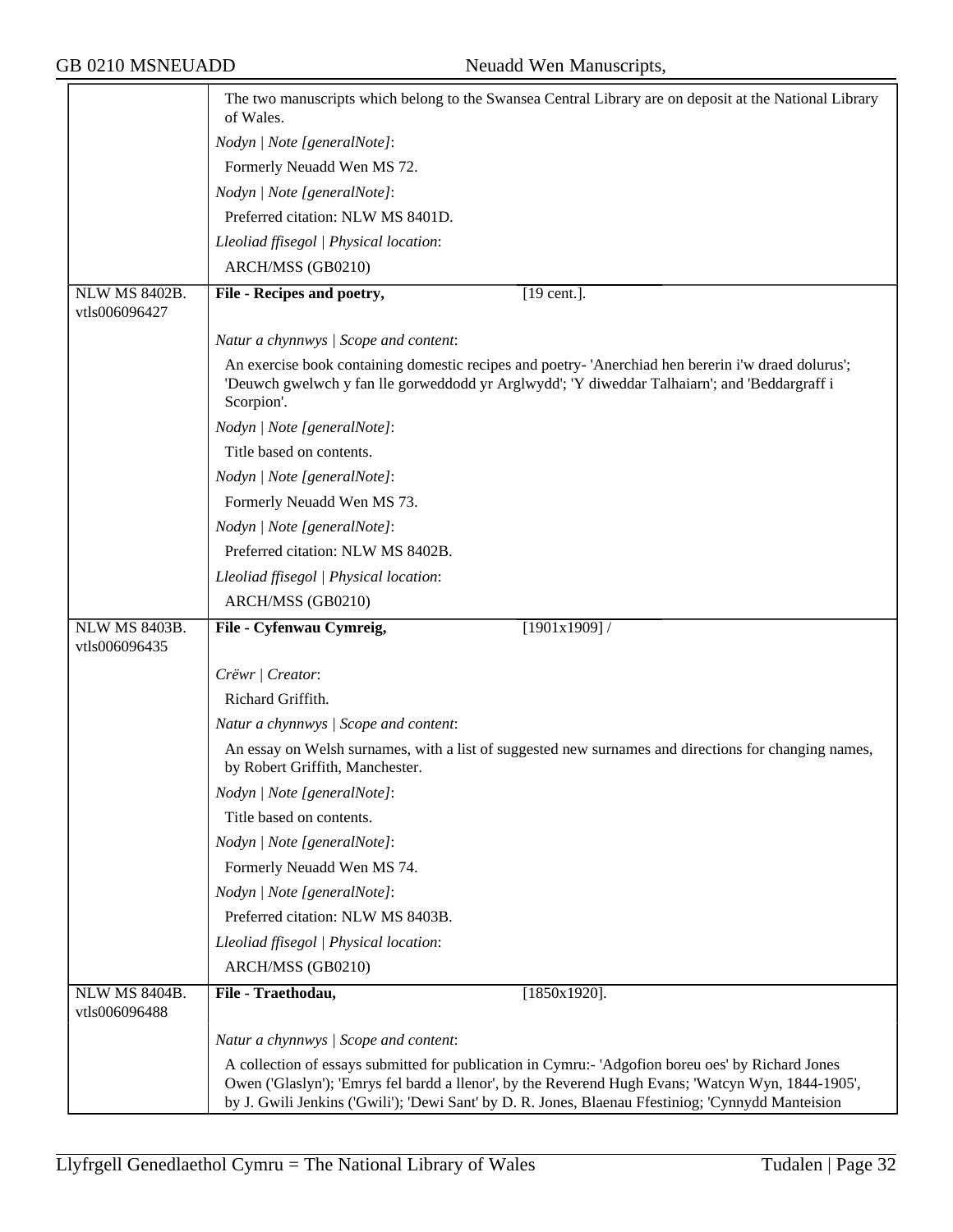|                                       | Addysg' (incomplete), by T. Jones, Llanrwst; and a list of 'cywyddau' and other poems collected by<br>Richard Grifths ('Carneddog').      |
|---------------------------------------|-------------------------------------------------------------------------------------------------------------------------------------------|
|                                       | Amodau rheoli defnydd   Conditions governing use:                                                                                         |
|                                       | Usual copyright laws apply.                                                                                                               |
|                                       | Nodyn   Note [generalNote]:                                                                                                               |
|                                       | Title based on contents.                                                                                                                  |
|                                       | Nodyn   Note [generalNote]:                                                                                                               |
|                                       | Formerly Neuadd Wen MS 75.                                                                                                                |
|                                       | Nodyn   Note [generalNote]:                                                                                                               |
|                                       | Preferred citation: NLW MS 8404B.                                                                                                         |
|                                       | Lleoliad ffisegol   Physical location:                                                                                                    |
|                                       | ARCH/MSS (GB0210)                                                                                                                         |
| <b>NLW MS 8405B.</b><br>vtls006096490 | File - 'Cymru Fydd-Cymru Gyfan',<br>1894, 1897.                                                                                           |
|                                       | Natur a chynnwys / Scope and content:                                                                                                     |
|                                       | A paper entitled 'Cymru Fydd-Cymru Gyfan' read by 'D. B.' (? Sir David Brynmor Jones) at a 'Cymru                                         |
|                                       | Fydd' meeting held at Cardiff, 11 November 1894, and notes of an address delivered to the Cardiff<br>Cymmrodorion Society, January, 1897. |
|                                       | Nodyn   Note [generalNote]:                                                                                                               |
|                                       | Original title.                                                                                                                           |
|                                       | Nodyn   Note [generalNote]:                                                                                                               |
|                                       | Formerly Neuadd Wen MS 76.                                                                                                                |
|                                       | Nodyn   Note [generalNote]:                                                                                                               |
|                                       | Preferred citation: NLW MS 8405B.                                                                                                         |
|                                       | Lleoliad ffisegol   Physical location:                                                                                                    |
|                                       | ARCH/MSS (GB0210)                                                                                                                         |
| NLW MS 8406A.<br>vtls006096761        | File - Llenyddiaeth Scandinavia,<br>[1901x1908]                                                                                           |
|                                       | Crëwr   Creator:                                                                                                                          |
|                                       | Thomas Darlington.                                                                                                                        |
|                                       | Natur a chynnwys / Scope and content:                                                                                                     |
|                                       | An essay on 'Llenyddiaeth a Chenedlaetholdeb yn Scandinavia' by Thomas Darlington.                                                        |
|                                       | Nodyn   Note [generalNote]:                                                                                                               |
|                                       | Title based on contents.                                                                                                                  |
|                                       | Nodyn   Note [generalNote]:                                                                                                               |
|                                       | Formerly Neuadd Wen MS 77.                                                                                                                |
|                                       | Nodyn   Note [generalNote]:                                                                                                               |
|                                       | Preferred citation: NLW MS 8406A.                                                                                                         |
|                                       | Lleoliad ffisegol   Physical location:                                                                                                    |
|                                       | ARCH/MSS (GB0210)                                                                                                                         |
| <b>NLW MS 8407C.</b>                  | File - Ysgrifau,<br>[1901x1920]                                                                                                           |
| vtls006096780                         |                                                                                                                                           |
|                                       | Crëwr / Creator:                                                                                                                          |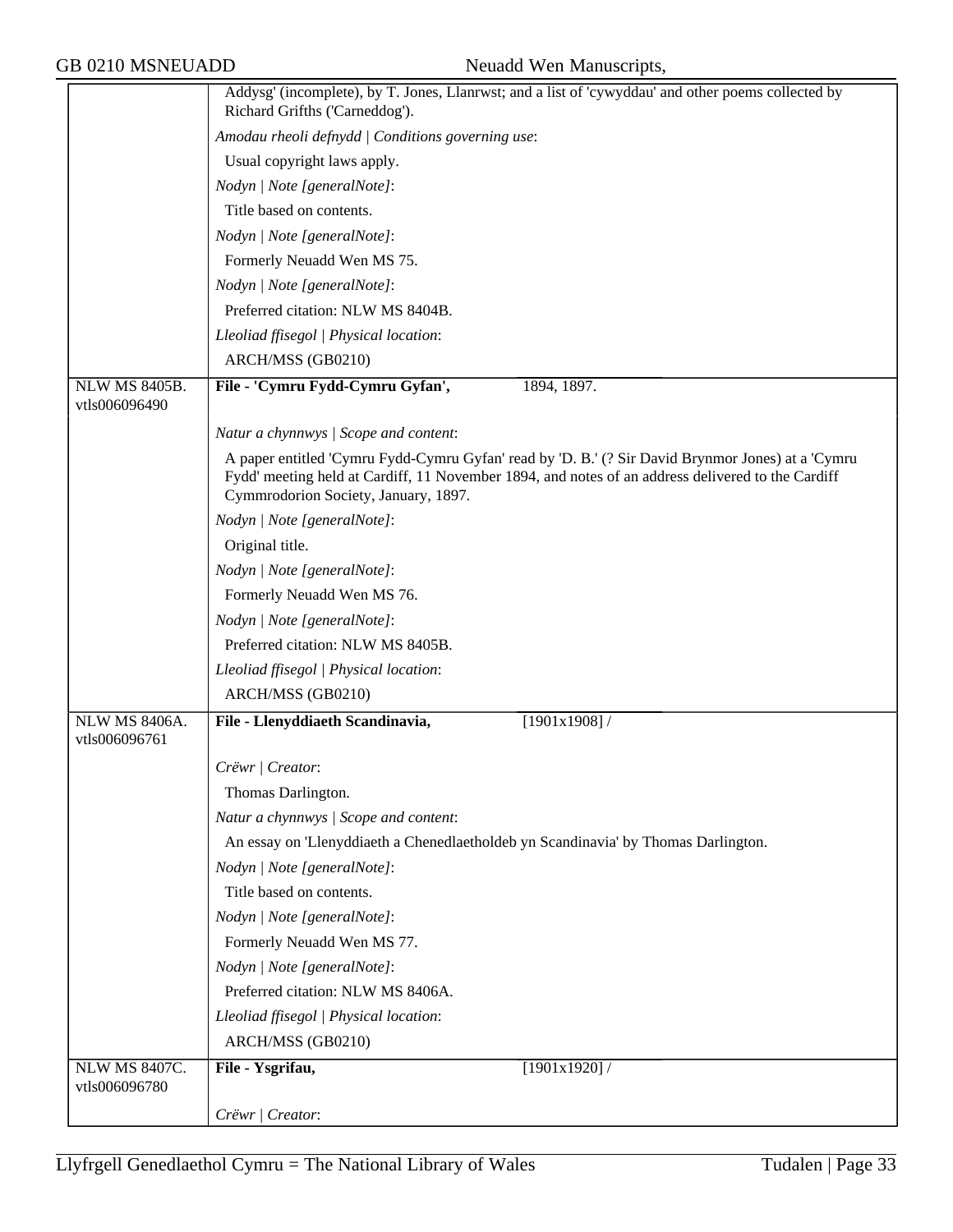|                                       | Evan Davies, Richard Morgan and Lewis Humphreys.                                                                                                                                                                                                                                                                                                                                                                                                                                                                                                                                                                                                                                                    |
|---------------------------------------|-----------------------------------------------------------------------------------------------------------------------------------------------------------------------------------------------------------------------------------------------------------------------------------------------------------------------------------------------------------------------------------------------------------------------------------------------------------------------------------------------------------------------------------------------------------------------------------------------------------------------------------------------------------------------------------------------------|
|                                       | Natur a chynnwys / Scope and content:                                                                                                                                                                                                                                                                                                                                                                                                                                                                                                                                                                                                                                                               |
|                                       | Holograph manuscripts of articles entitled 'Pregethwyr y Methodistiaid yn Sir Drefaldwyn' (by Evan<br>Davies, Trefriw), 'Gwylan Benddu' (by Richard Morgan, Llanarmon), and 'Ysgol yn yr Andes' (by Lewis<br>Humphreys).                                                                                                                                                                                                                                                                                                                                                                                                                                                                            |
|                                       | Amodau rheoli defnydd / Conditions governing use:                                                                                                                                                                                                                                                                                                                                                                                                                                                                                                                                                                                                                                                   |
|                                       | Usual copyright laws apply.                                                                                                                                                                                                                                                                                                                                                                                                                                                                                                                                                                                                                                                                         |
|                                       | Nodyn   Note [generalNote]:                                                                                                                                                                                                                                                                                                                                                                                                                                                                                                                                                                                                                                                                         |
|                                       | Title based on contents.                                                                                                                                                                                                                                                                                                                                                                                                                                                                                                                                                                                                                                                                            |
|                                       | Nodyn   Note [generalNote]:                                                                                                                                                                                                                                                                                                                                                                                                                                                                                                                                                                                                                                                                         |
|                                       | Formerly Neuadd Wen MS 78.                                                                                                                                                                                                                                                                                                                                                                                                                                                                                                                                                                                                                                                                          |
|                                       | Nodyn   Note [generalNote]:                                                                                                                                                                                                                                                                                                                                                                                                                                                                                                                                                                                                                                                                         |
|                                       | Preferred citation: NLW MS 8407C.                                                                                                                                                                                                                                                                                                                                                                                                                                                                                                                                                                                                                                                                   |
|                                       | Lleoliad ffisegol   Physical location:                                                                                                                                                                                                                                                                                                                                                                                                                                                                                                                                                                                                                                                              |
|                                       | ARCH/MSS (GB0210)                                                                                                                                                                                                                                                                                                                                                                                                                                                                                                                                                                                                                                                                                   |
| <b>NLW MS 8408B.</b><br>vtls006096784 | File - A Trefriw rental,<br>1818-1836.                                                                                                                                                                                                                                                                                                                                                                                                                                                                                                                                                                                                                                                              |
|                                       |                                                                                                                                                                                                                                                                                                                                                                                                                                                                                                                                                                                                                                                                                                     |
|                                       | Natur a chynnwys / Scope and content:<br>A rental and rent accounts for houses at Trefriw, 1818-1836.                                                                                                                                                                                                                                                                                                                                                                                                                                                                                                                                                                                               |
|                                       | Nodyn   Note [generalNote]:                                                                                                                                                                                                                                                                                                                                                                                                                                                                                                                                                                                                                                                                         |
|                                       | Title based on contents.                                                                                                                                                                                                                                                                                                                                                                                                                                                                                                                                                                                                                                                                            |
|                                       | Nodyn   Note [generalNote]:                                                                                                                                                                                                                                                                                                                                                                                                                                                                                                                                                                                                                                                                         |
|                                       | Formerly Neuadd Wen MS 79.                                                                                                                                                                                                                                                                                                                                                                                                                                                                                                                                                                                                                                                                          |
|                                       | Nodyn   Note [generalNote]:                                                                                                                                                                                                                                                                                                                                                                                                                                                                                                                                                                                                                                                                         |
|                                       | Preferred citation: NLW MS 8408B.                                                                                                                                                                                                                                                                                                                                                                                                                                                                                                                                                                                                                                                                   |
|                                       |                                                                                                                                                                                                                                                                                                                                                                                                                                                                                                                                                                                                                                                                                                     |
|                                       | Lleoliad ffisegol   Physical location:<br>ARCH/MSS (GB0210)                                                                                                                                                                                                                                                                                                                                                                                                                                                                                                                                                                                                                                         |
| <b>NLW MS 8409B.</b>                  |                                                                                                                                                                                                                                                                                                                                                                                                                                                                                                                                                                                                                                                                                                     |
| vtls006096800                         | <b>File - Commonplace book of Robert</b><br>$[1825x1850]$ /<br>Roberts, Tyddyn y Felin,                                                                                                                                                                                                                                                                                                                                                                                                                                                                                                                                                                                                             |
|                                       | Crëwr   Creator:                                                                                                                                                                                                                                                                                                                                                                                                                                                                                                                                                                                                                                                                                    |
|                                       | Robert Roberts.                                                                                                                                                                                                                                                                                                                                                                                                                                                                                                                                                                                                                                                                                     |
|                                       | Natur a chynnwys / Scope and content:                                                                                                                                                                                                                                                                                                                                                                                                                                                                                                                                                                                                                                                               |
|                                       | The commonplace book of Robert Roberts, Tyddyn y Felin, an assistant minister of 'Yr Hen Gapel',<br>Llanuwchllyn, containing miscellaneous records and extracts, relating particularly to the affairs of 'Yr<br>Hen Gapel'; copies of notices to quit to tenants of the Glanllyn estate, 1830; a list of persons qualified<br>to serve on juries in Llanuwchllyn, 1834; correspondence relating to Coward's Trust, 1834; extracts<br>from letters by emigrants to the United States of America, 1833-1835; 'Subscriptions when Revd.<br>M. Jones came to Llanuwchllyn'; lists of houses in Llandrillo, Llangower, Llanyckil, Llanfawr, and<br>Llanymowddwy; and lists of dissenting meeting-houses. |
|                                       | Nodyn   Note [generalNote]:                                                                                                                                                                                                                                                                                                                                                                                                                                                                                                                                                                                                                                                                         |
|                                       | Title based on contents.                                                                                                                                                                                                                                                                                                                                                                                                                                                                                                                                                                                                                                                                            |
|                                       | Nodyn   Note [generalNote]:                                                                                                                                                                                                                                                                                                                                                                                                                                                                                                                                                                                                                                                                         |
|                                       | Formerly Neuadd Wen MS 80.                                                                                                                                                                                                                                                                                                                                                                                                                                                                                                                                                                                                                                                                          |
|                                       | Nodyn   Note [generalNote]:                                                                                                                                                                                                                                                                                                                                                                                                                                                                                                                                                                                                                                                                         |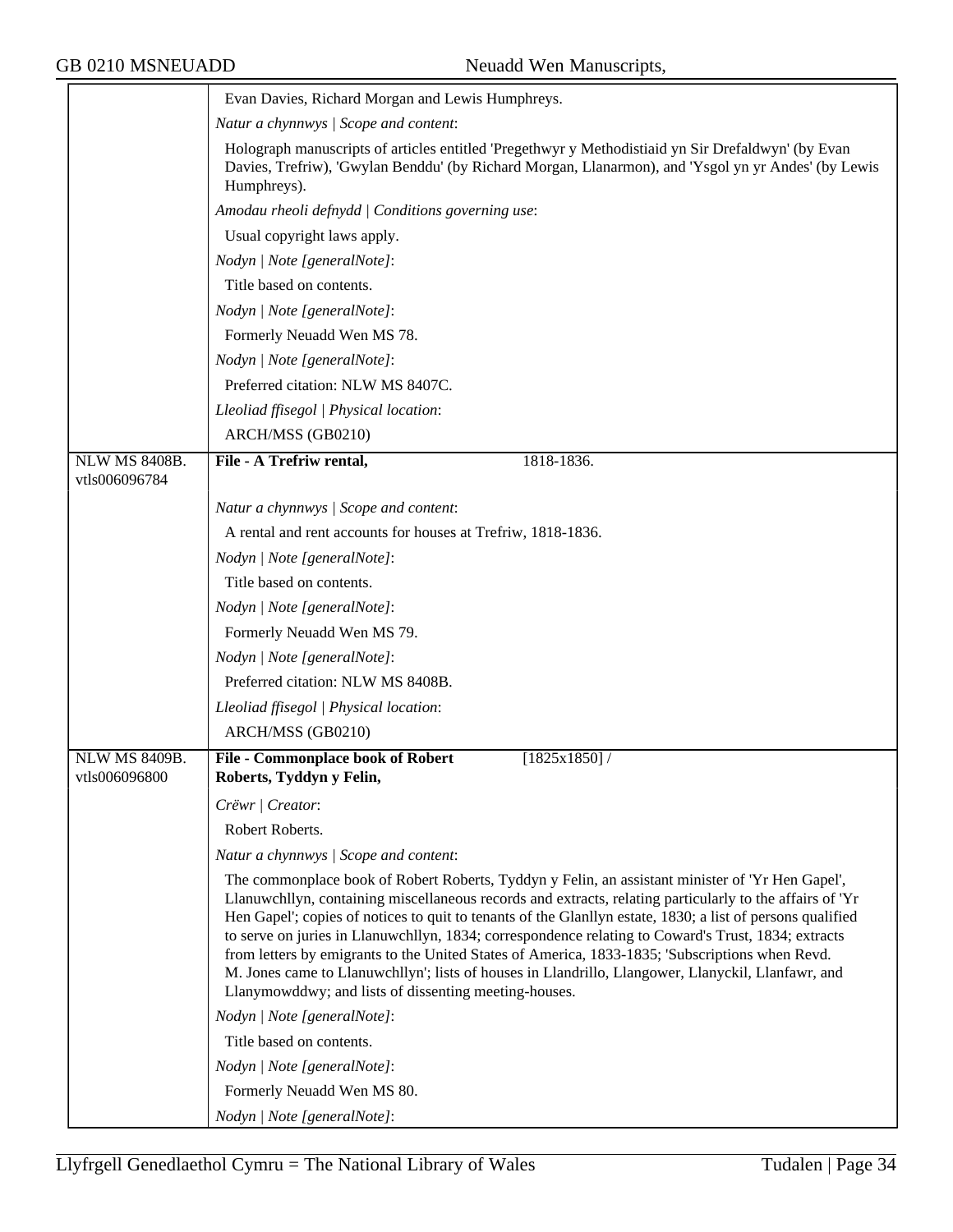|                                       | Preferred citation: NLW MS 8409B.                                                                                               |
|---------------------------------------|---------------------------------------------------------------------------------------------------------------------------------|
|                                       | Lleoliad ffisegol   Physical location:                                                                                          |
|                                       | ARCH/MSS (GB0210)                                                                                                               |
| <b>NLW MS 8410A.</b><br>vtls006096806 | File - Llythyrau Robert Owen,<br>$[1878x1900]$ /                                                                                |
|                                       | Crëwr   Creator:                                                                                                                |
|                                       | M. A. Humphreys.                                                                                                                |
|                                       | Natur a chynnwys / Scope and content:                                                                                           |
|                                       | Extracts taken by M. A. Humphreys from the letters of Robert Owen, Barmouth, 1878-1885                                          |
|                                       | Nodyn   Note [generalNote]:                                                                                                     |
|                                       | Title based on contents.                                                                                                        |
|                                       | Nodyn   Note [generalNote]:                                                                                                     |
|                                       | Formerly Neuadd Wen MS 81.                                                                                                      |
|                                       | Nodyn   Note [generalNote]:                                                                                                     |
|                                       | Preferred citation: NLW MS 8410A.                                                                                               |
|                                       | Lleoliad ffisegol   Physical location:                                                                                          |
|                                       | ARCH/MSS (GB0210)                                                                                                               |
| <b>NLW MS 8411A.</b><br>vtls006096814 | <b>File - Llyfr Robert Williams,</b><br>[Early 19 cent.] /                                                                      |
|                                       | Crëwr   Creator:                                                                                                                |
|                                       | Robert Williams.                                                                                                                |
|                                       | Natur a chynnwys / Scope and content:                                                                                           |
|                                       | A book of sermon notes.                                                                                                         |
|                                       | Nodyn   Note [generalNote]:                                                                                                     |
|                                       | Title based on contents.                                                                                                        |
|                                       | Nodyn   Note [generalNote]:                                                                                                     |
|                                       | Formerly Neuadd Wen MS 82.                                                                                                      |
|                                       | Nodyn   Note [generalNote]:                                                                                                     |
|                                       | Preferred citation: NLW MS 8411A.                                                                                               |
|                                       | Lleoliad ffisegol   Physical location:                                                                                          |
|                                       | ARCH/MSS (GB0210)                                                                                                               |
| <b>NLW MS 8412A.</b><br>vtls006096835 | $[19 \text{ cent.}]$<br>File - Bywyd chwarelyddol Robert<br>Williams,                                                           |
|                                       | Crëwr   Creator:                                                                                                                |
|                                       | Robert Williams.                                                                                                                |
|                                       | Natur a chynnwys / Scope and content:                                                                                           |
|                                       | An autobiography written by Robert Williams, Cae Engan, Llanllyfni, and formerly of Bryn yr Eglwys<br>quarry, Towyn, Merioneth. |
|                                       | Nodyn   Note [generalNote]:                                                                                                     |
|                                       | Title based on contents.                                                                                                        |
|                                       | Nodyn   Note [generalNote]:                                                                                                     |
|                                       | Formerly Neuadd Wen MS 83.                                                                                                      |
|                                       | Nodyn   Note [generalNote]:                                                                                                     |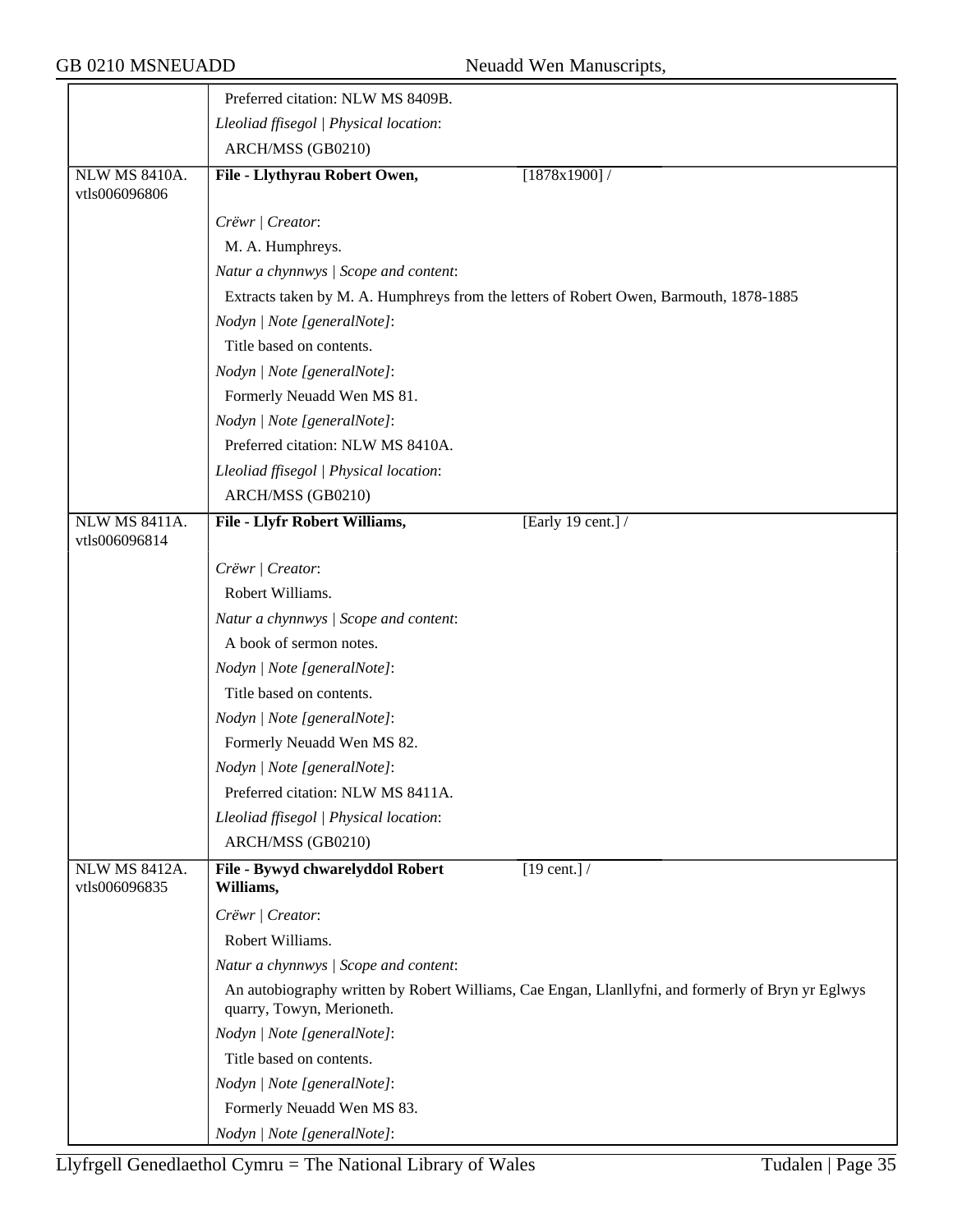|                                                | Preferred citation: NLW MS 8412A.                                                                                                      |                                                                                                          |
|------------------------------------------------|----------------------------------------------------------------------------------------------------------------------------------------|----------------------------------------------------------------------------------------------------------|
|                                                | Lleoliad ffisegol   Physical location:                                                                                                 |                                                                                                          |
|                                                | ARCH/MSS (GB0210)                                                                                                                      |                                                                                                          |
| <b>NLW MSS</b><br>8413-8414A.<br>vtls006096844 | File - Lecture schemes,                                                                                                                | 1897.                                                                                                    |
|                                                | Natur a chynnwys / Scope and content:                                                                                                  |                                                                                                          |
|                                                | at Llanegryn and Talsarnau, 1897, and draft correspondence relating to the same.                                                       | Notebooks containing draft schemes of lectures on Welsh history for literary meetings in Merioneth, e.g. |
|                                                | Nodyn   Note [generalNote]:                                                                                                            |                                                                                                          |
|                                                | Title based on contents.                                                                                                               |                                                                                                          |
|                                                | Nodyn   Note [generalNote]:                                                                                                            |                                                                                                          |
|                                                | Formerly Neuadd Wen MSS 84-85.                                                                                                         |                                                                                                          |
|                                                | Nodyn   Note [generalNote]:                                                                                                            |                                                                                                          |
|                                                | Preferred citation: NLW MSS 8413-8414A.                                                                                                |                                                                                                          |
|                                                | Lleoliad ffisegol   Physical location:                                                                                                 |                                                                                                          |
|                                                | ARCH/MSS (GB0210)                                                                                                                      |                                                                                                          |
| <b>NLW MS 8415A.</b><br>vtls006096849          | File - Pregethau,                                                                                                                      | $[19$ cent.].                                                                                            |
|                                                | Natur a chynnwys / Scope and content:                                                                                                  |                                                                                                          |
|                                                | A volume of sermon notes.                                                                                                              |                                                                                                          |
|                                                | Nodyn   Note [generalNote]:                                                                                                            |                                                                                                          |
|                                                | Title based on contents.                                                                                                               |                                                                                                          |
|                                                | Nodyn   Note [generalNote]:                                                                                                            |                                                                                                          |
|                                                | Formerly Neuadd Wen MS 86.                                                                                                             |                                                                                                          |
|                                                | Nodyn   Note [generalNote]:                                                                                                            |                                                                                                          |
|                                                | Preferred citation: NLW MS 8415A.                                                                                                      |                                                                                                          |
|                                                | Lleoliad ffisegol   Physical location:                                                                                                 |                                                                                                          |
|                                                | ARCH/MSS (GB0210)                                                                                                                      |                                                                                                          |
| NLW MS 8416C.<br>vtls006096868                 | File - Cymdeithasau llenyddol,                                                                                                         | 1840-1856.                                                                                               |
|                                                | Natur a chynnwys / Scope and content:                                                                                                  |                                                                                                          |
|                                                | Minutes of proceedings and transactions of 'Cymdeithas Lenyddawl Meirion', 1840-1851, and<br>'Cymdeithas Gymroaidd y Bala', 1851-1856. |                                                                                                          |
|                                                | Nodyn   Note [generalNote]:                                                                                                            |                                                                                                          |
|                                                | Title based on contents.                                                                                                               |                                                                                                          |
|                                                | Nodyn   Note [generalNote]:                                                                                                            |                                                                                                          |
|                                                | Formerly Neuadd Wen MS 87.                                                                                                             |                                                                                                          |
|                                                | Nodyn   Note [generalNote]:                                                                                                            |                                                                                                          |
|                                                | Preferred citation: NLW MS 8416C.                                                                                                      |                                                                                                          |
|                                                | Lleoliad ffisegol   Physical location:                                                                                                 |                                                                                                          |
|                                                | ARCH/MSS (GB0210)                                                                                                                      |                                                                                                          |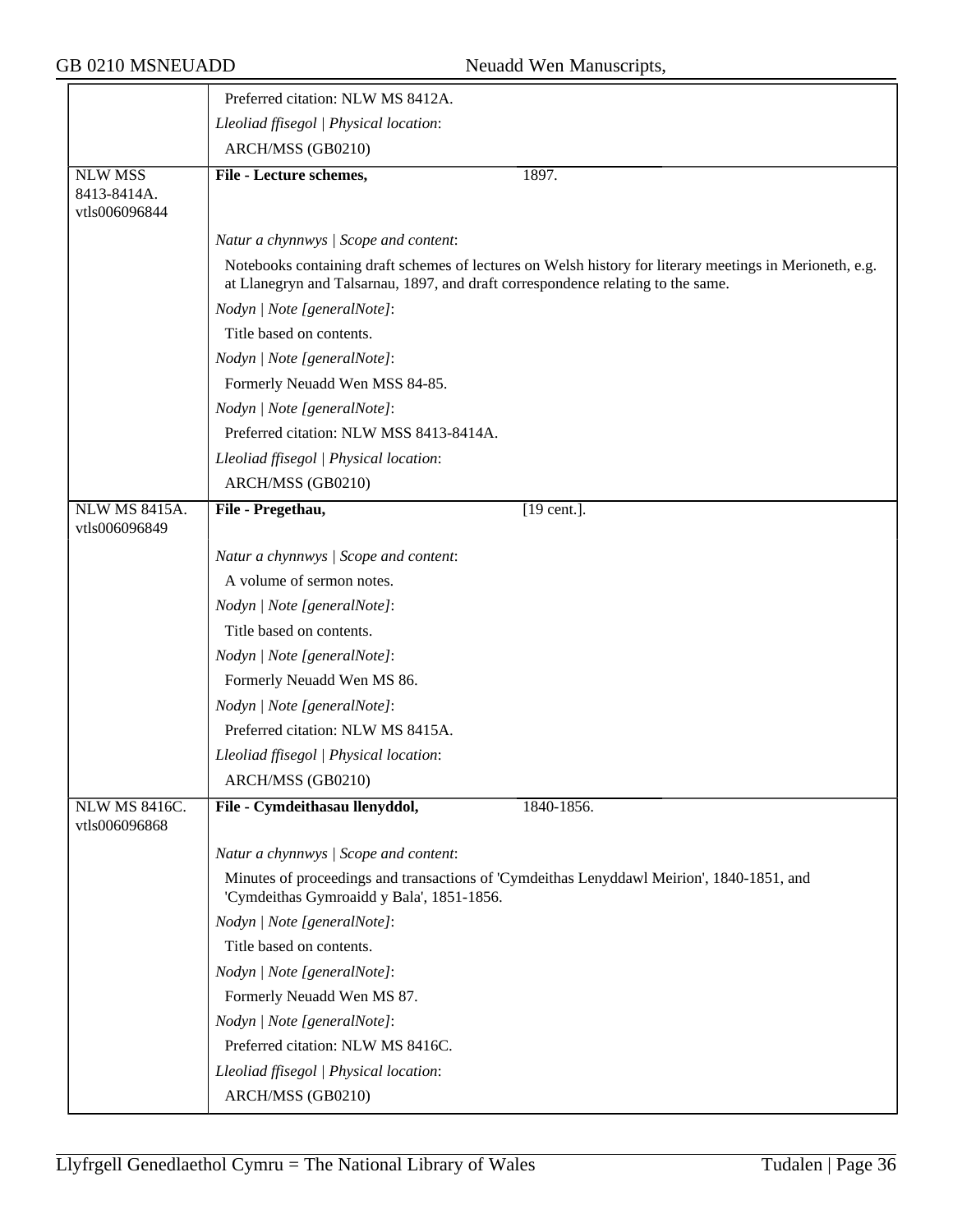| <b>NLW MS 8417B.</b>                  | File - 'Cae'r Delyn',<br>[1901x1920]                                                                                                                                                                                                                            |
|---------------------------------------|-----------------------------------------------------------------------------------------------------------------------------------------------------------------------------------------------------------------------------------------------------------------|
| vtls006096895                         |                                                                                                                                                                                                                                                                 |
|                                       | Crëwr   Creator:                                                                                                                                                                                                                                                |
|                                       | Clwydydd.                                                                                                                                                                                                                                                       |
|                                       | Natur a chynnwys / Scope and content:                                                                                                                                                                                                                           |
|                                       | A series of articles by T. R. Jones ('Clwydydd') on the characters of 'Cae'r Delyn', a district in the upper<br>reaches of the vale of Clwyd.                                                                                                                   |
|                                       | Amodau rheoli defnydd   Conditions governing use:                                                                                                                                                                                                               |
|                                       | Usual copyright laws apply.                                                                                                                                                                                                                                     |
|                                       | Nodyn   Note [generalNote]:                                                                                                                                                                                                                                     |
|                                       | Title based on contents.                                                                                                                                                                                                                                        |
|                                       | Nodyn   Note [generalNote]:                                                                                                                                                                                                                                     |
|                                       | Formerly Neuadd Wen MS 88.                                                                                                                                                                                                                                      |
|                                       | Nodyn   Note [generalNote]:                                                                                                                                                                                                                                     |
|                                       | Preferred citation: NLW MS 8417B.                                                                                                                                                                                                                               |
|                                       | Lleoliad ffisegol   Physical location:                                                                                                                                                                                                                          |
|                                       | ARCH/MSS (GB0210)                                                                                                                                                                                                                                               |
| <b>NLW MS 8418B.</b>                  | File - Preface to Lhuyd's Archæologia,<br>[18 cent.].                                                                                                                                                                                                           |
| vtls006096912                         |                                                                                                                                                                                                                                                                 |
|                                       | Natur a chynnwys / Scope and content:                                                                                                                                                                                                                           |
|                                       | An abridged translation of Edward Lhuyd's Welsh preface to his Archaeologia Britannica, with notes by<br>the translator and a copy of a letter addressed to a Bishop of St. Asaph, for whom the translation was<br>made.                                        |
|                                       | Nodyn   Note [generalNote]:                                                                                                                                                                                                                                     |
|                                       | Title based on contents.                                                                                                                                                                                                                                        |
|                                       | Nodyn   Note [generalNote]:                                                                                                                                                                                                                                     |
|                                       | Formerly Neuadd Wen MS 89.                                                                                                                                                                                                                                      |
|                                       | Nodyn   Note [generalNote]:                                                                                                                                                                                                                                     |
|                                       | Preferred citation: NLW MS 8418B.                                                                                                                                                                                                                               |
|                                       | Lleoliad ffisegol   Physical location:                                                                                                                                                                                                                          |
|                                       | ARCH/MSS (GB0210)                                                                                                                                                                                                                                               |
| <b>NLW MS 8419C.</b><br>vtls006097009 | [1801x1920]/<br>File - Amryw,                                                                                                                                                                                                                                   |
|                                       | Crëwr   Creator:                                                                                                                                                                                                                                                |
|                                       | Robert Jones, Rhoslan and others.                                                                                                                                                                                                                               |
|                                       | Natur a chynnwys / Scope and content:                                                                                                                                                                                                                           |
|                                       | Sermon notes by Robert Jones, Rhoslan; notes on the history of the Sunday School movement; press<br>cuttings of a romance based on the life of 'Huw Llwyd o Cynfal'; a pamphlet entitled 'Ffeiriau Pen<br>Tymhor Cymru'; and miscellaneous notes and fragments. |
|                                       | Amodau rheoli defnydd   Conditions governing use:                                                                                                                                                                                                               |
|                                       | Usual copyright laws apply.                                                                                                                                                                                                                                     |
|                                       | Nodyn   Note [generalNote]:                                                                                                                                                                                                                                     |
|                                       | Title based on contents.                                                                                                                                                                                                                                        |
|                                       | Nodyn   Note [generalNote]:                                                                                                                                                                                                                                     |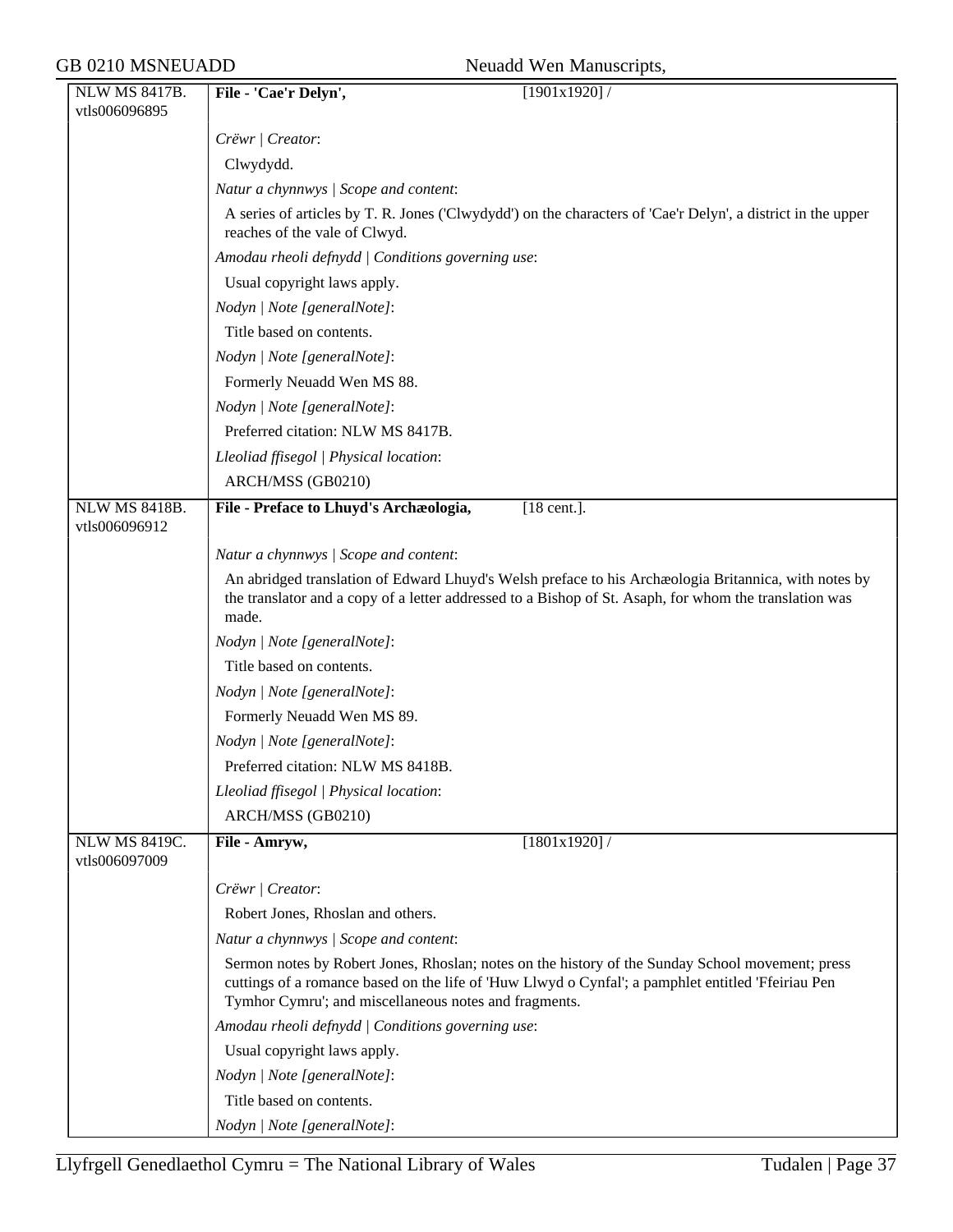|                                       | Formerly Neuadd Wen MS 90.                                                                                                                                                                                  |
|---------------------------------------|-------------------------------------------------------------------------------------------------------------------------------------------------------------------------------------------------------------|
|                                       | Nodyn   Note [generalNote]:                                                                                                                                                                                 |
|                                       | Preferred citation: NLW MS 8419C.                                                                                                                                                                           |
|                                       | Lleoliad ffisegol   Physical location:                                                                                                                                                                      |
|                                       | ARCH/MSS (GB0210)                                                                                                                                                                                           |
| <b>NLW MS 8420B.</b>                  | File - Llanaber and Barmouth,<br>$[1901x1920]$ .                                                                                                                                                            |
| vtls006097039                         |                                                                                                                                                                                                             |
|                                       | Natur a chynnwys / Scope and content:                                                                                                                                                                       |
|                                       | Notes on the history of the beginning of the Sunday School in Llanaber and Barmouth; and suggestions<br>for improvements of the scenery in the Barmouth district; and a paper on 'The intent of Scripture'. |
|                                       | Amodau rheoli defnydd   Conditions governing use:                                                                                                                                                           |
|                                       | Usual copyright laws apply.                                                                                                                                                                                 |
|                                       | Nodyn   Note [generalNote]:                                                                                                                                                                                 |
|                                       | Title based on contents.                                                                                                                                                                                    |
|                                       | Nodyn   Note [generalNote]:                                                                                                                                                                                 |
|                                       | Formerly Neuadd Wen MS 91.                                                                                                                                                                                  |
|                                       | Nodyn   Note [generalNote]:                                                                                                                                                                                 |
|                                       | Preferred citation: NLW MS 8420B.                                                                                                                                                                           |
|                                       | Lleoliad ffisegol   Physical location:                                                                                                                                                                      |
|                                       | ARCH/MSS (GB0210)                                                                                                                                                                                           |
| <b>NLW MS 8421A.</b><br>vtls006097048 | 1908/<br>File - 'Egwyddorion Llwyddiant Llafur',                                                                                                                                                            |
|                                       | Crëwr   Creator:                                                                                                                                                                                            |
|                                       | W. J. Parry.                                                                                                                                                                                                |
|                                       | Natur a chynnwys / Scope and content:                                                                                                                                                                       |
|                                       | Holograph manuscript of an address by W. J. Parry on 'Egwyddorion Llwyddiant Llafur', 1908.                                                                                                                 |
|                                       | Nodyn   Note [generalNote]:                                                                                                                                                                                 |
|                                       | Original title.                                                                                                                                                                                             |
|                                       | Nodyn   Note [generalNote]:                                                                                                                                                                                 |
|                                       | Formerly Neuadd Wen MS 92.                                                                                                                                                                                  |
|                                       | Nodyn   Note [generalNote]:                                                                                                                                                                                 |
|                                       | Preferred citation: NLW MS 8421A.                                                                                                                                                                           |
|                                       | Lleoliad ffisegol   Physical location:                                                                                                                                                                      |
|                                       | ARCH/MSS (GB0210)                                                                                                                                                                                           |
| <b>NLW MS 8422B.</b><br>vtls006097064 | [1901x1913]<br>File - Y Broddegydd Bach,                                                                                                                                                                    |
|                                       | Crëwr   Creator:                                                                                                                                                                                            |
|                                       | H. Brython Hughes.                                                                                                                                                                                          |
|                                       | Natur a chynnwys / Scope and content:                                                                                                                                                                       |
|                                       | The original manuscript of The Young Composer: Materials for Conversation Lessons and Composition,<br>Y Broddegydd Bach: Defnyddiau Gwersi Ymgom a Chyfansoddiant, Llyfr II, by H. Brython Hughes.          |
|                                       | Nodyn   Note [generalNote]:                                                                                                                                                                                 |
|                                       | Original title.                                                                                                                                                                                             |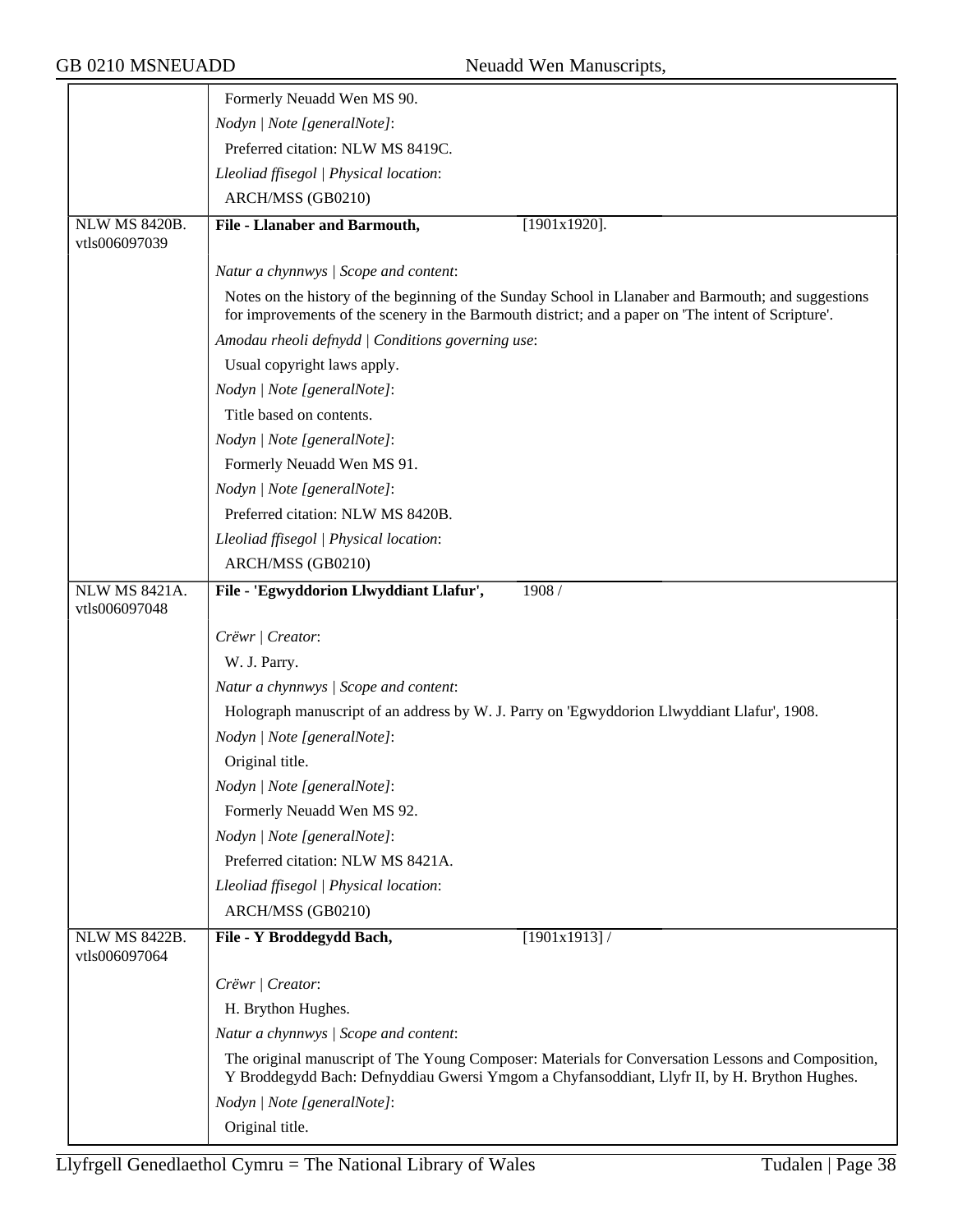|                                       | Nodyn   Note [generalNote]:                                                                                                                                                        |
|---------------------------------------|------------------------------------------------------------------------------------------------------------------------------------------------------------------------------------|
|                                       | Formerly Neuadd Wen MS 93.                                                                                                                                                         |
|                                       | Nodyn   Note [generalNote]:                                                                                                                                                        |
|                                       | Preferred citation: NLW MS 8422B.                                                                                                                                                  |
|                                       | Lleoliad ffisegol   Physical location:                                                                                                                                             |
|                                       | ARCH/MSS (GB0210)                                                                                                                                                                  |
| <b>NLW MS 8423C.</b>                  | File - 'Cymru', LII,<br>$[1901x1920]$ .                                                                                                                                            |
| vtls006097084                         |                                                                                                                                                                                    |
|                                       | Natur a chynnwys / Scope and content:                                                                                                                                              |
|                                       | Fragments of manuscripts printed in Cymru, Vol. LII, including an article on 'Y Pulestoniaid', and a<br>romance entitled 'Y Derwydd' by T. Matthews; and notes of an adjudication. |
|                                       | Amodau rheoli defnydd   Conditions governing use:                                                                                                                                  |
|                                       | Usual copyright laws apply.                                                                                                                                                        |
|                                       | Nodyn   Note [generalNote]:                                                                                                                                                        |
|                                       | Title based on contents.                                                                                                                                                           |
|                                       | Nodyn   Note [generalNote]:                                                                                                                                                        |
|                                       | Formerly Neuadd Wen MS 94.                                                                                                                                                         |
|                                       | Nodyn   Note [generalNote]:                                                                                                                                                        |
|                                       | Preferred citation: NLW MS 8423C.                                                                                                                                                  |
|                                       | Lleoliad ffisegol   Physical location:                                                                                                                                             |
|                                       | ARCH/MSS (GB0210)                                                                                                                                                                  |
| <b>NLW MS 8424B.</b><br>vtls006097626 | File - Chwedlau plwyf Llanfachreth,<br>$[19$ cent.].                                                                                                                               |
|                                       | Natur a chynnwys / Scope and content:                                                                                                                                              |
|                                       | A collection of folk-tales and traditions current in the parish of Llanfachreth, Merionethshire.                                                                                   |
|                                       | Nodyn   Note [generalNote]:                                                                                                                                                        |
|                                       | Title based on contents.                                                                                                                                                           |
|                                       | <i>Nodyn</i>   <i>Note</i> [generalNote]:                                                                                                                                          |
|                                       | Formerly Neuadd Wen MS 95.                                                                                                                                                         |
|                                       | Nodyn   Note [generalNote]:                                                                                                                                                        |
|                                       | Preferred citation: NLW MS 8424B.                                                                                                                                                  |
|                                       | Lleoliad ffisegol   Physical location:                                                                                                                                             |
|                                       | ARCH/MSS (GB0210)                                                                                                                                                                  |
| NLW MS 8425C.<br>vtls006097632        | File - 'Hen Hanes Dyn',<br>1898-1899.                                                                                                                                              |
|                                       | Natur a chynnwys / Scope and content:                                                                                                                                              |
|                                       | Notes and schemes of lectures on prehistory, Edinburgh, London, and the Barmouth district, 1898-1899.                                                                              |
|                                       | Nodyn   Note [generalNote]:                                                                                                                                                        |
|                                       | Original title.                                                                                                                                                                    |
|                                       | Nodyn   Note [generalNote]:                                                                                                                                                        |
|                                       | Formerly Neuadd Wen MS 96.                                                                                                                                                         |
|                                       | Nodyn   Note [generalNote]:                                                                                                                                                        |
|                                       | Preferred citation: NLW MS 8425C.                                                                                                                                                  |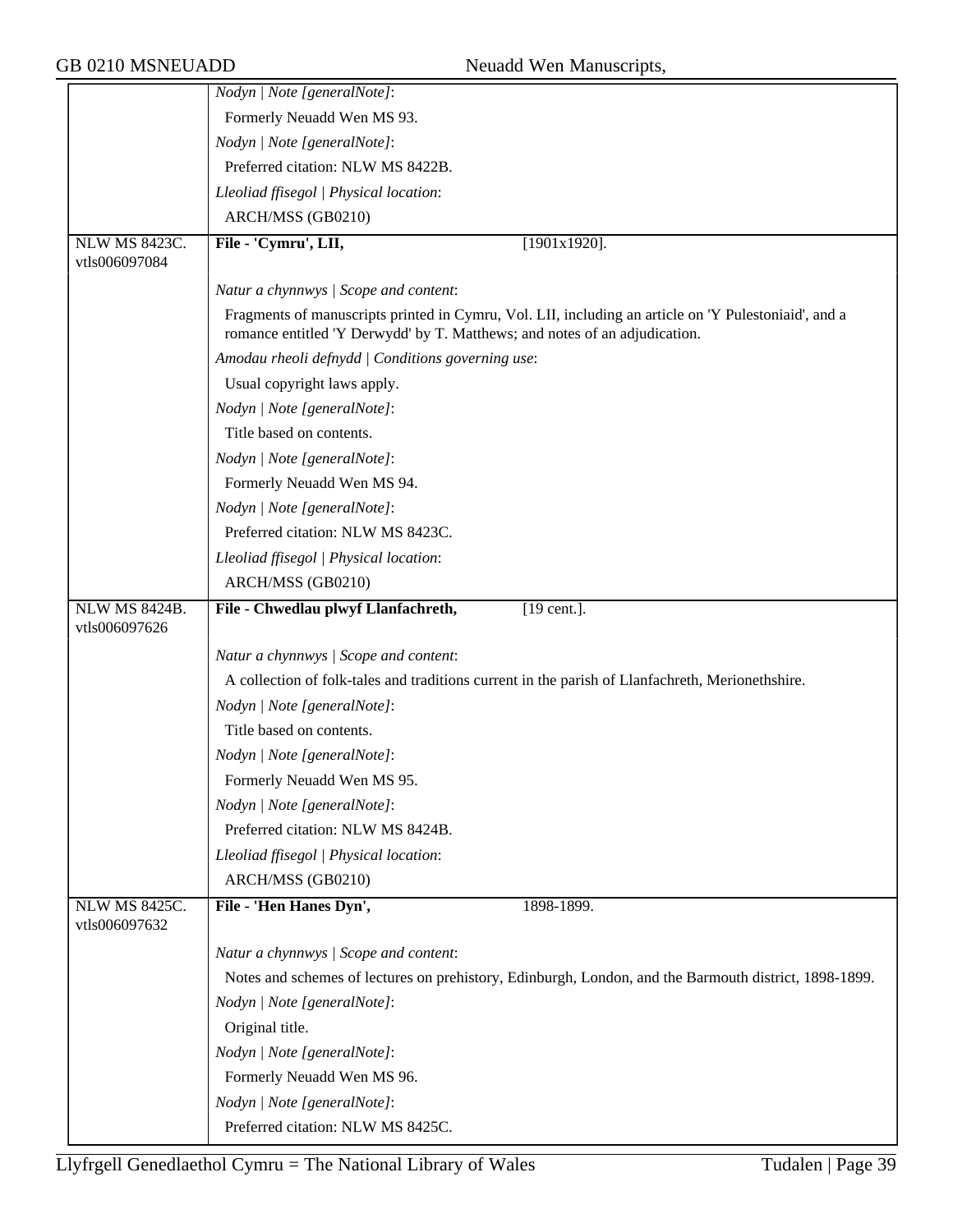|                                       | Lleoliad ffisegol   Physical location:                                                                                                                                                                                                                                                                                                                                                                                                                                                                                                                                                                                                                                                   |
|---------------------------------------|------------------------------------------------------------------------------------------------------------------------------------------------------------------------------------------------------------------------------------------------------------------------------------------------------------------------------------------------------------------------------------------------------------------------------------------------------------------------------------------------------------------------------------------------------------------------------------------------------------------------------------------------------------------------------------------|
|                                       | ARCH/MSS (GB0210)                                                                                                                                                                                                                                                                                                                                                                                                                                                                                                                                                                                                                                                                        |
| <b>NLW MS 8426B.</b><br>vtls006097634 | File - Arithmetic,<br>$[1801x1920]$ .                                                                                                                                                                                                                                                                                                                                                                                                                                                                                                                                                                                                                                                    |
|                                       | Natur a chynnwys / Scope and content:                                                                                                                                                                                                                                                                                                                                                                                                                                                                                                                                                                                                                                                    |
|                                       | Two notebooks containing a description by 'Watkin ap Mair Gwilym' of a system of arithmetic based on<br>the dozen with a new terminology in Welsh, and exercises in arithmetic.                                                                                                                                                                                                                                                                                                                                                                                                                                                                                                          |
|                                       | Amodau rheoli defnydd   Conditions governing use:                                                                                                                                                                                                                                                                                                                                                                                                                                                                                                                                                                                                                                        |
|                                       | Usual copyright laws apply.                                                                                                                                                                                                                                                                                                                                                                                                                                                                                                                                                                                                                                                              |
|                                       | Nodyn   Note [generalNote]:                                                                                                                                                                                                                                                                                                                                                                                                                                                                                                                                                                                                                                                              |
|                                       | Title based on contents.                                                                                                                                                                                                                                                                                                                                                                                                                                                                                                                                                                                                                                                                 |
|                                       | Nodyn   Note [generalNote]:                                                                                                                                                                                                                                                                                                                                                                                                                                                                                                                                                                                                                                                              |
|                                       | Formerly Neuadd Wen MS 97.                                                                                                                                                                                                                                                                                                                                                                                                                                                                                                                                                                                                                                                               |
|                                       | Nodyn   Note [generalNote]:                                                                                                                                                                                                                                                                                                                                                                                                                                                                                                                                                                                                                                                              |
|                                       | Preferred citation: NLW MS 8426B.                                                                                                                                                                                                                                                                                                                                                                                                                                                                                                                                                                                                                                                        |
|                                       | Lleoliad ffisegol   Physical location:                                                                                                                                                                                                                                                                                                                                                                                                                                                                                                                                                                                                                                                   |
|                                       | ARCH/MSS (GB0210)                                                                                                                                                                                                                                                                                                                                                                                                                                                                                                                                                                                                                                                                        |
| <b>NLW MS 8427B.</b><br>vtls006097649 | [1756x1769]<br>File - Miscellaneous tracts,                                                                                                                                                                                                                                                                                                                                                                                                                                                                                                                                                                                                                                              |
|                                       | Crëwr   Creator:                                                                                                                                                                                                                                                                                                                                                                                                                                                                                                                                                                                                                                                                         |
|                                       | John Thomas.                                                                                                                                                                                                                                                                                                                                                                                                                                                                                                                                                                                                                                                                             |
|                                       | Natur a chynnwys / Scope and content:                                                                                                                                                                                                                                                                                                                                                                                                                                                                                                                                                                                                                                                    |
|                                       | A collection of historical tracts transcribed by John Thomas from manuscripts of Evan Evans ('Ieuan<br>Brydydd Hir') - a transcript of the Charter granted by Henry VII to the inhabitants of North Wales,<br>1507; a translation of De Bardis Britannicis Dissertatio, 1760; extracts from correspondence concerning<br>Welsh antiquities between Lewis Morris, Edward Richard, Dr Philips, Blaenpant, and Samuel Pegge,<br>1759-1760; a transcript of Sir John Wynne's History of the Gwydir Family; and a copy of the pedigree of<br>the families mentioned in that work brought down to 1764, and taken from a manuscript in the possession<br>of Lewis Owen, curate of Llanllechid. |
|                                       | Nodyn   Note [generalNote]:                                                                                                                                                                                                                                                                                                                                                                                                                                                                                                                                                                                                                                                              |
|                                       | Title based on contents.                                                                                                                                                                                                                                                                                                                                                                                                                                                                                                                                                                                                                                                                 |
|                                       | Nodyn   Note [generalNote]:                                                                                                                                                                                                                                                                                                                                                                                                                                                                                                                                                                                                                                                              |
|                                       | Formerly Neuadd Wen MS 98.                                                                                                                                                                                                                                                                                                                                                                                                                                                                                                                                                                                                                                                               |
|                                       | Nodyn   Note [generalNote]:                                                                                                                                                                                                                                                                                                                                                                                                                                                                                                                                                                                                                                                              |
|                                       | Preferred citation: NLW MS 8427B.                                                                                                                                                                                                                                                                                                                                                                                                                                                                                                                                                                                                                                                        |
|                                       | Lleoliad ffisegol   Physical location:                                                                                                                                                                                                                                                                                                                                                                                                                                                                                                                                                                                                                                                   |
|                                       | ARCH/MSS (GB0210)                                                                                                                                                                                                                                                                                                                                                                                                                                                                                                                                                                                                                                                                        |
| <b>NLW MS 8428B.</b><br>vtls006097666 | File - Cyfarfodydd llenyddol,<br>$[c. 1855]$ .                                                                                                                                                                                                                                                                                                                                                                                                                                                                                                                                                                                                                                           |
|                                       | Natur a chynnwys / Scope and content:                                                                                                                                                                                                                                                                                                                                                                                                                                                                                                                                                                                                                                                    |
|                                       | A notebook containing a scheme for a literary meeting; a notice of a competition at the Rhostryfan<br>Literary Society annual meeting, 1855; poetry; and a paper entitled 'Y Sabbath odditan yr Oruchwyliaeth<br>Fosenaidd'.                                                                                                                                                                                                                                                                                                                                                                                                                                                             |
|                                       | Nodyn   Note [generalNote]:                                                                                                                                                                                                                                                                                                                                                                                                                                                                                                                                                                                                                                                              |
|                                       | Title based on contents.                                                                                                                                                                                                                                                                                                                                                                                                                                                                                                                                                                                                                                                                 |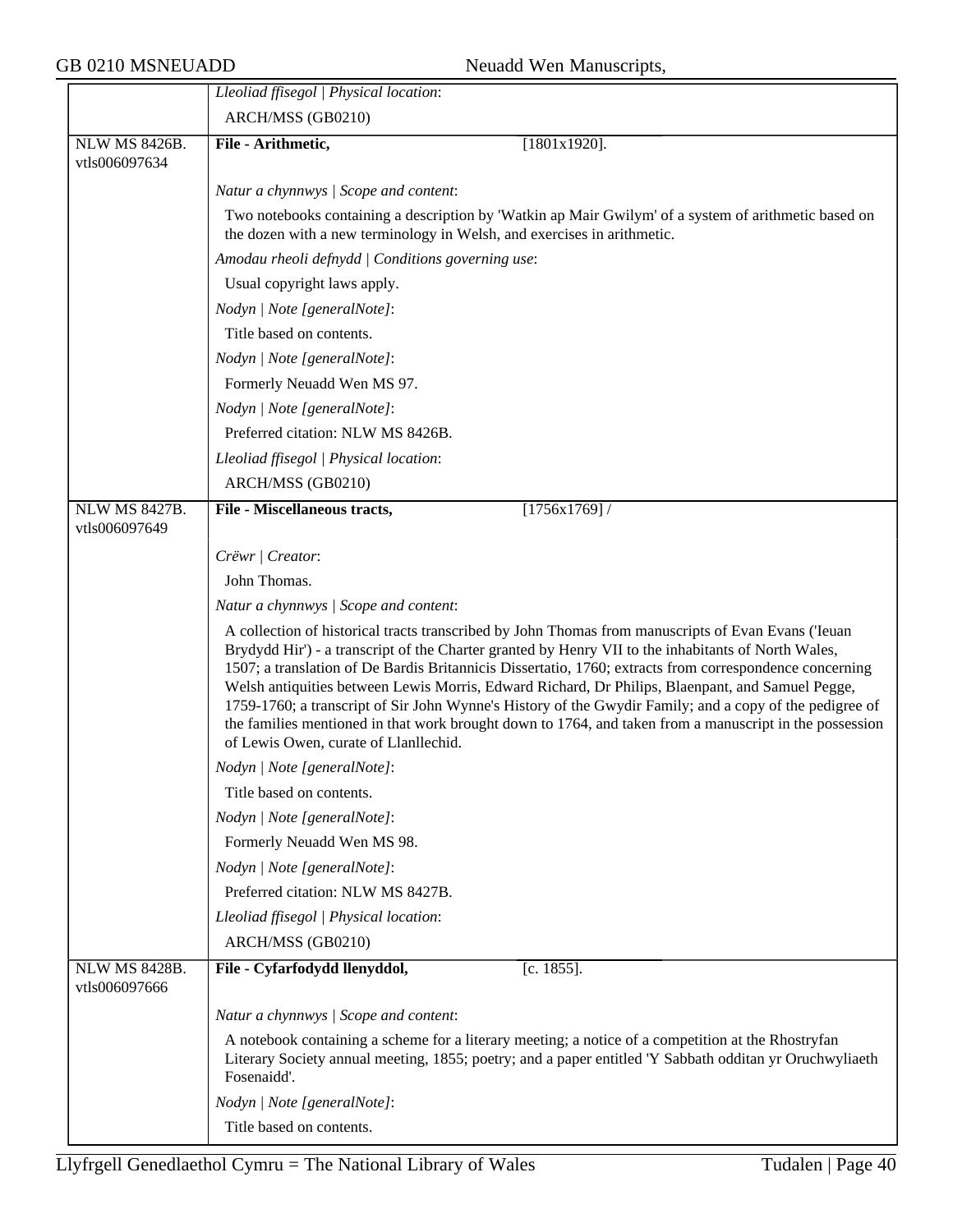|                                | Nodyn   Note [generalNote]:                                                                                               |
|--------------------------------|---------------------------------------------------------------------------------------------------------------------------|
|                                | Formerly Neuadd Wen MS 99.                                                                                                |
|                                | Nodyn   Note [generalNote]:                                                                                               |
|                                | Preferred citation: NLW MS 8428B.                                                                                         |
|                                | Lleoliad ffisegol   Physical location:                                                                                    |
|                                | ARCH/MSS (GB0210)                                                                                                         |
| <b>NLW MS 8429D.</b>           | File - 'A Survey of  Gower and Kilvey',<br>$[c. 1844]$ .                                                                  |
| vtls006097678                  |                                                                                                                           |
|                                | Natur a chynnwys / Scope and content:                                                                                     |
|                                | An extract taken about 1844 from 'A Survey of the Seigniories of Gower and Kilvey' compiled by<br>Gabriel Powell in 1764. |
|                                | Nodyn   Note [generalNote]:                                                                                               |
|                                | Original title.                                                                                                           |
|                                | Nodyn   Note [generalNote]:                                                                                               |
|                                | Formerly Neuadd Wen MS 100.                                                                                               |
|                                | Nodyn   Note [generalNote]:                                                                                               |
|                                | Preferred citation: NLW MS 8429D.                                                                                         |
|                                | Lleoliad ffisegol   Physical location:                                                                                    |
|                                | ARCH/MSS (GB0210)                                                                                                         |
| NLW MS 8430C.<br>vtls006097691 | File - 'Dictionarium Duplex ',<br>1632/                                                                                   |
|                                |                                                                                                                           |
|                                | Crëwr   Creator:                                                                                                          |
|                                | Dr John Davies.                                                                                                           |
|                                | Natur a chynnwys / Scope and content:                                                                                     |
|                                | A copy of Dr John Davies: Dictionarium Duplex                                                                             |
|                                | Nodyn   Note [generalNote]:                                                                                               |
|                                | Original title.                                                                                                           |
|                                | Nodyn   Note [generalNote]:                                                                                               |
|                                | Formerly Neuadd Wen MS 101.                                                                                               |
|                                | Nodyn   Note [generalNote]:                                                                                               |
|                                | Preferred citation: NLW MS 8430C.                                                                                         |
|                                | Lleoliad ffisegol   Physical location:                                                                                    |
|                                | ARCH/MSS (GB0210)                                                                                                         |
| <b>NLW MS 8431B.</b>           | File - Moralitates Roberti Holcoth,<br>$[15$ cent.].                                                                      |
| vtls006097700                  |                                                                                                                           |
|                                | Natur a chynnwys / Scope and content:                                                                                     |
|                                | A copy of a collection of exempla or moralitates made by the Dominican Robert Holcot, together with a<br>subject index.   |
|                                | Nodyn   Note [generalNote]:                                                                                               |
|                                | Title based on contents.                                                                                                  |
|                                | Nodyn   Note [generalNote]:                                                                                               |
|                                | Formerly Neuadd Wen MS 102.                                                                                               |
|                                | Nodyn   Note [generalNote]:                                                                                               |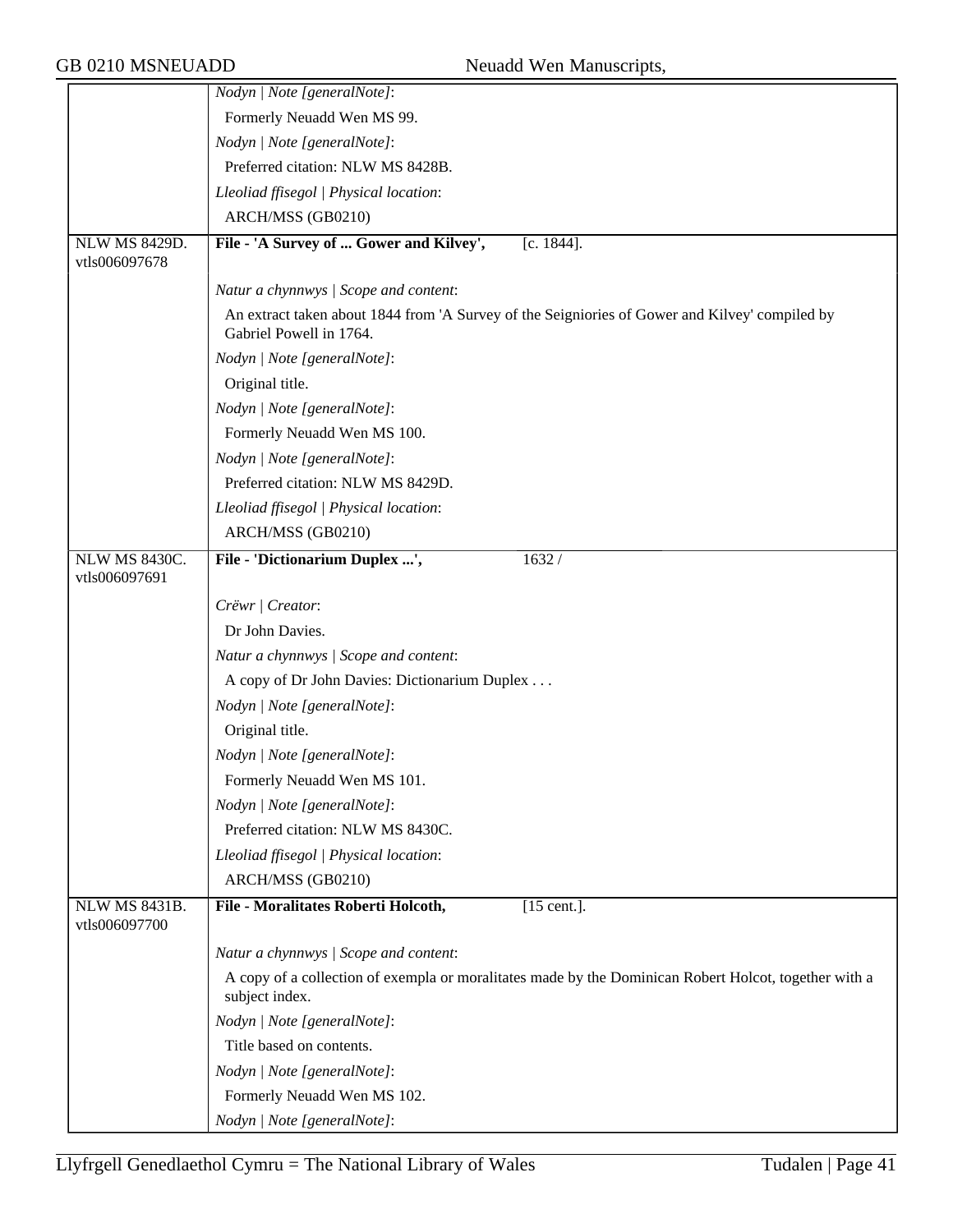|                                       | Preferred citation: NLW MS 8431B.                                                                                                                                                                                                                                                                                                                                                                                                                                                                              |
|---------------------------------------|----------------------------------------------------------------------------------------------------------------------------------------------------------------------------------------------------------------------------------------------------------------------------------------------------------------------------------------------------------------------------------------------------------------------------------------------------------------------------------------------------------------|
|                                       | Lleoliad ffisegol   Physical location:                                                                                                                                                                                                                                                                                                                                                                                                                                                                         |
|                                       | ARCH/MSS (GB0210)                                                                                                                                                                                                                                                                                                                                                                                                                                                                                              |
| <b>NLW MS 8432C.</b><br>vtls006097705 | File - Rent book,<br>1912-1920.                                                                                                                                                                                                                                                                                                                                                                                                                                                                                |
|                                       | Natur a chynnwys / Scope and content:                                                                                                                                                                                                                                                                                                                                                                                                                                                                          |
|                                       | Rent-book of an estate in Dinas Mawddwy, 1912-1920, purchased by Sir Owen M Edwards to prevent<br>the eviction of the tenants.                                                                                                                                                                                                                                                                                                                                                                                 |
|                                       | Amodau rheoli defnydd   Conditions governing use:                                                                                                                                                                                                                                                                                                                                                                                                                                                              |
|                                       | Usual copyright laws apply.                                                                                                                                                                                                                                                                                                                                                                                                                                                                                    |
|                                       | Nodyn   Note [generalNote]:                                                                                                                                                                                                                                                                                                                                                                                                                                                                                    |
|                                       | Title based on contents.                                                                                                                                                                                                                                                                                                                                                                                                                                                                                       |
|                                       | Nodyn   Note [generalNote]:                                                                                                                                                                                                                                                                                                                                                                                                                                                                                    |
|                                       | Formerly Neuadd Wen MS 103.                                                                                                                                                                                                                                                                                                                                                                                                                                                                                    |
|                                       | Nodyn   Note [generalNote]:                                                                                                                                                                                                                                                                                                                                                                                                                                                                                    |
|                                       | Preferred citation: NLW MS 8432C.                                                                                                                                                                                                                                                                                                                                                                                                                                                                              |
|                                       | Lleoliad ffisegol   Physical location:                                                                                                                                                                                                                                                                                                                                                                                                                                                                         |
|                                       | ARCH/MSS (GB0210)                                                                                                                                                                                                                                                                                                                                                                                                                                                                                              |
| <b>NLW MS 8433B.</b><br>vtls006097720 | File - Cerddorion Sir Drefaldwyn,<br>$[1852x1913]$ /                                                                                                                                                                                                                                                                                                                                                                                                                                                           |
|                                       | Crëwr   Creator:                                                                                                                                                                                                                                                                                                                                                                                                                                                                                               |
|                                       | D. Emlyn Evans and Henry Rowlands.                                                                                                                                                                                                                                                                                                                                                                                                                                                                             |
|                                       | Natur a chynnwys / Scope and content:                                                                                                                                                                                                                                                                                                                                                                                                                                                                          |
|                                       | The original manuscript of an article on Montgomeryshire musicians by D. Emlyn Evans, and verses by<br>Henry Rowlands ('Henri Myllin') on the graves of 'Gwallter Mechain' and R. Richards, Llangyniew.                                                                                                                                                                                                                                                                                                        |
|                                       | Nodyn   Note [generalNote]:                                                                                                                                                                                                                                                                                                                                                                                                                                                                                    |
|                                       | Title based on contents.                                                                                                                                                                                                                                                                                                                                                                                                                                                                                       |
|                                       | Nodyn   Note [generalNote]:                                                                                                                                                                                                                                                                                                                                                                                                                                                                                    |
|                                       | Formerly Neuadd Wen MS 104.                                                                                                                                                                                                                                                                                                                                                                                                                                                                                    |
|                                       | Nodyn   Note [generalNote]:                                                                                                                                                                                                                                                                                                                                                                                                                                                                                    |
|                                       | Preferred citation: NLW MS 8433B.                                                                                                                                                                                                                                                                                                                                                                                                                                                                              |
|                                       | Lleoliad ffisegol   Physical location:                                                                                                                                                                                                                                                                                                                                                                                                                                                                         |
|                                       | ARCH/MSS (GB0210)                                                                                                                                                                                                                                                                                                                                                                                                                                                                                              |
| NLW MS 8434C.<br>vtls006097769        | File - Correspondence,<br>1892-1919 /                                                                                                                                                                                                                                                                                                                                                                                                                                                                          |
|                                       | Crëwr   Creator:                                                                                                                                                                                                                                                                                                                                                                                                                                                                                               |
|                                       | L. Emlyn Evans and others.                                                                                                                                                                                                                                                                                                                                                                                                                                                                                     |
|                                       | Natur a chynnwys / Scope and content:                                                                                                                                                                                                                                                                                                                                                                                                                                                                          |
|                                       | Letters addressed to [Sir] Owen M. Edwards by L. Emlyn Evans, 1913-1916, relating to the publication<br>of Gwaith Mynyddog in 'Cyfres y Fil'; estimates and accounts relating to 'Cyfres y Fil', 1913-1916;<br>a copy of a poem written by 'Mynyddog's mother ('O na chawn i weld Mynyddog'); and letters<br>and postcards, 1892-1919, by R. Lloyd Williams, Manchester, A. Morris, Newport, Evan Evans,<br>Aberystwyth, Tom Lewis, Cefn Coed Cymer, R. E. Roberts, Llangollen, William Davies, Cardiff, Isaac |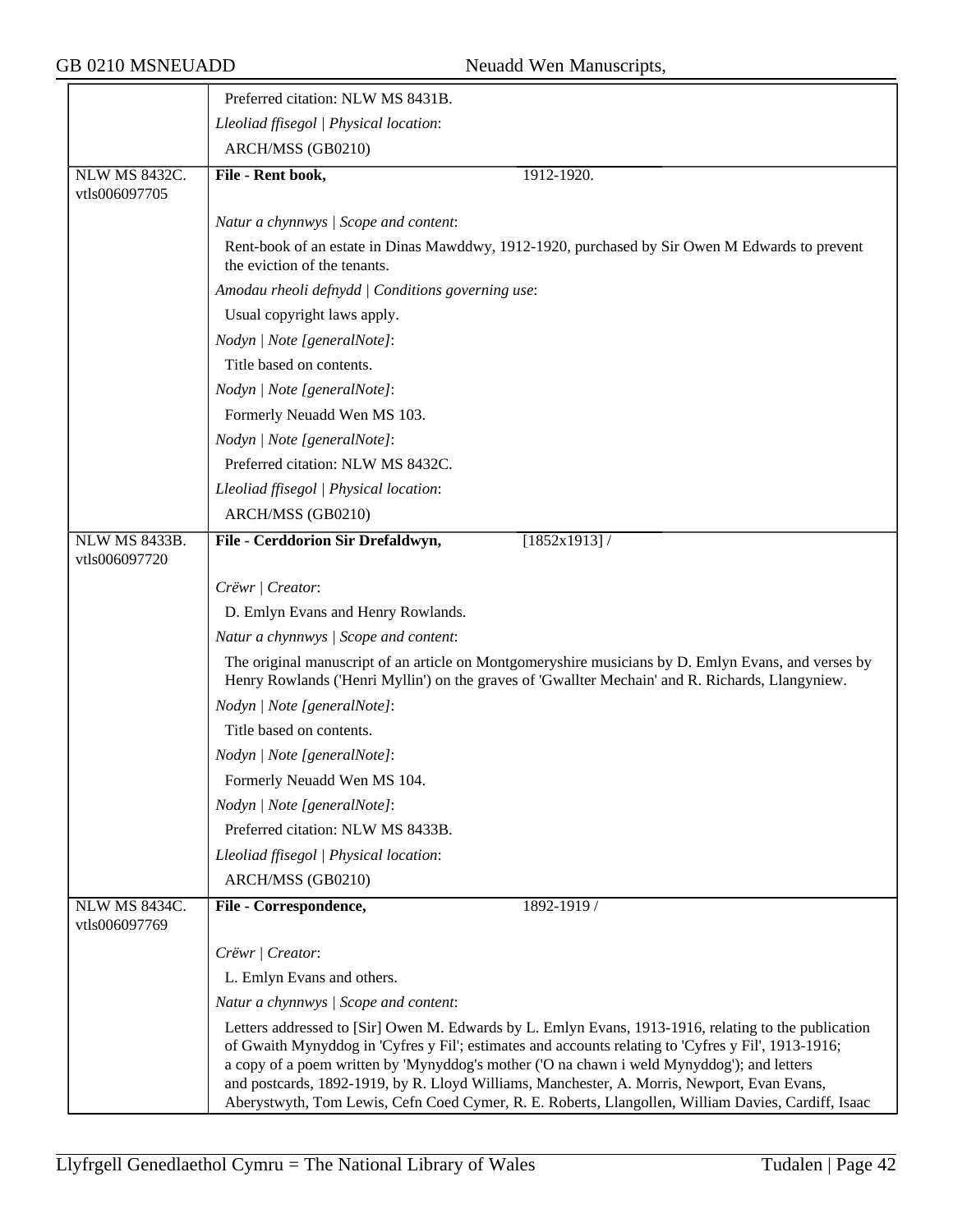|                                       | Davies, Birkenhead, David Rees, Bronant, Daniel Protheroe, David Bowen ('Myfyr Hefin), and T. H.<br>Sifton, Abergavenny.                                                                                                                                                                                       |
|---------------------------------------|----------------------------------------------------------------------------------------------------------------------------------------------------------------------------------------------------------------------------------------------------------------------------------------------------------------|
|                                       |                                                                                                                                                                                                                                                                                                                |
|                                       | Nodyn   Note [generalNote]:                                                                                                                                                                                                                                                                                    |
|                                       | Title based on contents.                                                                                                                                                                                                                                                                                       |
|                                       | Nodyn   Note [generalNote]:                                                                                                                                                                                                                                                                                    |
|                                       | Formerly Neuadd Wen MS 105.                                                                                                                                                                                                                                                                                    |
|                                       | Nodyn   Note [generalNote]:                                                                                                                                                                                                                                                                                    |
|                                       | Preferred citation: NLW MS 8434C.                                                                                                                                                                                                                                                                              |
|                                       | Lleoliad ffisegol   Physical location:                                                                                                                                                                                                                                                                         |
|                                       | ARCH/MSS (GB0210)                                                                                                                                                                                                                                                                                              |
| <b>NLW MS 8435B.</b><br>vtls006097799 | File - Transcripts of letters,<br>[19 cent.].                                                                                                                                                                                                                                                                  |
|                                       | Natur a chynnwys / Scope and content:                                                                                                                                                                                                                                                                          |
|                                       | A notebook containing copies of letters written by J. R. Jones, Ramoth, to Benjamin Jones, Pwllheli, D.<br>J. Watt, Archibald McLean, and William Braidwood; and of a letter from Thomas Edwards ('Twm o'r<br>Nant') to David Samwell, 1789.                                                                   |
|                                       | Nodyn   Note [generalNote]:                                                                                                                                                                                                                                                                                    |
|                                       | Title based on contents.                                                                                                                                                                                                                                                                                       |
|                                       | Nodyn   Note [generalNote]:                                                                                                                                                                                                                                                                                    |
|                                       | Formerly Neuadd Wen MS 106.                                                                                                                                                                                                                                                                                    |
|                                       | Nodyn   Note [generalNote]:                                                                                                                                                                                                                                                                                    |
|                                       | Preferred citation: NLW MS 8435B.                                                                                                                                                                                                                                                                              |
|                                       | Lleoliad ffisegol   Physical location:                                                                                                                                                                                                                                                                         |
|                                       | ARCH/MSS (GB0210)                                                                                                                                                                                                                                                                                              |
| <b>NLW MS 8436B.</b>                  | File - Amryw,<br>[1829x1916]                                                                                                                                                                                                                                                                                   |
| vtls006097837                         |                                                                                                                                                                                                                                                                                                                |
|                                       | Crëwr   Creator:                                                                                                                                                                                                                                                                                               |
|                                       | David Vaughan Thomas and others.                                                                                                                                                                                                                                                                               |
|                                       | Natur a chynnwys / Scope and content:                                                                                                                                                                                                                                                                          |
|                                       | Letters from D. V. Thomas, 1915-1916, to Sir Owen M. Edwards with the following enclosures:- a letter<br>from J. Prydderch Williams ('Rhydderch o Fôn') to Robert Thomas ('Ap Vychan'), 1866; a letter by Ellis<br>Roberts ('Elis Wyn o Wyrfai'); and sermon and lecture notes by Robert Thomas ('Ap Vychan'). |
|                                       | Nodyn   Note [generalNote]:                                                                                                                                                                                                                                                                                    |
|                                       | Title based on contents.                                                                                                                                                                                                                                                                                       |
|                                       | Nodyn   Note [generalNote]:                                                                                                                                                                                                                                                                                    |
|                                       | Formerly Neuadd Wen MS 107.                                                                                                                                                                                                                                                                                    |
|                                       | Nodyn   Note [generalNote]:                                                                                                                                                                                                                                                                                    |
|                                       | Preferred citation: NLW MS 8436B.                                                                                                                                                                                                                                                                              |
|                                       | Lleoliad ffisegol   Physical location:                                                                                                                                                                                                                                                                         |
|                                       | ARCH/MSS (GB0210)                                                                                                                                                                                                                                                                                              |
| <b>NLW MS 8437D.</b>                  | 1901-1916.<br>File - Llythyrau,                                                                                                                                                                                                                                                                                |
| vtls006098088                         |                                                                                                                                                                                                                                                                                                                |
|                                       | Natur a chynnwys / Scope and content:                                                                                                                                                                                                                                                                          |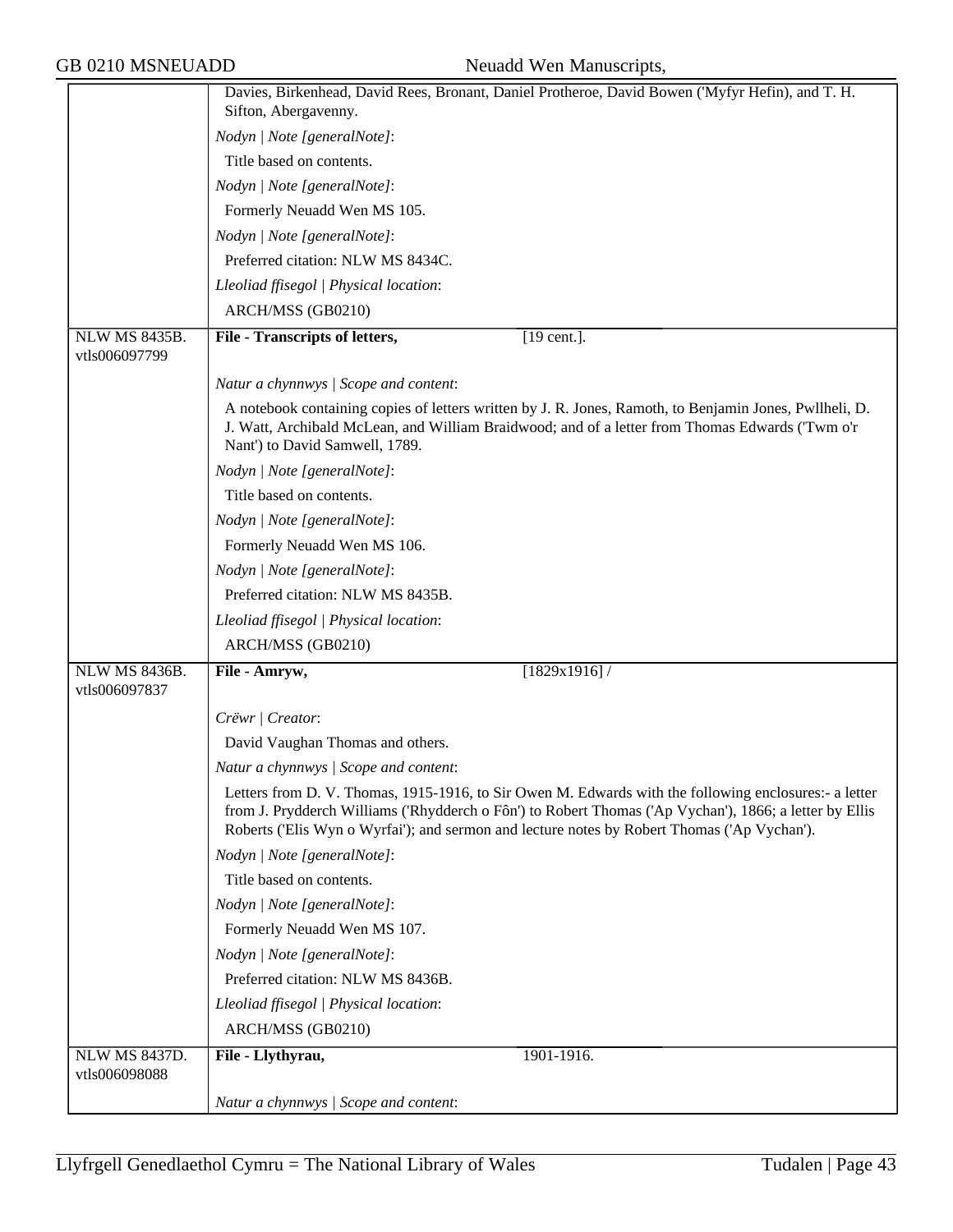|                                       | Letters, 1901-1916, addressed to [Sir] Owen M. Edwards, mainly as editor of Cymru and Cymru'r Plant.<br>The correspondents include J. Kelt Edwards, T. C. Evans ('Cadrawd'), Thomas H. Evans, Fishguard,<br>Robert Owen Hughes ('Elfyn'), W. J. Hughes ('Deiniolfryn'), J. T. Job, J. Tywi Jones, J. W. Jones,<br>Blaenau Ffestiniog, Robert Ellis Jones, New York, Robert Jones, Blaenau Ffestiniog, Tom Jones,<br>Caernarfon, T. Gwynn Jones, W. R. Jones ('Pelidros'), W. Solomon Jones, San Francisco, O. R. Lewis<br>('Glyn Cymerig'), T. Lovell ('Tudur Taf'), J. Humphreys Manuel, Llanidloes, Z. Mather, Barmouth,<br>William Meudwy Owen ('Gwilym Glan Llwchwr'), R. Price, Llansilin, D. R. O. Prydderch, Penygroes,<br>J. D. Richards, Trawsfynydd, Robert Roberts ('Gwaenfab'), W. M. Roberts, Wrexham, David Samuel,<br>Aberystwyth, C. Tawelfryn Thomas, Groes Wen, Murray Urquhart, Morgan Watkin, [Sir] Ifor Williams,<br>H. J. Williams, Bethesda, Oswal Williams, Cardiff, Samuel Williams, Harlech, T. Williams, Aberdare,<br>Evan Williams ('Glyn Myfyr'), J. R. Williams ('Tryfanwy'), W. Gilbert Williams, and D. Worthington,<br>Llangeitho. |
|---------------------------------------|---------------------------------------------------------------------------------------------------------------------------------------------------------------------------------------------------------------------------------------------------------------------------------------------------------------------------------------------------------------------------------------------------------------------------------------------------------------------------------------------------------------------------------------------------------------------------------------------------------------------------------------------------------------------------------------------------------------------------------------------------------------------------------------------------------------------------------------------------------------------------------------------------------------------------------------------------------------------------------------------------------------------------------------------------------------------------------------------------------------------------------------------------------------------|
|                                       | Nodyn   Note [generalNote]:                                                                                                                                                                                                                                                                                                                                                                                                                                                                                                                                                                                                                                                                                                                                                                                                                                                                                                                                                                                                                                                                                                                                         |
|                                       | Title based on contents.                                                                                                                                                                                                                                                                                                                                                                                                                                                                                                                                                                                                                                                                                                                                                                                                                                                                                                                                                                                                                                                                                                                                            |
|                                       | Nodyn   Note [generalNote]:                                                                                                                                                                                                                                                                                                                                                                                                                                                                                                                                                                                                                                                                                                                                                                                                                                                                                                                                                                                                                                                                                                                                         |
|                                       | Formerly Neuadd Wen MS 108.                                                                                                                                                                                                                                                                                                                                                                                                                                                                                                                                                                                                                                                                                                                                                                                                                                                                                                                                                                                                                                                                                                                                         |
|                                       | Nodyn   Note [generalNote]:                                                                                                                                                                                                                                                                                                                                                                                                                                                                                                                                                                                                                                                                                                                                                                                                                                                                                                                                                                                                                                                                                                                                         |
|                                       | Preferred citation: NLW MS 8437D.                                                                                                                                                                                                                                                                                                                                                                                                                                                                                                                                                                                                                                                                                                                                                                                                                                                                                                                                                                                                                                                                                                                                   |
|                                       | Lleoliad ffisegol   Physical location:                                                                                                                                                                                                                                                                                                                                                                                                                                                                                                                                                                                                                                                                                                                                                                                                                                                                                                                                                                                                                                                                                                                              |
|                                       | ARCH/MSS (GB0210)                                                                                                                                                                                                                                                                                                                                                                                                                                                                                                                                                                                                                                                                                                                                                                                                                                                                                                                                                                                                                                                                                                                                                   |
| NLW MS 8438C.                         | File - Correspondence,<br>1887-1919.                                                                                                                                                                                                                                                                                                                                                                                                                                                                                                                                                                                                                                                                                                                                                                                                                                                                                                                                                                                                                                                                                                                                |
| vtls006098126                         |                                                                                                                                                                                                                                                                                                                                                                                                                                                                                                                                                                                                                                                                                                                                                                                                                                                                                                                                                                                                                                                                                                                                                                     |
|                                       | Natur a chynnwys / Scope and content:                                                                                                                                                                                                                                                                                                                                                                                                                                                                                                                                                                                                                                                                                                                                                                                                                                                                                                                                                                                                                                                                                                                               |
|                                       | Letters addressed to [Sir] Owen M. Edwards by J. R. Blakiston, Portmadoc, 1911, Robert Bryan,<br>Alexandria, 1911, Daniel Davies, Ton, 1903, Robert Davies, Harlech, 1899, Evan Ellis, Bethesda,<br>1903, Ellis Edwards, Bala, 1906 (addressed to Master and Miss Edwards), C. M. Gayley, University<br>of California, 1901, Agnes M. Huws, Glanamman, 1918, D. Jones ('Dewi Carno'), 1919, E. Pan Jones,<br>Mostyn, 1901, Michael D. Jones, Bala, 1892 (written on the back of a Return of Poll for the election of<br>Guardians in the Carmarthen Union, 1892, with a letter from William Thomas, Parkglas, on the names<br>Llandyferi and Ferryside), Ben Morris, Aberystwyth, 1911, J. Hughes Parry, Ludlow, 1917, J. Price,<br>Llanveigan Rectory, 1895, David Rees, Bronant, S. Rees, Swansea, Robert Roberts ('Isallt'), 1910,<br>William Roberts, Llanllyfni, 1901, D. V. Thomas, U.S.A., H. J. Williams, Caernarfon, 1905, Isaac Jones<br>Williams, Llandderfel, 1887, J. Williams, Wrexham, 1903, W. T. Williams ('Croesorfab'), 1903, and W.                                                                                                             |
|                                       | W. P. Williams, Ystalyfera, 1899.                                                                                                                                                                                                                                                                                                                                                                                                                                                                                                                                                                                                                                                                                                                                                                                                                                                                                                                                                                                                                                                                                                                                   |
|                                       | Nodyn   Note [generalNote]:                                                                                                                                                                                                                                                                                                                                                                                                                                                                                                                                                                                                                                                                                                                                                                                                                                                                                                                                                                                                                                                                                                                                         |
|                                       | Title based on contents.                                                                                                                                                                                                                                                                                                                                                                                                                                                                                                                                                                                                                                                                                                                                                                                                                                                                                                                                                                                                                                                                                                                                            |
|                                       | Nodyn   Note [generalNote]:                                                                                                                                                                                                                                                                                                                                                                                                                                                                                                                                                                                                                                                                                                                                                                                                                                                                                                                                                                                                                                                                                                                                         |
|                                       | Formerly Neuadd Wen MS 109.                                                                                                                                                                                                                                                                                                                                                                                                                                                                                                                                                                                                                                                                                                                                                                                                                                                                                                                                                                                                                                                                                                                                         |
|                                       | Nodyn   Note [generalNote]:                                                                                                                                                                                                                                                                                                                                                                                                                                                                                                                                                                                                                                                                                                                                                                                                                                                                                                                                                                                                                                                                                                                                         |
|                                       | Preferred citation: NLW MS 8438C.                                                                                                                                                                                                                                                                                                                                                                                                                                                                                                                                                                                                                                                                                                                                                                                                                                                                                                                                                                                                                                                                                                                                   |
|                                       | Lleoliad ffisegol   Physical location:                                                                                                                                                                                                                                                                                                                                                                                                                                                                                                                                                                                                                                                                                                                                                                                                                                                                                                                                                                                                                                                                                                                              |
|                                       | ARCH/MSS (GB0210)                                                                                                                                                                                                                                                                                                                                                                                                                                                                                                                                                                                                                                                                                                                                                                                                                                                                                                                                                                                                                                                                                                                                                   |
| <b>NLW MS 8439C.</b><br>vtls006098248 | File - Correspondence,<br>1822-1849 /                                                                                                                                                                                                                                                                                                                                                                                                                                                                                                                                                                                                                                                                                                                                                                                                                                                                                                                                                                                                                                                                                                                               |
|                                       | Crëwr   Creator:                                                                                                                                                                                                                                                                                                                                                                                                                                                                                                                                                                                                                                                                                                                                                                                                                                                                                                                                                                                                                                                                                                                                                    |
|                                       | 'Erfyl' and Morris Davies.                                                                                                                                                                                                                                                                                                                                                                                                                                                                                                                                                                                                                                                                                                                                                                                                                                                                                                                                                                                                                                                                                                                                          |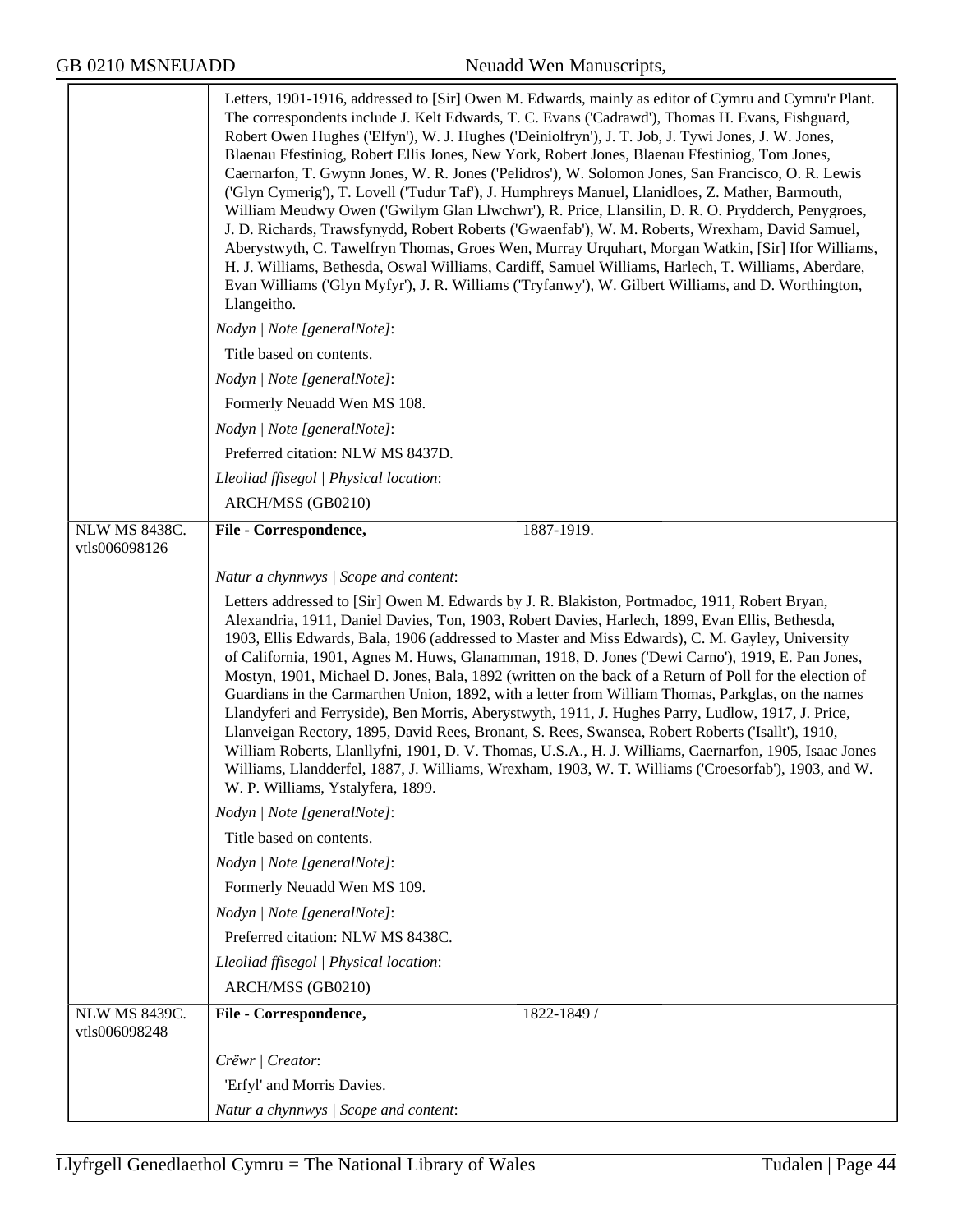|                                       | Letters addressed to John Jones, draper, and Abraham Jones, both of Llanvyllin, by Hugh Jones, 'Erfyl',<br>1822 -1833, and by Morris Davies, Pwllheli, Portmadoc, and Bangor, 1841-1849.                                                                                                                                                                                                                                                                                                                                                                                                                                                                                                                                                                                                                                     |
|---------------------------------------|------------------------------------------------------------------------------------------------------------------------------------------------------------------------------------------------------------------------------------------------------------------------------------------------------------------------------------------------------------------------------------------------------------------------------------------------------------------------------------------------------------------------------------------------------------------------------------------------------------------------------------------------------------------------------------------------------------------------------------------------------------------------------------------------------------------------------|
|                                       | Nodyn   Note [generalNote]:                                                                                                                                                                                                                                                                                                                                                                                                                                                                                                                                                                                                                                                                                                                                                                                                  |
|                                       | Title based on contents.                                                                                                                                                                                                                                                                                                                                                                                                                                                                                                                                                                                                                                                                                                                                                                                                     |
|                                       | Nodyn   Note [generalNote]:                                                                                                                                                                                                                                                                                                                                                                                                                                                                                                                                                                                                                                                                                                                                                                                                  |
|                                       | Formerly Neuadd Wen MS 110.                                                                                                                                                                                                                                                                                                                                                                                                                                                                                                                                                                                                                                                                                                                                                                                                  |
|                                       | Nodyn   Note [generalNote]:                                                                                                                                                                                                                                                                                                                                                                                                                                                                                                                                                                                                                                                                                                                                                                                                  |
|                                       | Preferred citation: NLW MS 8439C.                                                                                                                                                                                                                                                                                                                                                                                                                                                                                                                                                                                                                                                                                                                                                                                            |
|                                       | Lleoliad ffisegol   Physical location:                                                                                                                                                                                                                                                                                                                                                                                                                                                                                                                                                                                                                                                                                                                                                                                       |
|                                       | ARCH/MSS (GB0210)                                                                                                                                                                                                                                                                                                                                                                                                                                                                                                                                                                                                                                                                                                                                                                                                            |
| NLW MS 8440C.<br>vtls006098272        | File - Correspondence,<br>1808-1909.                                                                                                                                                                                                                                                                                                                                                                                                                                                                                                                                                                                                                                                                                                                                                                                         |
|                                       | Crëwr   Creator:                                                                                                                                                                                                                                                                                                                                                                                                                                                                                                                                                                                                                                                                                                                                                                                                             |
|                                       | Ellis, Thomas Edward, 1859-1899                                                                                                                                                                                                                                                                                                                                                                                                                                                                                                                                                                                                                                                                                                                                                                                              |
|                                       | Natur a chynnwys / Scope and content:                                                                                                                                                                                                                                                                                                                                                                                                                                                                                                                                                                                                                                                                                                                                                                                        |
|                                       | A collection of letters addressed to various persons by Thomas Edward Ellis, Westminster, 1886,<br>enclosing a short political address, also letters by John Castell Evans, Devonport, 1867, Evan Jones,<br>Tredegar ('Ieuan Gwynedd'), 1845, J. R. Jones, Y Garreg Fawr, 1808, John Mills, London, 1851, Robert<br>Owen, Aberystwyth, 1876, J. R. Prys ('Golyddan'), 1858-1860, William Rees ('Gwilym Hiraethog'),<br>Chester, 1879, Edward Roberts ('Iorwerth Glan Aled'), Rhyl, 1851, Robert Roberts, 1835, Ebenezer<br>Thomas ('Eben Fardd'), 1850, Owen Williams, Waunfawr, 1864, R. J. Williams, Aberystwyth, 1885; a<br>letter by 'A Subscriber to the Aberffraw Eisteddfod', 1849, and a letter by Jane Edwards, Barmouth, 1909,<br>relating to Athrawiaeth i Ddysgu Ysgrifenu, 1683.<br>Nodyn   Note [generalNote]: |
|                                       | Title based on contents.                                                                                                                                                                                                                                                                                                                                                                                                                                                                                                                                                                                                                                                                                                                                                                                                     |
|                                       | Nodyn   Note [generalNote]:                                                                                                                                                                                                                                                                                                                                                                                                                                                                                                                                                                                                                                                                                                                                                                                                  |
|                                       | Formerly Neuadd Wen MS 111.                                                                                                                                                                                                                                                                                                                                                                                                                                                                                                                                                                                                                                                                                                                                                                                                  |
|                                       | Nodyn   Note [generalNote]:                                                                                                                                                                                                                                                                                                                                                                                                                                                                                                                                                                                                                                                                                                                                                                                                  |
|                                       | Preferred citation: NLW MS 8440C.                                                                                                                                                                                                                                                                                                                                                                                                                                                                                                                                                                                                                                                                                                                                                                                            |
|                                       | Lleoliad ffisegol   Physical location:                                                                                                                                                                                                                                                                                                                                                                                                                                                                                                                                                                                                                                                                                                                                                                                       |
|                                       | ARCH/MSS (GB0210)                                                                                                                                                                                                                                                                                                                                                                                                                                                                                                                                                                                                                                                                                                                                                                                                            |
| <b>NLW MS 8441B.</b><br>vtls006098276 | File - Pregethau,<br>[1801x1841] /                                                                                                                                                                                                                                                                                                                                                                                                                                                                                                                                                                                                                                                                                                                                                                                           |
|                                       | Crëwr   Creator:                                                                                                                                                                                                                                                                                                                                                                                                                                                                                                                                                                                                                                                                                                                                                                                                             |
|                                       | John Elias and Thomas Richards.                                                                                                                                                                                                                                                                                                                                                                                                                                                                                                                                                                                                                                                                                                                                                                                              |
|                                       | Natur a chynnwys / Scope and content:                                                                                                                                                                                                                                                                                                                                                                                                                                                                                                                                                                                                                                                                                                                                                                                        |
|                                       | Notes of sermons by John Elias and Thomas Richards.                                                                                                                                                                                                                                                                                                                                                                                                                                                                                                                                                                                                                                                                                                                                                                          |
|                                       | Nodyn   Note [generalNote]:                                                                                                                                                                                                                                                                                                                                                                                                                                                                                                                                                                                                                                                                                                                                                                                                  |
|                                       | Title based on contents.                                                                                                                                                                                                                                                                                                                                                                                                                                                                                                                                                                                                                                                                                                                                                                                                     |
|                                       | Nodyn   Note [generalNote]:                                                                                                                                                                                                                                                                                                                                                                                                                                                                                                                                                                                                                                                                                                                                                                                                  |
|                                       | Formerly Neuadd Wen MS 112.                                                                                                                                                                                                                                                                                                                                                                                                                                                                                                                                                                                                                                                                                                                                                                                                  |
|                                       | Nodyn   Note [generalNote]:                                                                                                                                                                                                                                                                                                                                                                                                                                                                                                                                                                                                                                                                                                                                                                                                  |
|                                       | Preferred citation: NLW MS 8441B.                                                                                                                                                                                                                                                                                                                                                                                                                                                                                                                                                                                                                                                                                                                                                                                            |
|                                       | Lleoliad ffisegol   Physical location:                                                                                                                                                                                                                                                                                                                                                                                                                                                                                                                                                                                                                                                                                                                                                                                       |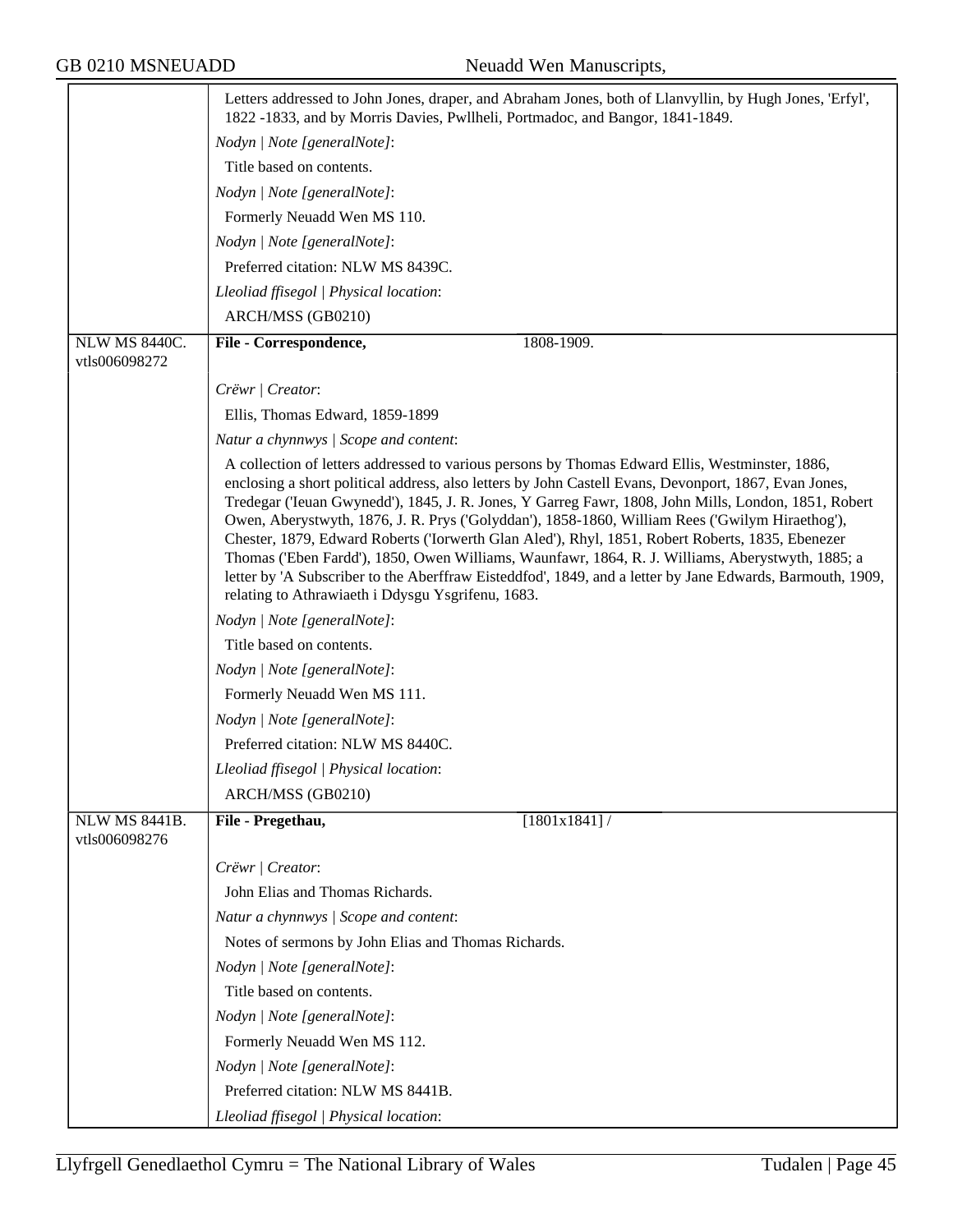|                                | ARCH/MSS (GB0210)                                                                                                                                                   |
|--------------------------------|---------------------------------------------------------------------------------------------------------------------------------------------------------------------|
| <b>NLW MS 8442E.</b>           | File - 'The Influence of Machiavelli on<br>1886/                                                                                                                    |
| vtls006098290                  | Political Theory in England ',                                                                                                                                      |
|                                | Crëwr   Creator:                                                                                                                                                    |
|                                | O. M. Edwards.                                                                                                                                                      |
|                                | Natur a chynnwys / Scope and content:                                                                                                                               |
|                                | 'An Essay on The Influence of Machiavelli on Political Theory in England in the sixteenth century' which<br>secured the Stanhope Prize for Owen M. Edwards in 1886. |
|                                | Nodyn   Note [generalNote]:                                                                                                                                         |
|                                | Original title.                                                                                                                                                     |
|                                | Nodyn   Note [generalNote]:                                                                                                                                         |
|                                | Formerly Neuadd Wen MS 113.                                                                                                                                         |
|                                | Nodyn   Note [generalNote]:                                                                                                                                         |
|                                | Preferred citation: NLW MS 8442E.                                                                                                                                   |
|                                | Lleoliad ffisegol   Physical location:                                                                                                                              |
|                                | ARCH/MSS (GB0210)                                                                                                                                                   |
| NLW MS 8443E.                  | File - 'Thomas Cromwell ',<br>1887/                                                                                                                                 |
| vtls006098303                  |                                                                                                                                                                     |
|                                | Crëwr   Creator:                                                                                                                                                    |
|                                | O. M. Edwards.                                                                                                                                                      |
|                                | Natur a chynnwys / Scope and content:                                                                                                                               |
|                                | Thomas Cromwell, An Essay', which secured the Lothian Prize for Owen M. Edwards in 1887.                                                                            |
|                                | Nodyn   Note [generalNote]:                                                                                                                                         |
|                                | Original title.                                                                                                                                                     |
|                                | Nodyn   Note [generalNote]:                                                                                                                                         |
|                                | Formerly Neuadd Wen MS 114.                                                                                                                                         |
|                                | Nodyn   Note [generalNote]:                                                                                                                                         |
|                                | Preferred citation: NLW MS 8443E.                                                                                                                                   |
|                                | Lleoliad ffisegol   Physical location:                                                                                                                              |
|                                | ARCH/MSS (GB0210)                                                                                                                                                   |
| NLW MS 8444E.<br>vtls006098352 | File - 'The Reformation in France',<br>1887-1888 /                                                                                                                  |
|                                | Crëwr   Creator:                                                                                                                                                    |
|                                | O. M. Edwards.                                                                                                                                                      |
|                                | Natur a chynnwys / Scope and content:                                                                                                                               |
|                                | The Reformation in France'. an essay written by Owen M. Edwards in Geneva, 1887-1888, and which<br>secured for him the Arnold Prize in 1888.                        |
|                                | Nodyn   Note [generalNote]:                                                                                                                                         |
|                                | Original title.                                                                                                                                                     |
|                                | Nodyn   Note [generalNote]:                                                                                                                                         |
|                                | Formerly Neuadd Wen MS 115.                                                                                                                                         |
|                                | Nodyn   Note [generalNote]:                                                                                                                                         |
|                                | Preferred citation: NLW MS 8444E.                                                                                                                                   |